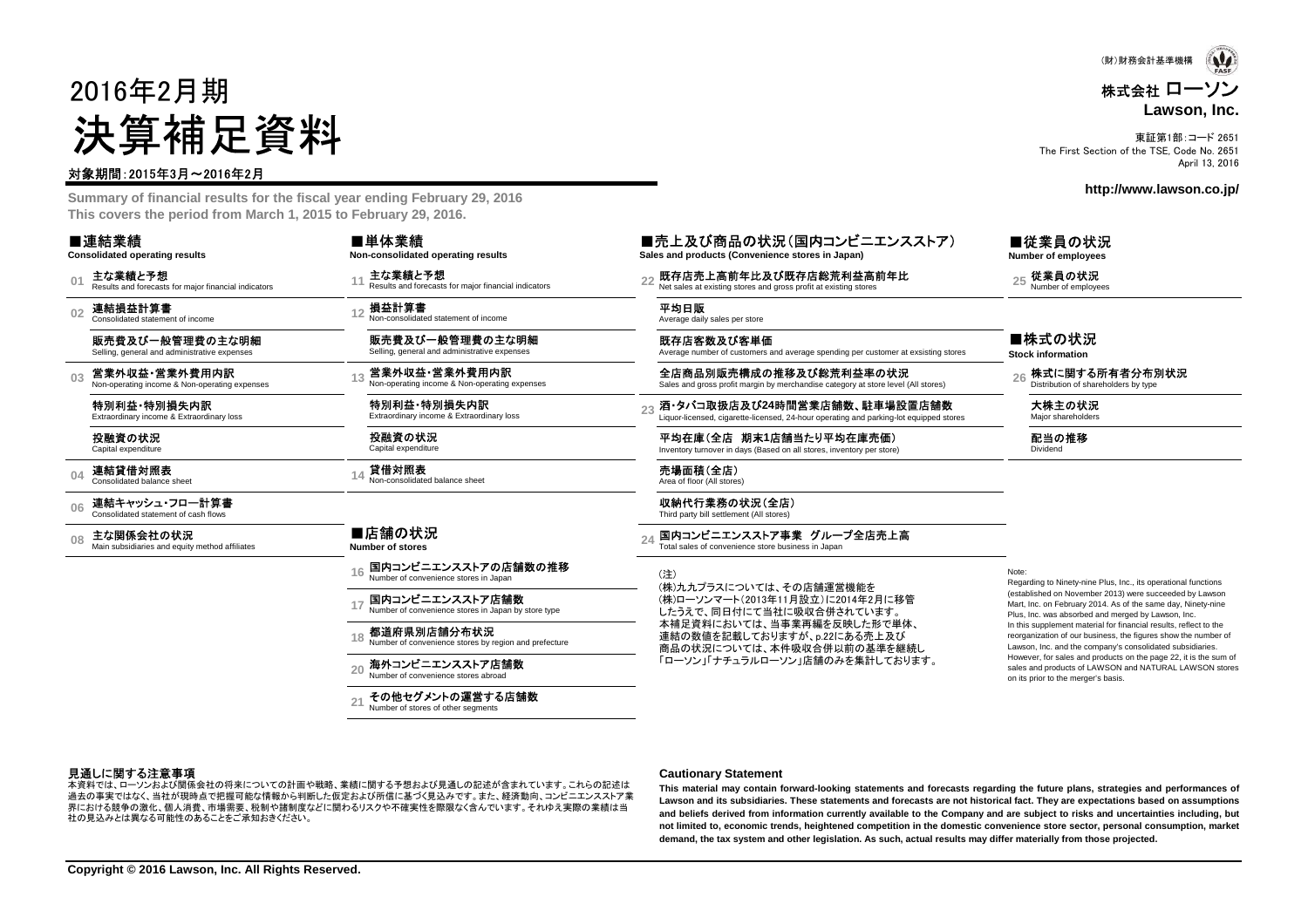### **■主な業績と予想** Results and forecasts for major financial indicators<br>
————————————————————

|                                                                                                                           | 2014年度/FY2014 <sup>*3</sup>          |         | 2015年度/FY2015                        |         | 2016年度(計画)/FY2016 (Forecast) *4      |                          |                                        |         |
|---------------------------------------------------------------------------------------------------------------------------|--------------------------------------|---------|--------------------------------------|---------|--------------------------------------|--------------------------|----------------------------------------|---------|
|                                                                                                                           | 通期/Full vear<br>2014.3.1 - 2015.2.28 |         | 通期/Full year<br>2015.3.1 - 2016.2.29 |         | 第2四半期累計期間/1H<br>2016.3.1 - 2016.8.31 |                          | 通期計画/Full year<br>2016.3.1 - 2017.2.28 |         |
|                                                                                                                           | 金額/Amount                            | 前年比/YoY | 金額/Amount                            | 前年比/YoY | 金額/Amount                            | 前年比/YoY                  | 金額/Amount                              | 前年比/YoY |
| $*1$<br>チェーン全店売上高(百万円)<br>Net sales of convenience stores and Seijo Ishii stores (millions of yen)                        | 1.961.983                            | 100.9%  | 2,049,554                            | 104.5%  | 1,080,000                            | 104.3%                   | 2,170,000                              | 105.9%  |
| 加盟店売上高(百万円)<br>Net sales of franchised stores (millions of yen)                                                           | 1.828.928                            | 101.0%  | 1.887.865                            | 103.2%  |                                      |                          |                                        |         |
| 直営店売上高(百万円)<br>Net sales of company-operated stores (millions of yen)                                                     | 133,054                              | 99.3%   | 161.689                              | 121.5%  |                                      |                          |                                        |         |
| $*2$<br><b>営業総収入</b> (百万円) Gross operating revenue (millions of yen)                                                      | 497.913                              | 102.6%  | 583.452                              | 117.2%  | 313.000                              | 108.2%                   | 648.000                                | 111.1%  |
| <b>営業総利益</b> (百万円) Gross operating profit (millions of yen)                                                               | 369.797                              | 103.1%  | 427.503                              | 115.6%  | $\overline{\phantom{m}}$             | $\overline{\phantom{0}}$ | $\overline{\phantom{a}}$               |         |
| (対チェーン全店売上高比)<br>(Gross operating profit on Net sales of convenience stores and Seijo Ishii stores)                       | 18.8%                                |         | 20.9%                                |         |                                      |                          |                                        |         |
| 販売費及び一般管理費(百万円)<br>Selling, general and administrative expenses (millions of yen)                                         | 299,315                              | 103.0%  | 354,961                              | 118.6%  |                                      |                          |                                        |         |
| (対チェーン全店売上高比)<br>(Selling, general and administrative expenses on Net sales of convenience stores and Seijo Ishii stores) | 15.3%                                |         | 17.3%                                |         |                                      |                          |                                        |         |
| <b>営業利益</b> (百万円) Operating profit (millions of yen)                                                                      | 70.482                               | 103.5%  | 72.541                               | 102.9%  | 39,500                               | 93.9%                    | 76.000                                 | 104.8%  |
| (対チェーン全店売上高比)<br>(Operating profit on Net sales of convenience stores and Seijo Ishii stores)                             | 3.6%                                 |         | 3.5%                                 |         |                                      |                          |                                        |         |
| <b>経常利益</b> (百万円) Recurring profit (millions of yen)                                                                      | 71.714                               | 104.1%  | 69.622                               | 97.1%   | 38,100                               | 93.4%                    | 73.000                                 | 104.9%  |
| 当期純利益 (百万円) Net profit (millions of yen)                                                                                  | 32.686                               | 86.1%   | 31.381                               | 96.0%   | 21.300                               | 107.5%                   | 35.500                                 | 113.1%  |
| 1株当たり当期純利益 (円) Net profit per share (yen)                                                                                 | 327.08                               |         | 313.81                               |         | 213.00                               |                          | 355.00                                 |         |
| 純資産 (百万円) Net assets (millions of yen)                                                                                    | 263.797                              |         | 272.997                              |         | $\overline{\phantom{0}}$             |                          |                                        |         |
| 総資産 (百万円) Total assets (millions of yen)                                                                                  | 764.614                              |         | 803.212                              |         | $\overline{\phantom{0}}$             |                          |                                        |         |
| 1株当たり純資産 (円) Net assets per share (yen)                                                                                   | 2.561.25                             |         | 2.643.97                             |         | $\overline{\phantom{m}}$             |                          | $\overline{\phantom{0}}$               |         |
| 総資産当期純利益率 ROA                                                                                                             |                                      | 4.7%    |                                      | 4.0%    | $\overline{\phantom{0}}$             |                          | $\overline{\phantom{0}}$               |         |
| 自己資本当期純利益率 ROE                                                                                                            |                                      | 13.0%   |                                      | 12.0%   | $\overline{\phantom{0}}$             |                          | $\overline{\phantom{0}}$               |         |
| 流動比率 Current ratio                                                                                                        |                                      | 74.3%   | 70.2%                                |         | $\overline{\phantom{m}}$             |                          | $\overline{\phantom{0}}$               |         |
| 固定比率 Fixed ratio                                                                                                          | 211.2%                               |         | 219.0%                               |         | $\overline{\phantom{0}}$             |                          | $\overline{\phantom{0}}$               |         |
| 自己資本比率 Shareholders' equity ratio                                                                                         |                                      | 33.5%   | 32.9%                                |         | $\overline{\phantom{0}}$             |                          | $\overline{\phantom{0}}$               |         |
|                                                                                                                           | Noton:                               |         |                                      |         |                                      |                          |                                        |         |

(注)

なお、成城石井事業については直営の成城石井店舗のみを集計しております。\*1 チェーン全店売上高は、国内コンビニエンスストア事業、海外事業および成城石井事業の店舗売上高の合計です。

また、非連結の子会社及び、p.10記載の持分法適用関連会社は集計に含めておりません。

\*2 営業総収入は直営店売上高、加盟店からの収入等の合計です。

\*3 当社及び一部の国内連結子会社の有形固定資産(リース資産を除く)の減価償却方法については、従来、主として定率法を 採用しておりましたが、2014年度より定額法に変更しております。この変更により、従来の方法に比べて、2014年度の営業利益及び経常利益はそれぞれ9,422百万円増加しております。

\*4 計画の1株当たり当期純利益に関しては、2016年2月29日現在の期末発行済株式数を用いて算出しております。

Notes: Notes: Notes: Notes: Notes: Notes: Notes: Notes: Notes: Notes: Notes: Notes: Notes: Notes: Notes: Notes: Notes: Notes: Notes: Notes: Notes: Notes: Notes: Notes: Notes: Notes: Notes: Notes: Notes: Notes: Notes: Notes

and Seijo Ishii business. In addition, for Seijo Ishii business, It is a total of its company-operated stores. \*1 The net sales of convenience stores and Seijo Ishii stores is a sum of total sales of domestic convenience stores business, overseas business

Futhermore, the net sales does not include total sales of unconsolidated affiliates and equity method affiliates stated in page 10.

\*2 The gross operating revenue is a sum of total sales of company-operated stores and commissions from franchised stores.

\*3 For the depreciation method for property, store and equipment (except lease assets), Lawson, Inc. and part of its domestic consolidated subsidiaries have mainly adopted straight-line method instead of declining-balance method since fiscal year 2014. Based on this change,operating profit, recurring profit of fiscal year 2014 increased by 9,422 million yen respectively compared to results usingdeclining-balance method.

\*4 Forecasted net profit per share is calculated based on the number of outstanding share as of February 29, 2016.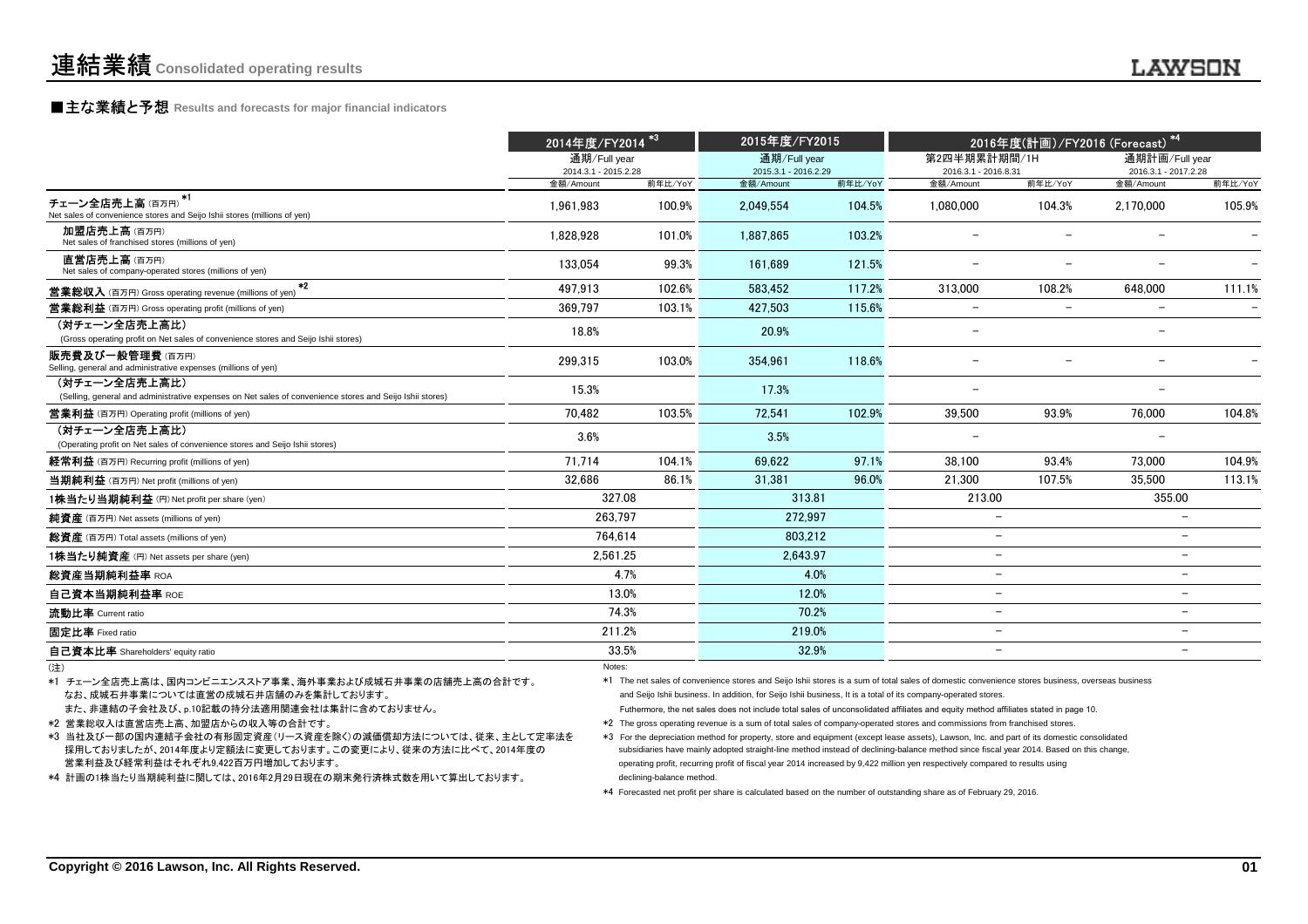### ■連結損益計算書 **Consolidated statement of income**

|                                                                  |                 | 2014年度/FY2014        |                          | 2015年度/FY2015        |         | 前年増減                |  |
|------------------------------------------------------------------|-----------------|----------------------|--------------------------|----------------------|---------|---------------------|--|
|                                                                  |                 | 2014.3.1 - 2015.2.28 |                          | 2015.3.1 - 2016.2.29 |         | Increase (Decrease) |  |
|                                                                  |                 | 百万円/Millions of yen  | 前年比/YoY                  | 百万円/Millions of yen  | 前年比/YoY | 百万円/Millions of yen |  |
| A.営業総収入 Gross operating revenue                                  | $B + E$         | 497,913              | 102.6%                   | 583,452              | 117.2%  | 85,539              |  |
| B.売上高 Net sales *1                                               |                 | 174.044              | 103.5%                   | 227.606              | 130.8%  | 53,562              |  |
| C.売上原価 Cost of goods sold *2                                     |                 | 128,116              | 101.2%                   | 155.949              | 121.7%  | 27,833              |  |
| $*3$<br>D.売上総利益 Gross profit on sales                            | $B - C$         | 45,928               | 110.6%                   | 71,656               | 156.0%  | 25,728              |  |
| <b>E.営業収入</b> Operating revenue                                  | $F + G$         | 323,869              | 102.1%                   | 355,846              | 109.9%  | 31,977              |  |
| F.加盟店からの収入 Franchise commission from franchised stores           |                 | 247,681              | 102.3%                   | 261,681              | 105.7%  | 14,000              |  |
| G.その他の営業収入 Other                                                 |                 | 76.188               | 101.6%                   | 94,165               | 123.6%  | 17,977              |  |
| <b>H.営業総利益</b> Gross operating profit                            | $A - C = D + E$ | 369,797              | 103.1%                   | 427,503              | 115.6%  | 57,705              |  |
| <b>I.販売費及び一般管理費</b> Selling, general and administrative expenses |                 | 299,315              | 103.0%                   | 354.961              | 118.6%  | 55,646              |  |
| J.営業利益 Operating profit                                          | $H - I$         | 70.482               | 103.5%                   | 72,541               | 102.9%  | 2,059               |  |
| 営業外収益 Non-operating income                                       |                 | 4.746                | 148.5%                   | 2.853                | 60.1%   | $-1,892$            |  |
| 営業外費用 Non-operating expenses                                     |                 | 3,514                | 143.9%                   | 5,772                | 164.3%  | 2,258               |  |
| 経常利益 Recurring profit                                            |                 | 71,714               | 104.1%                   | 69,622               | 97.1%   | $-2,092$            |  |
| 特別利益 Extraordinary gain                                          |                 | 1,126                | 241.5%                   | 892                  | 79.3%   | $-233$              |  |
| 特別損失 Extraordinary loss                                          |                 | 14,469               | 151.3%                   | 15,112               | 104.4%  | 643                 |  |
| 税金等調整前当期純利益 Income before income taxes                           |                 | 58.370               | 97.6%                    | 55.402               | 94.9%   | $-2,968$            |  |
| 法人税、住民税及び事業税 Income taxes - current                              |                 | 24,938               | 93.2%                    | 19,233               | 77.1%   | $-5,704$            |  |
| 法人税等調整額 Deferred income taxes                                    |                 | 312                  | $\overline{\phantom{a}}$ | 4.031                |         | 3,719               |  |
| 少数株主損益調整前当期純利益 Income before minority interests                  |                 | 33,120               | 86.8%                    | 32,136               | 97.0%   | $-983$              |  |
| 少数株主利益 Minority interests in net profit                          |                 | 433                  | 219.8%                   | 755                  | 174.2%  | 321                 |  |
| 当期純利益 Net profit                                                 |                 | 32,686               | 86.1%                    | 31,381               | 96.0%   | $-1,305$            |  |
|                                                                  |                 |                      |                          |                      |         |                     |  |

### **■販売費及び一般管理費の主な明細** Selling, general and administrative expenses

|                                                          | 2014年度/FY2014        |         | 2015年度/FY2015        | 前年増減    |                     |
|----------------------------------------------------------|----------------------|---------|----------------------|---------|---------------------|
|                                                          | 2014.3.1 - 2015.2.28 |         | 2015.3.1 - 2016.2.29 |         | Increase (Decrease) |
|                                                          | 百万円/Millions of yen  | 前年比/YoY | 百万円/Millions of yen  | 前年比/YoY | 百万円/Millions of yen |
| 地代家賃 Rents                                               | 96.877               | 108.3%  | 108.795              | 112.3%  | 11.918              |
| 人件費 Personal expenses                                    | 60.846               | 103.1%  | 68.994               | 113.4%  | 8,147               |
| 動産リース料 Equipment leasing charges                         | 3.578                | 79.6%   | 2,762                | 77.2%   | $-815$              |
| 有形固定資産減価償却費 Depreciation of property and store equipment | 32.958               | 87.0%   | 40.270               | 122.2%  | 7.311               |
| 広告宣伝費 Advertising and promotional expenses               | 16.717               | 94.3%   | 29.461               | 176.2%  | 12,743              |
| その他 Other                                                | 88.336               | 107.8%  | 104.677              | 118.5%  | 16,341              |
| 合計 Total                                                 | 299.315              | 103.0%  | 354.961              | 118.6%  | 55.646              |
| (注)                                                      |                      | Notes:  |                      |         |                     |

\*1 「売上高」は、直営店売上高、Eコマース売上高、卸売事業売上高等の合計です。

\*2 「売上原価」は、商品売上原価です。

\*3 「売上総利益」は、商品売上総利益です。

\*1 Net sales of company-operated stores, e-commerce business, wholesale business and others.

\*2 Cost of goods sold.

\*3 Gross profit on goods sales.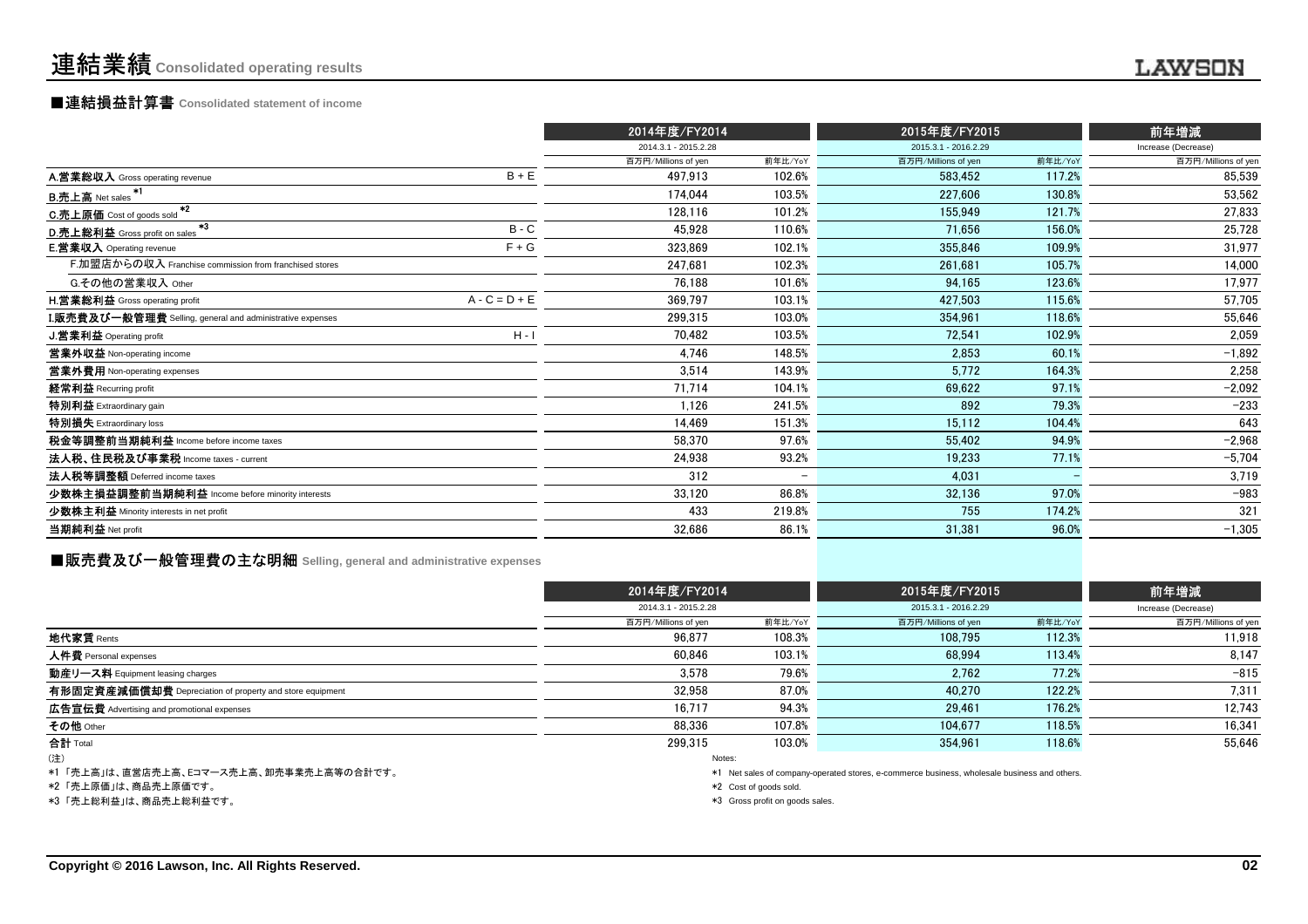| ■営業外収益・営業外費用内訳 Non-operating income & Non-operating expenses             | 2014年度/FY2014            | 2015年度/FY2015        | 前年増減                |
|--------------------------------------------------------------------------|--------------------------|----------------------|---------------------|
|                                                                          | 2014.3.1 - 2015.2.28     | 2015.3.1 - 2016.2.29 | Increase (Decrease) |
|                                                                          | 百万円/Millions of yen      | 百万円/Millions of yen  | 百万円/Millions of yen |
| 受取利息 Interest received                                                   | 830                      | 759                  | $-71$               |
| 受取補償金 Compensation income                                                | 365                      | 646                  | 280                 |
| 持分法による投資利益 Share of profit of entities accounted for using equity method | 365                      | 292                  | $-72$               |
| 店舗什器関連収入 Store equipment related income                                  | 118                      | 318                  | 200                 |
| 為替差益 Foreign exchange gains                                              | 1.585                    |                      | $-1,585$            |
| その他 Other                                                                | 1.481                    | 837                  | $-644$              |
| 営業外収益合計 Non-operating income                                             | 4.746                    | 2.853                | $-1,892$            |
| 支払利息 Interest expense                                                    | 1.520                    | 1.903                | 382                 |
| リース解約損 Loss on cancellation of store lease contract                      | 1.168                    | 1,953                | 785                 |
| 為替差損 Foreign exchange losses                                             | $\overline{\phantom{0}}$ | 914                  | 914                 |
| その他 Other                                                                | 825                      | 1,002                | 176                 |
| 営業外費用合計 Non-operating expenses                                           | 3,514                    | 5.772                | 2.258               |

| ■特別利益・特別損失内訳 Extraordinary gain & Extraordinary loss | 2014年度/FY2014        | 2015年度/FY2015        | 前年増減                |
|------------------------------------------------------|----------------------|----------------------|---------------------|
|                                                      | 2014.3.1 - 2015.2.28 | 2015.3.1 - 2016.2.29 | Increase (Decrease) |
|                                                      | 百万円/Millions of yen  | 百万円/Millions of yen  | 百万円/Millions of yen |
| 投資有価証券売却益 Gain on sales of investment securities     | 369                  |                      | $-369$              |
| <b>持分変動利益</b> Gain on change in equity               | 756                  | 892                  | 135                 |
| 特別利益合計 Extraordinary gain                            | 1.126                | 892                  | $-233$              |
| 固定資産売却損 Loss on sales of non-current assets          | 249                  | 228                  | $-21$               |
| 固定資産除却損 Loss on retirement of non-current assets     | 2.966                | 4.342                | 1.375               |
| 減損損失 Loss on impairment of long-lived assets         | 8.263                | 10.542               | 2.278               |
| 事業整理損 Loss on liquidation of business                | 1.519                |                      | $-1,519$            |
| その他 Other                                            | 1,469                |                      | $-1.469$            |
| 特別損失合計 Extraordinary loss                            | 14.469               | 15.112               | 643                 |

| ■投融資の状況 Capital expenditure                              | 2014年度/FY2014        | 2015年度/FY2015        | 前年増減                | 2016年度計画                       |  |
|----------------------------------------------------------|----------------------|----------------------|---------------------|--------------------------------|--|
|                                                          | 2014.3.1 - 2015.2.28 | 2015.3.1 - 2016.2.29 | Increase (Decrease) | Forecasts/2016.3.1 - 2017.2.28 |  |
|                                                          | 百万円/Millions of yen  | 百万円/Millions of yen  | 百万円/Millions of yen | 百万円/Millions of yen            |  |
| 新店投資 New store investments                               | 49.014               | 40.460               | $-8.554$            | 51,500                         |  |
| 既存店投資 Existing store investments                         | 5,839                | 6,727                | 887                 | 10.000                         |  |
| システム関連投資 IT - related investments                        | 8,217                | 15.882               | 7.664               | 18,000                         |  |
| その他 Other                                                | 2,752                | 1,465                | $-1,286$            | 1,000                          |  |
| 投資小計 Subtotal                                            | 65,823               | 64,535               | $-1.288$            | 80,500                         |  |
| 出資 · 融資 Investments and advances                         | 42,610               | 4,122                | $-38.487$           | 1,500                          |  |
| リース Leases                                               | 32,817               | 38,089               | 5,271               | 56,000                         |  |
| 合計 Total                                                 | 141.251              | 106,746              | $-34.504$           | 138,000                        |  |
| 有形固定資産減価償却費 Depreciation of property and store equipment | 32,976               | 40.396               | 7.419               | 47,500                         |  |
| 無形固定資産償却費 Amortization of intangible assets              | 8.849                | 8,896                | 47                  | 11,800                         |  |
| 減価償却費合計 Total depreciation and amortization              | 41,825               | 49,293               | 7.467               | 59,300                         |  |
| (注)                                                      |                      | Note:                |                     |                                |  |

\* 2015年度のリース債務の返済による支出は25,302百万円です。

\* The amount of repayments of lease obligations (consolidated) is 25,302 millions of yen in FY2015.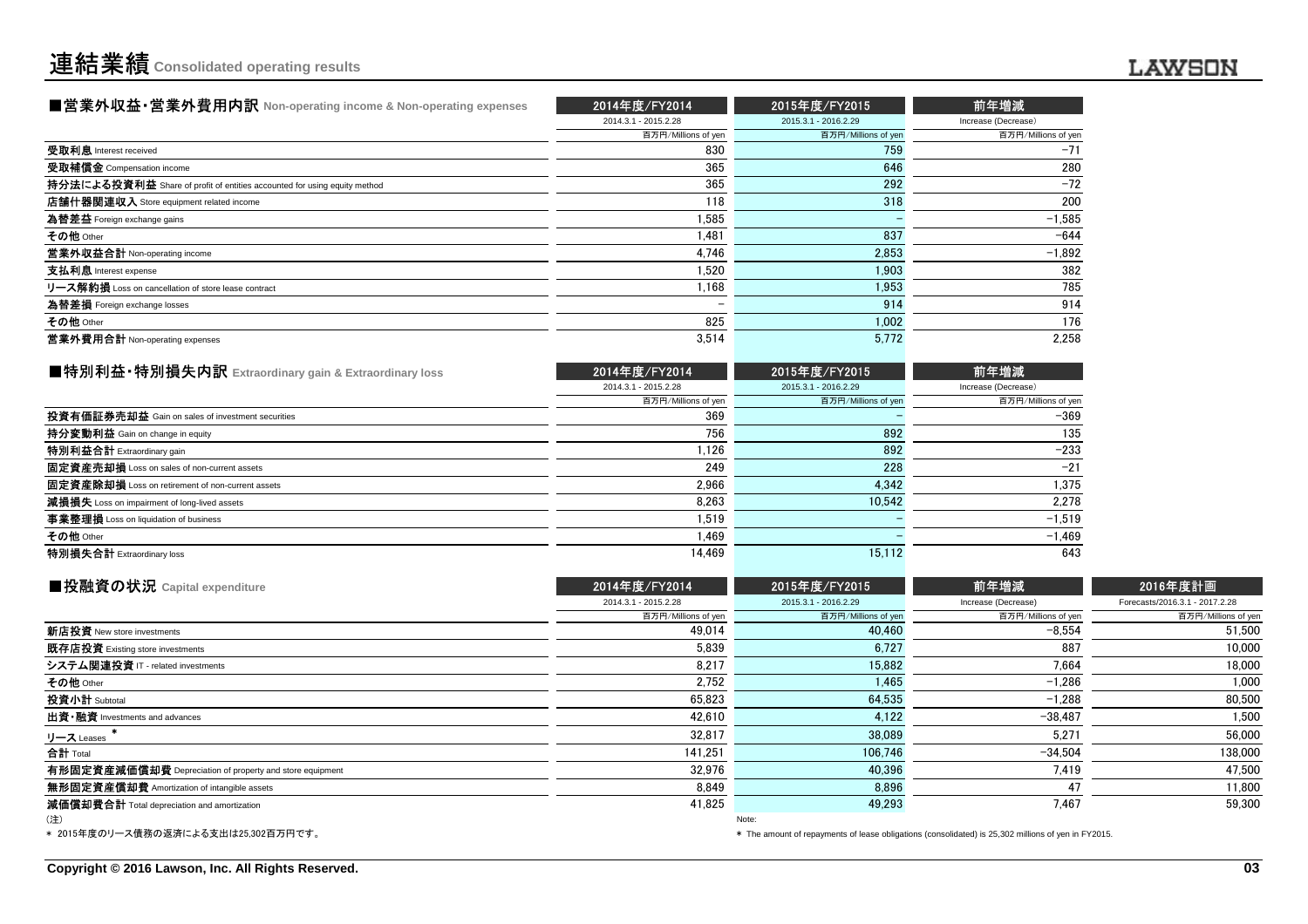#### ■連結貸借対照表 **Consolidated balance sheet**

|                                                                         | 2014年度<br>(2015年2月28日現在) | 2015年度<br>(2016年2月29日現在) | 2014年度末からの増減                       |
|-------------------------------------------------------------------------|--------------------------|--------------------------|------------------------------------|
|                                                                         | FY2014 (As of 2015.2.28) | FY2015 (As of 2016.2.29) | Increase (Decrease) from 2015.2.28 |
| [資産の部 Assets]                                                           | 百万円/Millions of yen      | 百万円/Millions of yen      | 百万円/Millions of yen                |
| 流動資産 Current assets                                                     | 223.642                  | 224.209                  | 566                                |
| 現金及び預金 Cash and deposits                                                | 76.758                   | 69.797                   | $-6,961$                           |
| 加盟店貸勘定 Accounts receivable - due from franchised stores                 | 37,052                   | 30.547                   | $-6,504$                           |
| 商品 Merchandise inventories                                              | 17,044                   | 17.976                   | 932                                |
| 未収入金 Accounts receivable - other                                        | 58,666                   | 67.736                   | 9,069                              |
| 繰延税金資産 Deferred tax assets                                              | 5,299                    | 4,524                    | $-775$                             |
| その他 Other                                                               | 31,400                   | 33,635                   | 2,234                              |
| 貸倒引当金 Allowance for doubtful accounts                                   | $-2,578$                 | $-8$                     | 2,570                              |
| 固定資産 Non-current assets                                                 | 540,971                  | 579,002                  | 38,031                             |
| 有形固定資産 Property and store equipment                                     | 274.436                  | 302.761                  | 28,325                             |
| ・建物及び構築物 Buildings and structures                                       | 153.375                  | 167.098                  | 13.722                             |
| ・工具、器具及び備品 Tools, furniture and fixtures                                | 14,825                   | 16,307                   | 1,482                              |
| ·土地 Land                                                                | 9,640                    | 9,794                    | 154                                |
| ・リース資産 Lease assets                                                     | 91,661                   | 101,546                  | 9,885                              |
| ・建設仮勘定 Construction in progress                                         | 4,810                    | 7.870                    | 3,060                              |
| •その他 Other                                                              | 123                      | 143                      | 20                                 |
| 無形固定資産 Intangible assets                                                | 79,530                   | 84,595                   | 5,065                              |
| ・ソフトウエア Software                                                        | 18.800                   | 26.377                   | 7,576                              |
| ・のれん Goodwill                                                           | 48,189                   | 46,309                   | $-1,879$                           |
| •商標権 Trademark right                                                    | 11,989                   | 11,381                   | $-608$                             |
| •その他 Other                                                              | 550                      | 527                      | $-22$                              |
| 投資その他の資産 Investments and other assets                                   | 187,004                  | 191,645                  | 4,641                              |
| •投資有価証券 Investments securities                                          | 18,118                   | 22,325                   | 4,206                              |
| ・長期貸付金 Long-term loans receivable                                       | 37,232                   | 40.886                   | 3,653                              |
| •差入保証金 Lease deposits                                                   | 93,205                   | 92,495                   | $-710$                             |
| •繰延税金資産 Deferred tax assets                                             | 26,251                   | 22.016                   | $-4,235$                           |
| •その他 Other                                                              | 13,316                   | 14,782                   | 1,465                              |
| •貸倒引当金 Allowance for doubtful accounts                                  | $-1,121$                 | $-860$                   | 260                                |
| 資産合計 Total Assets                                                       | 764,614                  | 803,212                  | 38,598                             |
|                                                                         |                          |                          |                                    |
| 有形固定資産の減価償却累計額 Accumulated depreciation of property and store equipment | 283,656                  | 291.655                  | 7,998                              |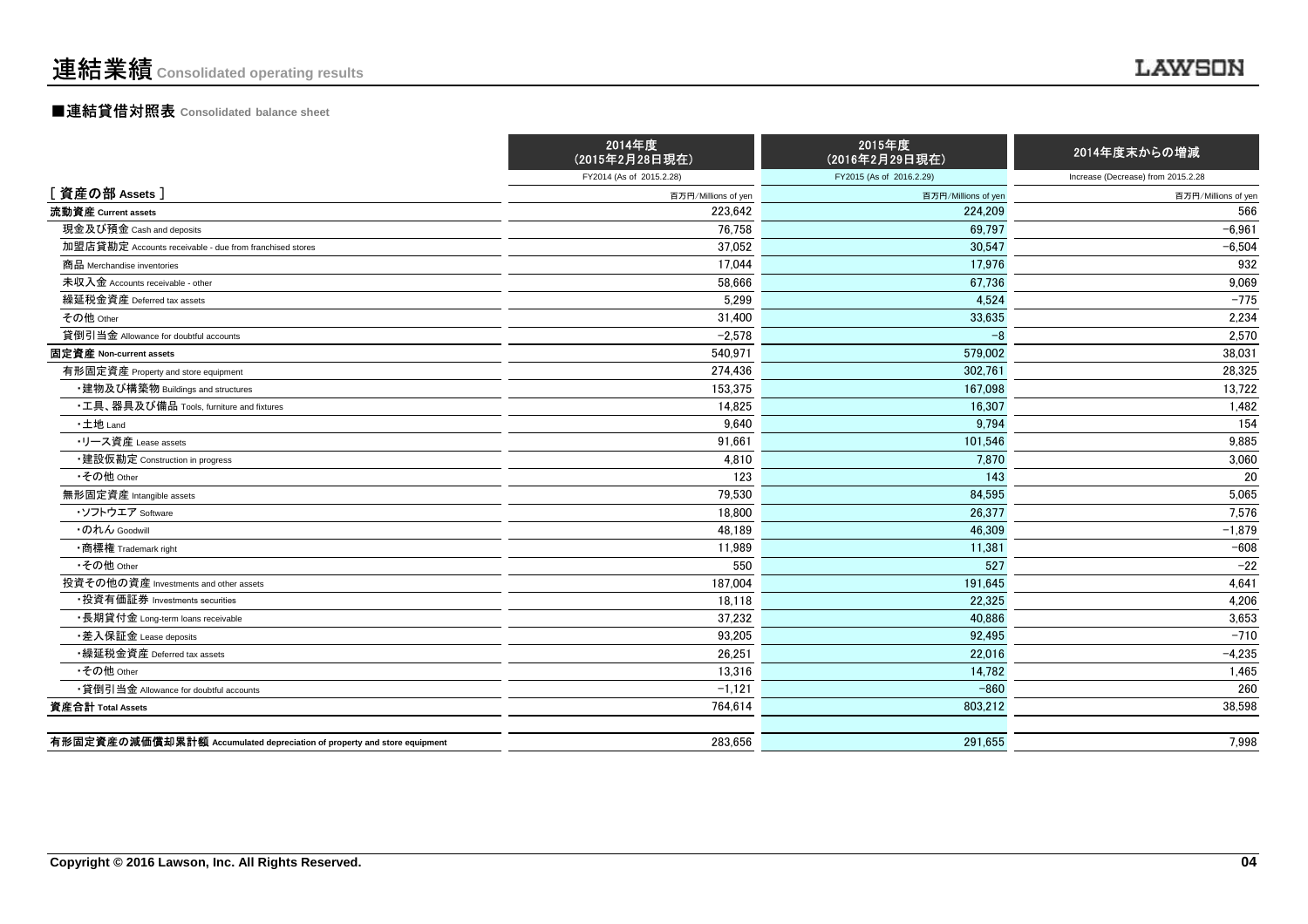#### ■連結貸借対照表 **Consolidated balance sheet**

|                                                                                          | 2014年度<br>(2015年2月28日現在) | 2015年度<br>(2016年2月29日現在) | 2014年度末からの増減                       |
|------------------------------------------------------------------------------------------|--------------------------|--------------------------|------------------------------------|
|                                                                                          | FY2014 (As of 2015.2.28) | FY2015 (As of 2016.2.29) | Increase (Decrease) from 2015.2.28 |
| [ 負債の部 Liabilities ]                                                                     | 百万円/Millions of yen      | 百万円/Millions of yen      | 百万円/Millions of yen                |
| 流動負債 Current liabilities                                                                 | 301.069                  | 319.607                  | 18,537                             |
| 買掛金 Accounts payable - trade                                                             | 103.458                  | 112.225                  | 8,766                              |
| 短期借入金 Short-term loans payable                                                           | 1,740                    | 1,990                    | 250                                |
| 1年内返済予定の長期借入金 Current portion of long-term loans payable                                 | 575                      | 575                      |                                    |
| リース債務 Lease obligations                                                                  | 19.948                   | 23.898                   | 3.949                              |
| 未払金 Accounts payable - other                                                             | 43,518                   | 57,214                   | 13,696                             |
| 未払法人税等 Income taxes payable                                                              | 13.301                   | 8.500                    | $-4.800$                           |
| 預り金 Deposits payable                                                                     | 103,634                  | 101,908                  | $-1,725$                           |
| 賞与引当金 Provision for bonuses                                                              | 2.976                    | 3.832                    | 855                                |
| その他 Other                                                                                | 11,916                   | 9,462                    | $-2,453$                           |
| 固定負債 Non-current liabilities                                                             | 199,746                  | 210.607                  | 10,860                             |
| 長期借入金 Long-term loans payable                                                            | 58.425                   | 57.562                   | $-862$                             |
| リース債務 Lease obligations                                                                  | 76.174                   | 88.060                   | 11,886                             |
| 役員退職慰労引当金 Allowance for retirement benefits to executive officers and corporate auditors | 367                      | 413                      | 45                                 |
| 退職給付に係る負債 Net defined benefit liability                                                  | 12,958                   | 12,186                   | $-772$                             |
| 資産除去債務 Asset retirement obligations                                                      | 21.530                   | 24.664                   | 3,134                              |
| その他 Other                                                                                | 30,290                   | 27.719                   | $-2,570$                           |
| 負債合計 Total liabilities                                                                   | 500.816                  | 530.215                  | 29,398                             |
| [ 純資産の部 Net assets ]                                                                     |                          |                          |                                    |
| 株主資本 Shareholders' equity                                                                | 252,107                  | 259,532                  | 7,424                              |
| 資本金 Common stock                                                                         | 58,506                   | 58,506                   |                                    |
| 資本剰余金 Additional paid-in capital                                                         | 47,696                   | 47,697                   | $\Omega$                           |
| 利益剰余金 Retained earnings                                                                  | 147,177                  | 154,608                  | 7,431                              |
| 自己株式 Treasury stock                                                                      | $-1,272$                 | $-1,280$                 | $-7$                               |
| その他の包括利益累計額 Accumulated other comprehensive income                                       | 4,014                    | 4,860                    | 845                                |
| その他有価証券評価差額金 Net unrealized gain (loss) on available-for-sale securities                 | $-393$                   | 801                      | 1,195                              |
| 土地再評価差額金 Revaluation reserve for land                                                    | $-566$                   | $-566$                   |                                    |
| 為替換算調整勘定 Foreign currency translation adjustments                                        | 5,492                    | 5,531                    | 38                                 |
| 退職給付に係る調整累計額 Remeasurements of defined benefit plans                                     | $-518$                   | $-906$                   | $-387$                             |
|                                                                                          |                          |                          |                                    |

**Minority interests** 7,452 8,296 <sup>844</sup>

s and the contract of the contract of the contract of the contract of the contract of the contract of the contract of the contract of the contract of the contract of the contract of the contract of the contract of the cont

**s** and the contract of the contract of the contract of the contract of the contract of the contract of the contract of the contract of the contract of the contract of the contract of the contract of the contract of the c

**s** and the contract of the contract of the contract of the contract of the contract of the contract of the contract of the contract of the contract of the contract of the contract of the contract of the contract of the c

新株予約権 **Subscription rights to shares**

負債純資産合計 **Liabilities and net assets**

少数株主持分

純資産合計 **Net assets**

 $\frac{3}{2}$   $\frac{307}{4}$  84

272,997 9,199

803,212 38,598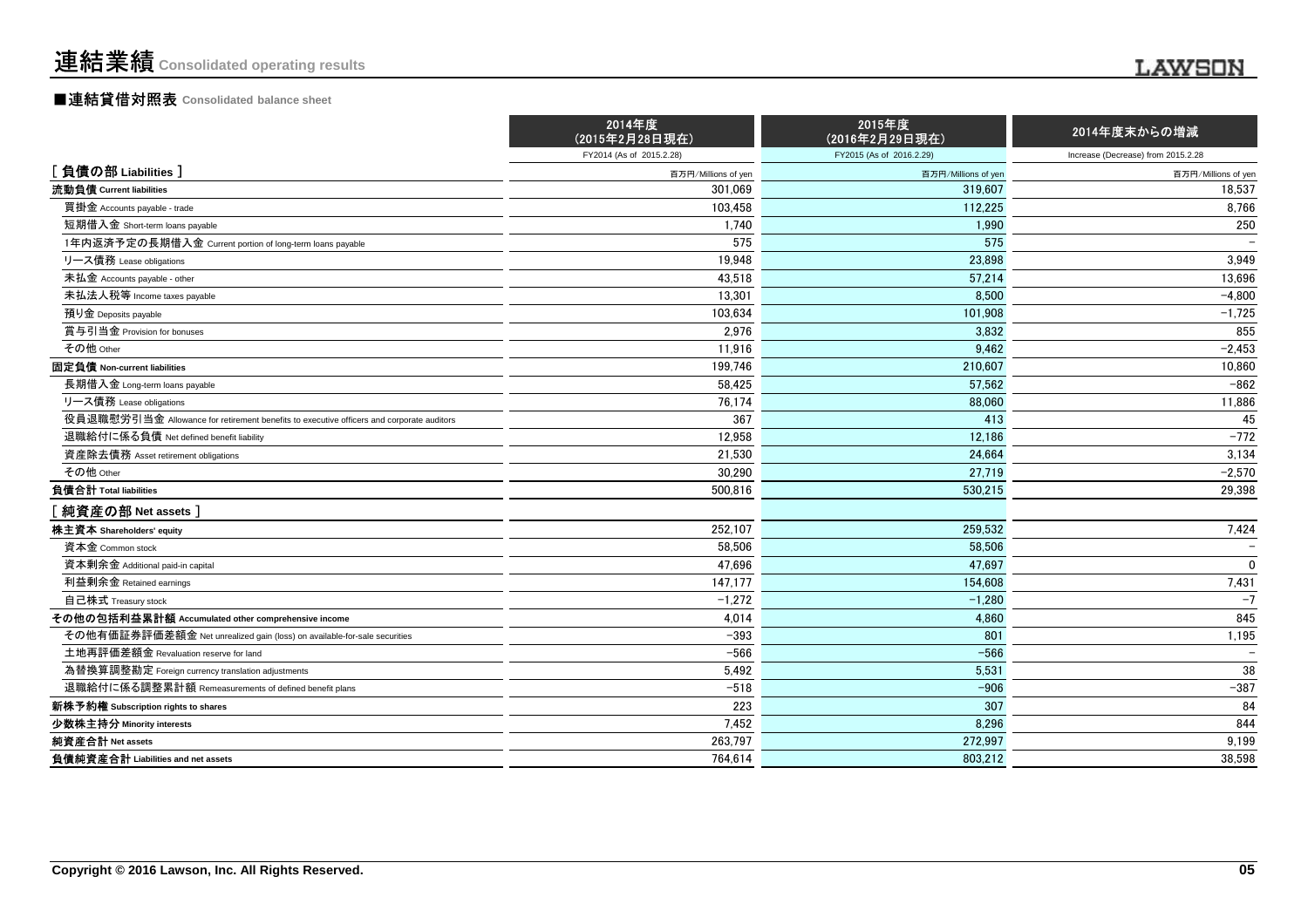# **■連結キャッシュ・フロー計算書** Consolidated statement of cash flows<br>■

|                                                                                                              | 2014年度/FY2014        | 2015年度/FY2015        | 前年増減                |  |
|--------------------------------------------------------------------------------------------------------------|----------------------|----------------------|---------------------|--|
| Ⅰ.営業活動によるキャッシュ・フロー                                                                                           | 2014.3.1 - 2015.2.28 | 2015.3.1 - 2016.2.29 | Increase (Decrease) |  |
| I. Net cash provided by (used in) operating activities                                                       | 百万円/Millions of yen  | 百万円/Millions of yen  | 百万円/Millions of yen |  |
| 税金等調整前当期純利益 Income before income taxes                                                                       | 58.370               | 55.402               | $-2.968$            |  |
| 減価償却費 Depreciation and amortization                                                                          | 41.825               | 49.293               | 7.467               |  |
| 減損損失 Impairment loss                                                                                         | 8.263                | 10.542               | 2.278               |  |
| 貸倒引当金の増減額(マイナスは減少) Increase (decrease) in allowance for doubtful accounts                                    | $-170$               | $-311$               | $-141$              |  |
| 受取利息 Interest income                                                                                         | $-830$               | $-759$               | 71                  |  |
| 支払利息 Interest expenses                                                                                       | 1,520                | 1,903                | 382                 |  |
| 固定資産除却損 Loss on retirement of non-current assets                                                             | 2.966                | 4.342                | 1.375               |  |
| 売上債権の増減額(マイナスは増加) Decrease (increase) in notes and accounts receivable                                       | $-4,584$             | 6.307                | 10,892              |  |
| 未収入金の増減額(マイナスは増加) Decrease (increase) in accounts receivable - other                                         | $-3.439$             | $-12.619$            | $-9.179$            |  |
| 仕入債務の増減額(マイナスは減少) Increase (decrease) in notes and accounts payable                                          | 8,278                | 9,548                | 1,269               |  |
| 未払金の増減額(マイナスは減少) Increase (decrease) in accounts payable - other                                             | 12.288               | 12.620               | 332                 |  |
| 預り金の増減額(マイナスは減少) Increase (decrease) in deposits payable                                                     | 15.609               | $-1.724$             | $-17.334$           |  |
| 退職給付引当金の増減額(マイナスは減少) Increase (decrease) in provision for retirement benefits                                | $-11.275$            |                      | 11.275              |  |
| 退職給付に係る負債の増減額(マイナスは減少) Increase (decrease) in net defined benefit liability                                  | 12.958               | 696                  | $-12.262$           |  |
| その他 Other - net                                                                                              | $-4,385$             | 2,140                | 6,525               |  |
| 小計 Subtotal                                                                                                  | 137.397              | 137.380              | $-16$               |  |
| 利息の受取額 Interest income received                                                                              | 814                  | 759                  | $-54$               |  |
| 利息の支払額 Interest expenses paid                                                                                | $-1,467$             | $-1.950$             | $-482$              |  |
| 法人税等の支払額 Income taxes paid                                                                                   | $-26,176$            | $-23.985$            | 2,190               |  |
| 営業活動によるキャッシュ・フロー Net cash provided by (used in) operating activities                                         | 110,567              | 112,205              | 1,637               |  |
| Ⅱ.投資活動によるキャッシュ・フロー<br>II. Net cash provided by (used in) investing activities                                |                      |                      |                     |  |
| 定期預金の預入による支出 Payments into time deposits                                                                     | $-11.204$            | $-1,301$             | 9,903               |  |
| 定期預金の払戻による収入 Proceeds from withdrawal of time deposits                                                       | 19.204               | 1.301                | $-17,903$           |  |
| 有形固定資産の取得による支出 Purchase of property and store equipment                                                      | $-41,052$            | $-40.883$            | 169                 |  |
| 無形固定資産の取得による支出 Purchase of intangible assets                                                                 | $-7,901$             | $-15.609$            | $-7,707$            |  |
| 関係会社株式の取得による支出 Increase in advances to associated company                                                    | $-3.335$             | $-3.361$             | $-26$               |  |
| 連結の範囲の変更を伴う子会社株式の取得による支出<br>Purchase of shares of subsidiaries resulting in change in scope of consolidation | $-41,381$            |                      | 41,381              |  |
| 長期貸付金の増減額(純額) Decrease (increase) in long-term loans receivable - net                                        | $-4.633$             | $-3.631$             | 1.001               |  |
| その他 Other - net                                                                                              | $-10,129$            | $-5,171$             | 4,958               |  |
| 投資活動によるキャッシュ・フロー Net cash provided by (used in) investing activities                                         | $-100.433$           | $-68.657$            | 31.776              |  |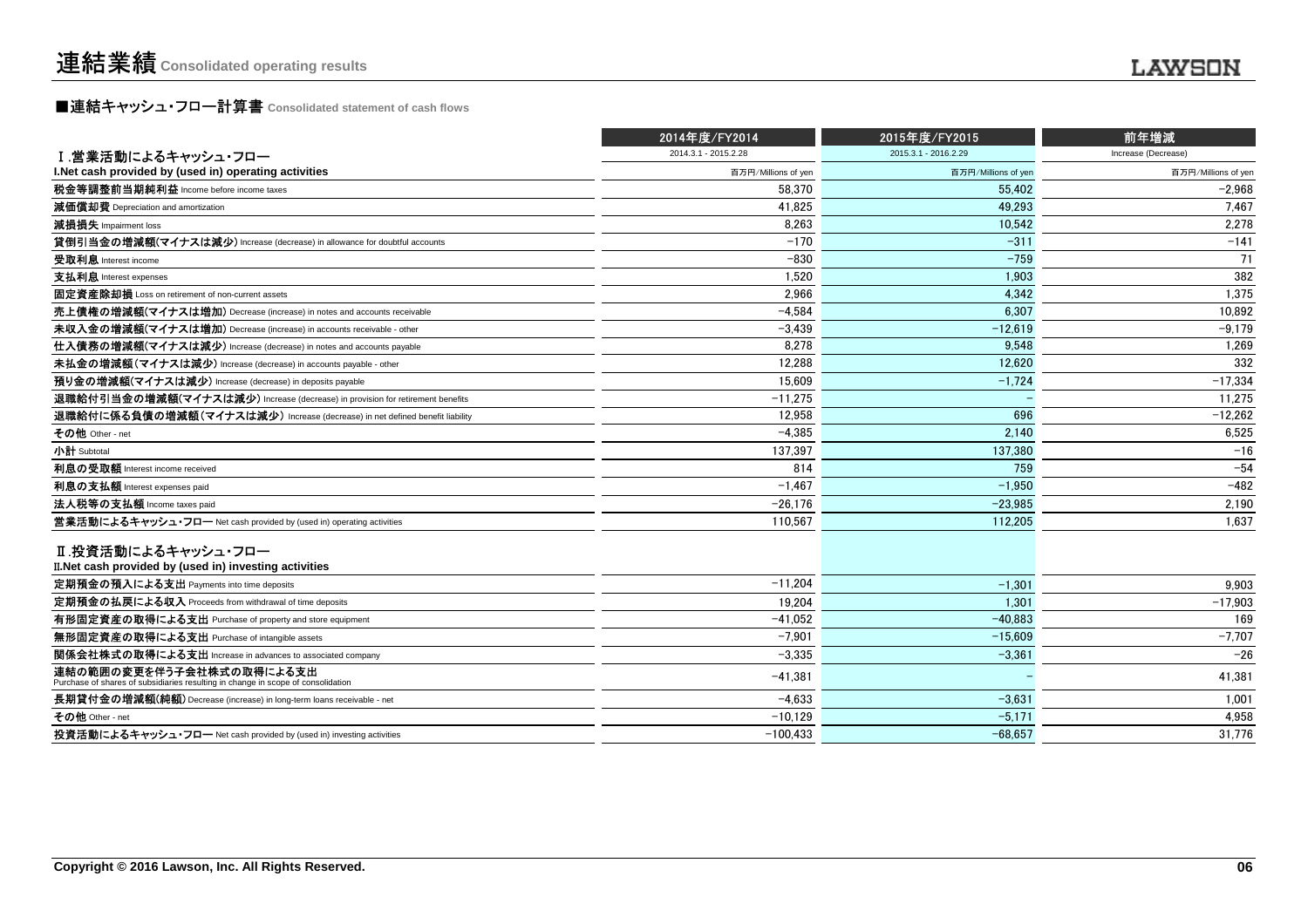# **■連結キャッシュ・フロー計算書** Consolidated statement of cash flows<br>■

|                                                                                                                                              | 2014年度/FY2014        | 2015年度/FY2015        | 前年増減                |
|----------------------------------------------------------------------------------------------------------------------------------------------|----------------------|----------------------|---------------------|
| Ⅲ.財務活動によるキャッシュ・フロー                                                                                                                           | 2014.3.1 - 2015.2.28 | 2015.3.1 - 2016.2.29 | Increase (Decrease) |
| III. Net cash provided by (used in) financing activities                                                                                     | 百万円/Millions of yen  | 百万円/Millions of yen  | 百万円/Millions of yen |
| 長期借入れによる収入 Proceeds from long-term loans payable                                                                                             | 59,000               |                      | $-59,000$           |
| 長期借入金の返済による支出 Repayments of long-term loans payable                                                                                          | $-21.590$            | $-862$               | 20.728              |
| リース債務の返済による支出 Repayments of lease obligations                                                                                                | $-20,531$            | $-25,302$            | $-4,771$            |
| 少数株主からの払込みによる収入 Proceeds from stock issuance to minority shareholders                                                                        | 2.000                |                      | $-2,000$            |
| 配当金の支払額 Cash dividends paid                                                                                                                  | $-22.979$            | $-24.249$            | $-1,270$            |
| その他 Other - net                                                                                                                              | 811                  | 213                  | $-598$              |
| 財務活動によるキャッシュ・フロー Net cash provided by (used in) financing activities                                                                         | $-3,289$             | $-50,201$            | $-46,911$           |
| IV.現金及び現金同等物に係る換算差額                                                                                                                          | 1,150                | $-451$               | $-1,602$            |
| <b>IV.</b> Effect of exchange rate change on cash and cash equivalents                                                                       |                      |                      |                     |
| V.現金及び現金同等物の増減額(マイナスは減少)<br>V. Net increase (decrease) in cash and cash equivalents                                                          | 7,995                | $-7,105$             | $-15.100$           |
| Ⅵ.現金及び現金同等物の期首残高<br>VI.Cash and cash equivalents at beginning of period                                                                      | 68,759               | 76,754               | 7,995               |
| Ⅵ.連結の範囲の変更に伴う現金及び現金同等物の増減額(マイナスは減少)<br>VII. Increase (decrease) in cash and cash equivalents resulting from change of scope of consolidation |                      | 144                  | 144                 |
| Ⅷ.現金及び現金同等物の期末残高<br><b>W.Cash and cash equivalents at end of period</b>                                                                      | 76,754               | 69,793               | $-6,961$            |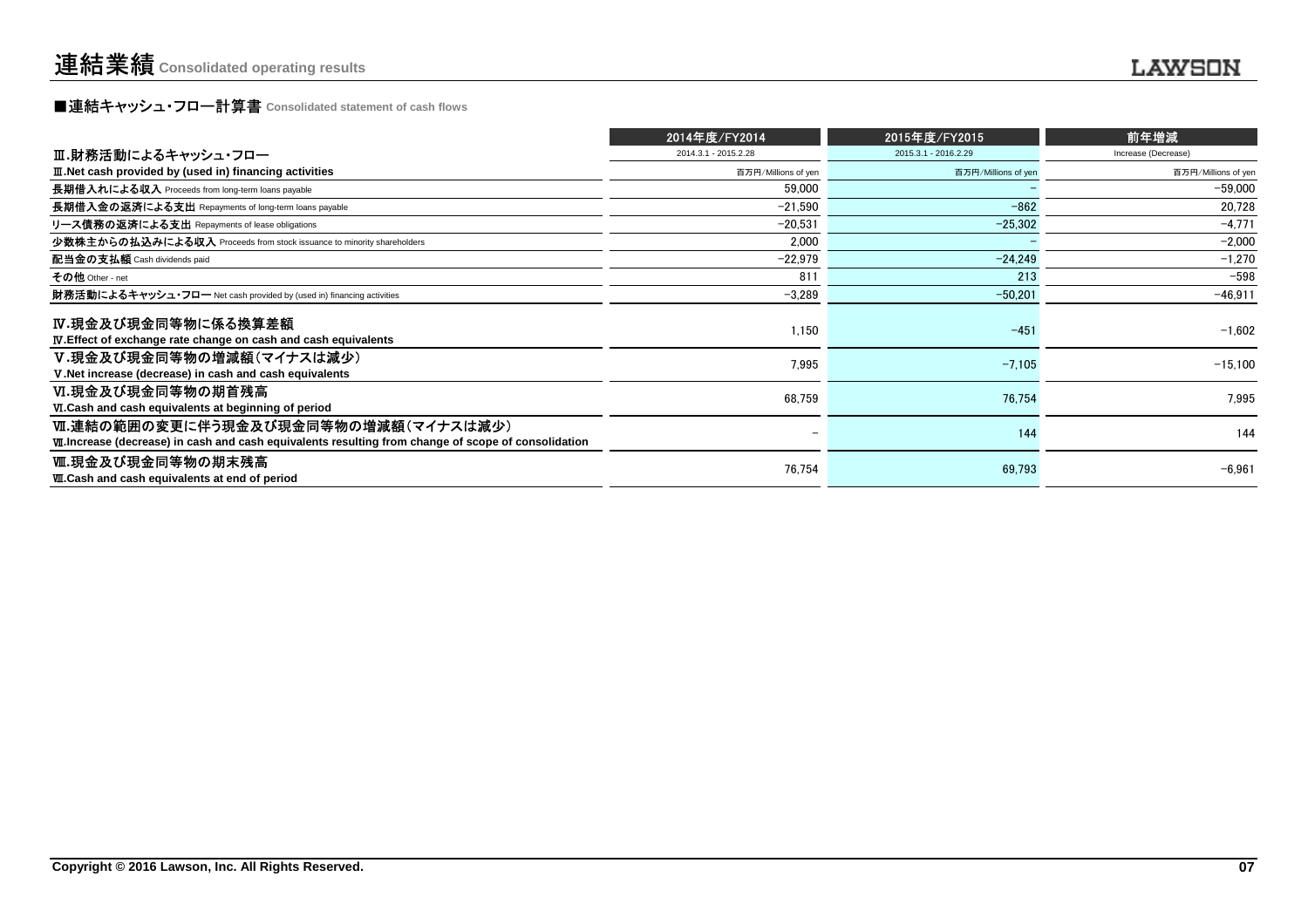#### .......

#### **■主な関係会社の状況** Main subsidiaries and equity method affiliates

| 1.連結子会社                                                                                                                                                                                                                                  |                                                                                                               | (株)ローソンマート *2                                                                             |                     |                                    | 上海華聯羅森有限公司                                                                                                               | $*3$                |                                                                                                                                                                                                                                                                                                                                                                                                                                                                                                                                                                                          | 重慶羅森便利店有限公司                                                                                 |                     |  |
|------------------------------------------------------------------------------------------------------------------------------------------------------------------------------------------------------------------------------------------|---------------------------------------------------------------------------------------------------------------|-------------------------------------------------------------------------------------------|---------------------|------------------------------------|--------------------------------------------------------------------------------------------------------------------------|---------------------|------------------------------------------------------------------------------------------------------------------------------------------------------------------------------------------------------------------------------------------------------------------------------------------------------------------------------------------------------------------------------------------------------------------------------------------------------------------------------------------------------------------------------------------------------------------------------------------|---------------------------------------------------------------------------------------------|---------------------|--|
| 1. Consolidated subsidiaries                                                                                                                                                                                                             |                                                                                                               | Lawson Mart, Inc.                                                                         |                     |                                    | Shanghai Hualian Lawson, Inc.                                                                                            |                     |                                                                                                                                                                                                                                                                                                                                                                                                                                                                                                                                                                                          | Chongqing Lawson, Inc.                                                                      |                     |  |
| 設立日 Date of establishment                                                                                                                                                                                                                |                                                                                                               | 2013年11月 2013.11                                                                          |                     | 1996年2月 1996.2                     |                                                                                                                          |                     |                                                                                                                                                                                                                                                                                                                                                                                                                                                                                                                                                                                          | 2010年4月 2010.4                                                                              |                     |  |
| 決算月 Fiscal year end                                                                                                                                                                                                                      |                                                                                                               | 2月 February                                                                               |                     |                                    | 12月 December                                                                                                             |                     |                                                                                                                                                                                                                                                                                                                                                                                                                                                                                                                                                                                          | 12月 December                                                                                |                     |  |
| *1<br>グループ出資比率 Share of group companies                                                                                                                                                                                                  |                                                                                                               | 100.0%                                                                                    |                     |                                    | 94.0%                                                                                                                    |                     |                                                                                                                                                                                                                                                                                                                                                                                                                                                                                                                                                                                          | 100.0%                                                                                      |                     |  |
| 事業内容 Business activities                                                                                                                                                                                                                 | 「ローソンストア100」の店舗運営<br>及び指導並びに商品関連事業<br>Store operation and merchandising function of<br><b>LAWSON STORE100</b> |                                                                                           |                     |                                    | 中国上海市及びその周辺におけるコンビニエンスストア事業<br>Lawson's chain-store development and operation<br>in Shanghai and surrounding area, China |                     |                                                                                                                                                                                                                                                                                                                                                                                                                                                                                                                                                                                          | 中国重慶市におけるコンビニエンスストア事業<br>Lawson's chain-store development and operation in Chongqing, China |                     |  |
| 他出資者 Other shareholders                                                                                                                                                                                                                  |                                                                                                               |                                                                                           |                     | 百聯集団有限公司 BAILIAN (GROUP) CO., LTD. |                                                                                                                          | 6.0%                |                                                                                                                                                                                                                                                                                                                                                                                                                                                                                                                                                                                          |                                                                                             |                     |  |
|                                                                                                                                                                                                                                          | 2013.3-2014.2                                                                                                 | 2014 3-2015 2                                                                             | 2015.3-2016.2       | 2013.1-2013.12                     | 2014.1-2014.12                                                                                                           | 2015.1-2015.12      | 2013.1-2013.12                                                                                                                                                                                                                                                                                                                                                                                                                                                                                                                                                                           | 2014.1-2014.12                                                                              | 2015.1-2015.12      |  |
|                                                                                                                                                                                                                                          |                                                                                                               |                                                                                           | 百万円/Millions of yer |                                    |                                                                                                                          | 百万円/Millions of yen |                                                                                                                                                                                                                                                                                                                                                                                                                                                                                                                                                                                          |                                                                                             | 百万円/Millions of yen |  |
| チェーン全店売上高 Total net sales                                                                                                                                                                                                                | 6,024                                                                                                         | 74,034                                                                                    | 45.850              | 1,169                              | 1,282                                                                                                                    | 13,450              | 1,770                                                                                                                                                                                                                                                                                                                                                                                                                                                                                                                                                                                    | 3,208                                                                                       | 4.043               |  |
| <b>営業総収入</b> Total operating revenue                                                                                                                                                                                                     | 6,667                                                                                                         | 78,232                                                                                    | 50,674              | 1,289                              | 1,359                                                                                                                    | 8,531               | 1,843                                                                                                                                                                                                                                                                                                                                                                                                                                                                                                                                                                                    | 3,473                                                                                       | 4,399               |  |
| 営業利益 Operating profit                                                                                                                                                                                                                    | 99                                                                                                            | 1.763                                                                                     | 375                 | $-404$                             | $-645$                                                                                                                   | $-755$              | $-840$                                                                                                                                                                                                                                                                                                                                                                                                                                                                                                                                                                                   | $-903$                                                                                      | $-778$              |  |
| 経常利益 Recurring profit                                                                                                                                                                                                                    | 98                                                                                                            | 1,774                                                                                     | 338                 | $-476$                             | $-583$                                                                                                                   | $-844$              | $-823$                                                                                                                                                                                                                                                                                                                                                                                                                                                                                                                                                                                   | $-882$                                                                                      | $-898$              |  |
| 当期純利益 Net profit                                                                                                                                                                                                                         | 51                                                                                                            | 984                                                                                       | 286                 | $-1,568$                           | $-924$                                                                                                                   | $-1.099$            | $-832$                                                                                                                                                                                                                                                                                                                                                                                                                                                                                                                                                                                   | $-1.046$                                                                                    | $-972$              |  |
|                                                                                                                                                                                                                                          |                                                                                                               | 大連羅森便利店有限公司<br>Dalian Lawson, Inc.                                                        |                     |                                    | Saha Lawson Co., Ltd.                                                                                                    |                     |                                                                                                                                                                                                                                                                                                                                                                                                                                                                                                                                                                                          |                                                                                             |                     |  |
| 設立日 Date of establishment                                                                                                                                                                                                                |                                                                                                               | 2011年9月 2011.9                                                                            |                     |                                    | 2012年11月 2012.11                                                                                                         |                     |                                                                                                                                                                                                                                                                                                                                                                                                                                                                                                                                                                                          |                                                                                             |                     |  |
| 決算月 Fiscal year end                                                                                                                                                                                                                      |                                                                                                               | 12月 December                                                                              |                     | 12月 December                       |                                                                                                                          |                     |                                                                                                                                                                                                                                                                                                                                                                                                                                                                                                                                                                                          |                                                                                             |                     |  |
| $*1$<br>グループ出資比率 Share of group companies                                                                                                                                                                                                |                                                                                                               | 98.3%                                                                                     |                     | 49.0%                              |                                                                                                                          |                     |                                                                                                                                                                                                                                                                                                                                                                                                                                                                                                                                                                                          |                                                                                             |                     |  |
| 事業内容 Business activities                                                                                                                                                                                                                 |                                                                                                               | 中国大連市におけるコンビニエンスストア事業<br>Lawson's chain-store development and operation in Dailian, China |                     |                                    | タイにおけるコンビニエンスストア事業<br>Operating stores "LAWSON 108" and "108SHOP" in Thailand                                            |                     |                                                                                                                                                                                                                                                                                                                                                                                                                                                                                                                                                                                          |                                                                                             |                     |  |
| 他出資者 Other shareholders                                                                                                                                                                                                                  |                                                                                                               | 大連亜恵快餐有限公司 Dalian Acasia Fast Foods Co., LTD.                                             |                     | 1.7% Saha Pathanapibul PLC.        |                                                                                                                          | 20.0%               |                                                                                                                                                                                                                                                                                                                                                                                                                                                                                                                                                                                          |                                                                                             |                     |  |
|                                                                                                                                                                                                                                          |                                                                                                               |                                                                                           |                     | - Saha Pathana Interholding PLC.   |                                                                                                                          | 9.0%                |                                                                                                                                                                                                                                                                                                                                                                                                                                                                                                                                                                                          |                                                                                             |                     |  |
|                                                                                                                                                                                                                                          |                                                                                                               |                                                                                           |                     | - I.C.C International PLC.         |                                                                                                                          | 9.0%                |                                                                                                                                                                                                                                                                                                                                                                                                                                                                                                                                                                                          |                                                                                             |                     |  |
|                                                                                                                                                                                                                                          |                                                                                                               |                                                                                           |                     | - Thai President Foods PLC.        |                                                                                                                          | 9.0%                |                                                                                                                                                                                                                                                                                                                                                                                                                                                                                                                                                                                          |                                                                                             |                     |  |
|                                                                                                                                                                                                                                          |                                                                                                               |                                                                                           |                     | - Others                           |                                                                                                                          | 4.0%                |                                                                                                                                                                                                                                                                                                                                                                                                                                                                                                                                                                                          |                                                                                             |                     |  |
|                                                                                                                                                                                                                                          | 2013.1-2013.12                                                                                                | 2014.1-2014.12                                                                            | 2015.1-2015.12      | 2013.1-2013.12                     | 2014.1-2014.12                                                                                                           | $2015.1 - 2015.12$  |                                                                                                                                                                                                                                                                                                                                                                                                                                                                                                                                                                                          |                                                                                             |                     |  |
|                                                                                                                                                                                                                                          |                                                                                                               |                                                                                           | 百万円/Millions of yen |                                    |                                                                                                                          | 百万円/Millions of yen |                                                                                                                                                                                                                                                                                                                                                                                                                                                                                                                                                                                          |                                                                                             |                     |  |
| チェーン全店売上高 Total net sales                                                                                                                                                                                                                | 514                                                                                                           | 975                                                                                       | 1,469               | 5,820                              | 7,416                                                                                                                    | 6,404               |                                                                                                                                                                                                                                                                                                                                                                                                                                                                                                                                                                                          |                                                                                             |                     |  |
| 営業総収入 Total operating revenue                                                                                                                                                                                                            | 515                                                                                                           | 995                                                                                       | 1.502               | 5.959                              | 7.800                                                                                                                    | 6.962               |                                                                                                                                                                                                                                                                                                                                                                                                                                                                                                                                                                                          |                                                                                             |                     |  |
| 営業利益 Operating profit                                                                                                                                                                                                                    | $-226$                                                                                                        | $-312$                                                                                    | $-312$              | $-338$                             | $-655$                                                                                                                   | $-251$              |                                                                                                                                                                                                                                                                                                                                                                                                                                                                                                                                                                                          |                                                                                             |                     |  |
| 経常利益 Recurring profit                                                                                                                                                                                                                    | $-204$                                                                                                        | $-315$                                                                                    | $-308$              | $-308$                             | $-730$                                                                                                                   | $-260$              |                                                                                                                                                                                                                                                                                                                                                                                                                                                                                                                                                                                          |                                                                                             |                     |  |
| 当期純利益 Net profit                                                                                                                                                                                                                         | $-210$                                                                                                        | $-338$                                                                                    | $-344$              | $-524$                             | $-831$                                                                                                                   | $-308$              |                                                                                                                                                                                                                                                                                                                                                                                                                                                                                                                                                                                          |                                                                                             |                     |  |
| (注)<br>*1 グループ出資比率には、(株)ローソンからの出資のほか、グループ企業等からの出資を含みます。<br>*2 ローソンストア100/ローソンマート事業全体の営業利益(社内管理ベース)は、2015年度累計で-769百万円と<br>なっております。これは、(株)ローソンマートの営業利益に、(株)ローソンの担当事業本部による社内管理上の<br>堂業利益を合算して算出したものです。なお、2016年3月より(株)ローソンストア100に商号変更しております。 |                                                                                                               |                                                                                           |                     | Notes:                             |                                                                                                                          |                     | *1 Share of group companies includes investments from group companies besides investments from Lawson, Inc.<br>*2 According to our internal calculation, the combined operating profit of LAWSON STORE100 and LAWSON MART business has made a total of (769) million yen<br>in fiscal year 2015. This total was calculated by adding the operating profit of Lawson Mart, Inc. together with the operating profit of Lawson, Inc.'s<br>LAWSON STORE100 and LAWSON MART business division. Furthermore, Lawson Mart, Inc. has changed its name to Lawson Store100, Inc. since March 2016. |                                                                                             |                     |  |

利益を合算して算出したものです。なお、2016年3月より、(株)ローソンストア100に商号変更しており 上海恭匯貿易有限公司、浙江羅森百貨有限公司3社の経営成績を合算しております。\*3 2015年度は、上海華聯羅森有限公司に、中国上海市及びその周辺地域の上海楽松商貿有限公司、

(Shanghai Le Song Trading Co., Ltd., Shang Hai Gong Hui Trading Co., Ltd. and Zhejiang Lawson, Inc. located in Shanghai and surrounding area).

\*3 The operating result of fiscal year 2015 of Shanghai Hualian Lawson, Inc. is a sum of operating results of 3 companies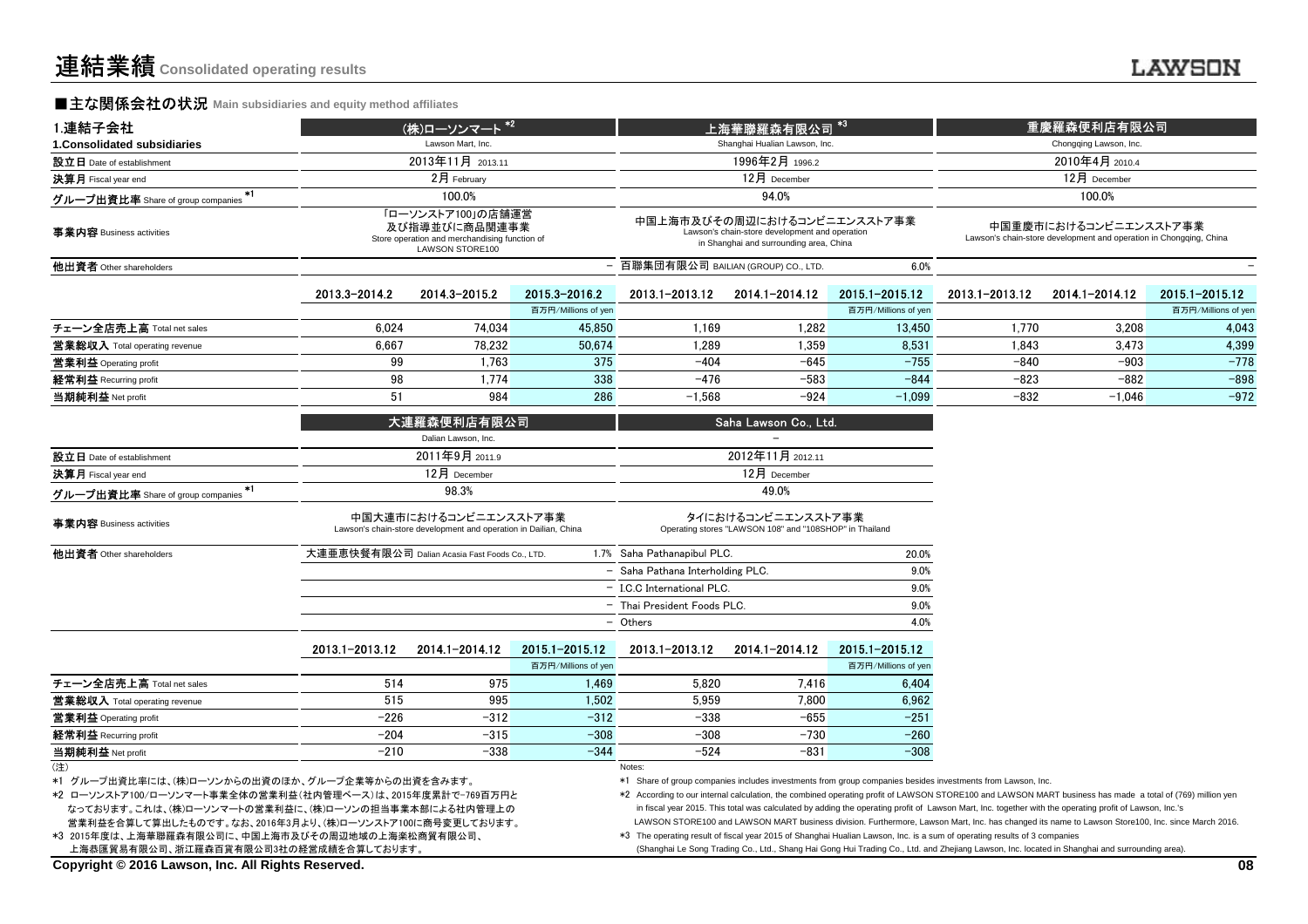#### **■主な関係会社の状況** Main subsidiaries and equity method affiliates

|                                                         | (株)成城石井 *2                                                                                                           | (株)ローソンHMVエンタテイメント                                                                                         | <b>、ユナイテッド・シネマ(株) *3 ↓</b>                                       |
|---------------------------------------------------------|----------------------------------------------------------------------------------------------------------------------|------------------------------------------------------------------------------------------------------------|------------------------------------------------------------------|
|                                                         | SEIJO ISHII CO., LTD.                                                                                                | Lawson HMV Entertainment. Inc.                                                                             | United Cinemas Co., Ltd.                                         |
| 設立日 Date of establishment                               | 1927年2月 1927.2                                                                                                       | 1992年7月 1992.7                                                                                             | 1999年10月 1999.10                                                 |
| 決算月 Fiscal year end                                     | $12$ 月 December                                                                                                      | $2$ 月 Februarv                                                                                             | $2$ 月 Februarv                                                   |
| グループ出資比率 Share of group companies $\tilde{\phantom{a}}$ | 100.0%                                                                                                               | 100.0%                                                                                                     | 100.0%                                                           |
| 事業内容 Business activities                                | 食品総合小売業、輸入、卸売、食品製造及び飲食店の事業<br>Food retailing, import, wholesale, food manufacture and restaurant operations business | チケット販売・情報提供サービス業、音楽・映像ソフトの販売<br>Ticket sales, e-commerce, advertising sales and other marketing activities | 映画館の運営及び関連事業<br>Operation of movie theaters and related business |
| 他出資者 Other shareholders                                 |                                                                                                                      |                                                                                                            |                                                                  |
|                                                         |                                                                                                                      |                                                                                                            |                                                                  |

|                                      | 2013.1-2013.12           | 2014.1-2014.12 | 2015.1-2015.12      | 2013.3-2014.2 | 2014.3-2015.2 | 2015.3-2016.2       | 2013.1-2013.12 | 2014.1-2014.12 | 2015.1-2016.2       |
|--------------------------------------|--------------------------|----------------|---------------------|---------------|---------------|---------------------|----------------|----------------|---------------------|
|                                      |                          |                | 百万円/Millions of yen |               |               | 百万円/Millions of yen |                |                | 百万円/Millions of yen |
| チェーン全店売上高 Total net sales            |                          | 16.580         | 64,177              |               |               |                     |                |                |                     |
| <b>営業総収入</b> Total operating revenue | $\overline{\phantom{0}}$ | 17.880         | 68,993              | 45.313        | 46.018        | 50,205              | -              | 5.773          | 24.959              |
| 営業利益 Operating profit                | $\overline{\phantom{0}}$ | 1.547          | 5,794               | 2.818         | 3.093         | 2.468               |                | 155            | 2,337               |
| 経常利益 Recurring profit                | $\overline{\phantom{0}}$ | 1.465          | 5.661               | 2.805         | 3.094         | 2.487               |                | 159            | 2.345               |
| 当期純利益 Net profit                     | $\overline{\phantom{0}}$ | 1.086          | 2,624               | 2.450         | 2.918         | 1,644               |                | $-112$         | 2,260               |
|                                      |                          |                |                     |               |               |                     |                |                |                     |

|                                           |                                           | (株)ローソン・エイティエム・ネットワークス                    |                     | (株)ベストプラクティス                                                            |                    |                     |
|-------------------------------------------|-------------------------------------------|-------------------------------------------|---------------------|-------------------------------------------------------------------------|--------------------|---------------------|
|                                           |                                           | Lawson ATM Networks, Inc.                 |                     |                                                                         | BestPractice, Inc. |                     |
| 設立日 Date of establishment                 |                                           | 2001年5月 2001.5                            |                     |                                                                         | 2004年3月 2004.3     |                     |
| 決算月 Fiscal year end                       |                                           | 2月 February                               |                     |                                                                         | 2月 February        |                     |
| $*1$<br>グループ出資比率 Share of group companies |                                           | 76.5%                                     |                     | 100.0%                                                                  |                    |                     |
| 事業内容 Business activities                  |                                           | 現金自動預入払出機の運営<br>Operation of ATMs         |                     | 店舗の経営の実態調査・分析業務<br>On-site inspections and analysis of store management |                    |                     |
| 他出資者 Other shareholders                   | 銀行(40行) Bank (40 companies)               |                                           | 23.2%               |                                                                         |                    |                     |
|                                           | セコム株式会社 SECOM CO., LTD.<br>0.1%           |                                           |                     |                                                                         |                    |                     |
|                                           | 沖電気工業株式会社 Oki Electric Industry Co., Ltd. |                                           | 0.1%                |                                                                         |                    |                     |
|                                           |                                           | 日本通運株式会社 NIPPON EXPRESS CO., LTD.<br>0.1% |                     |                                                                         |                    |                     |
|                                           | 2013 3-2014.2                             | 2014.3-2015.2                             | 2015.3-2016.2       | 2013.3-2014.2                                                           | 2014.3-2015.2      | 2015.3-2016.2       |
|                                           |                                           |                                           | 百万円/Millions of yen |                                                                         |                    | 百万円/Millions of yen |
| 営業総収入 Total operating revenue             | 24.188                                    | 23.566                                    | 24,688              | 1.079                                                                   | 1,113              | 1,077               |
| 営業利益 Operating profit                     | 6.089                                     | 5.935                                     | 6,187               | 149<br>180                                                              |                    | 117                 |
| 経常利益 Recurring profit                     | 5.954                                     | 5.828<br>6.043                            |                     | 180                                                                     | 149                | 118                 |
| 当期純利益 Net profit                          | 3.689                                     | 3.605                                     | 3.876               | 98                                                                      | 94                 | 54                  |
|                                           |                                           |                                           | 台数/Unit             |                                                                         |                    |                     |
| <b>ATM設置台数 Number of ATMs installed</b>   | 10.118                                    | 10.767                                    | 11.201              |                                                                         |                    |                     |

(注)) and the contract of the contract of the contract of the contract of the contract of the contract of the contract of the contract of the contract of the contract of the contract of the contract of the contract of the cont

\*1 グループ出資比率には、(株)ローソンからの出資のほか、グループ企業等からの出資を含みます。

\*2 当社は、2014年10月に(株)成城石井の株式を取得し、同社を連結子会社化いたしました。

 なお、上表中の2014年度累計の数値は、連結損益計算書に取り込んだ3か月(2014年10月~12月)の実績値となります。また、同社の設立日については、創業時点を記載しております。

\*3 当社グループは、2014年8月にユナイテッド・シネマ(株)の親会社株式を取得した事に伴い、同社を連結子会社化いたしました。 なお、上表中の2014年度累計の数値は連結損益計算書に取り込んだ4か月(2014年9月~12月)の実績値となります。また、2015年度に決算月を3月から2月に変更しており、上表中の2015年度累計の数値は連結損益計算書に取り込んだ14か月(2015年1月~2016年2月)の実績値となります。

数 Number of ATMs installed 10.118 10,767 11,201

\*1 Share of group companies includes investments from group companies besides investments from Lawson, Inc.

\*2 Lawson group has consolidated with SEIJO ISHII CO., LTD. as its consolidated subsidiary since it acquired shares of SEIJO ISHII CO., LTD.in October 2014. In addition, the result of fiscal year 2014 is result of three months (from October 2014 to December 2014)shown in consolidated statement of income. Futhermore, for SEIJO ISHII CO., LTD., it states the date of establishment.

 \*3 Lawson group has consolidated with United Cinemas Co., Ltd. as its consolidated subsidiary since it acquired parent company shares of United Cinemas Co., Ltd. in August 2014. In addition, the result of fiscal year 2014 is result of four months (from September 2014 to December 2014). Futhermore, due to changing closing month from March to February in fiscal year 2015, the result of fiscal year 2015 is result of fourteen months (from January 2015 to February 2016) shown in consolidated statement of income.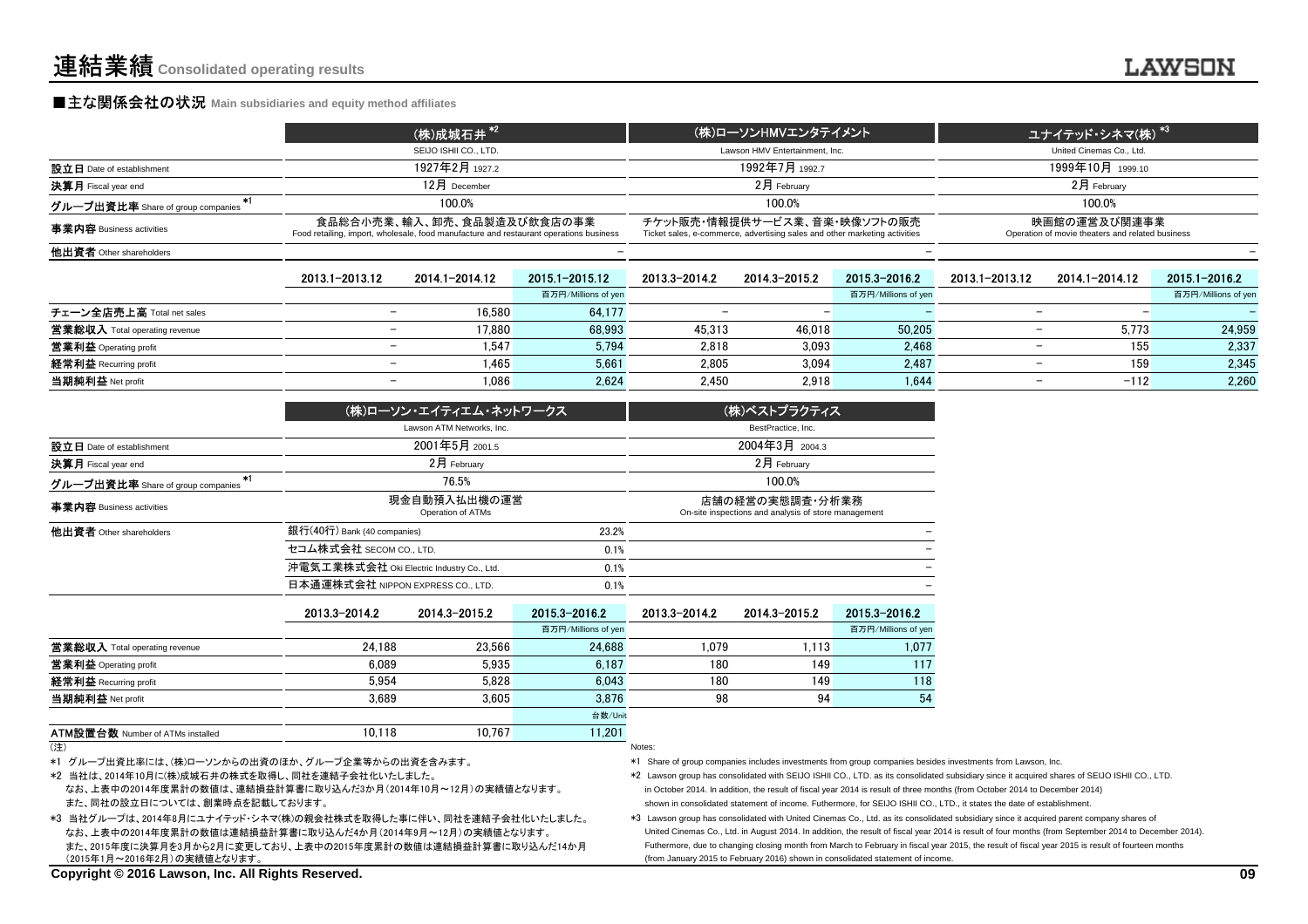#### **■主な関係会社の状況 Main subsidiaries and equity method affiliates**

|                                           | (株)SCI                                                                      |                |                     |  |  |  |  |
|-------------------------------------------|-----------------------------------------------------------------------------|----------------|---------------------|--|--|--|--|
|                                           |                                                                             | SCI, Inc.      |                     |  |  |  |  |
| 設立日 Date of establishment                 |                                                                             | 2012年7月 2012.7 |                     |  |  |  |  |
| 決算月 Fiscal year end                       |                                                                             | 2月 February    |                     |  |  |  |  |
| $+1$<br>グループ出資比率 Share of group companies | 100.0%                                                                      |                |                     |  |  |  |  |
| 事業内容 Business activities                  | SCM機能子会社<br>Serving supply chain management of convenience store businesses |                |                     |  |  |  |  |
| 他出資者 Other shareholders                   |                                                                             |                |                     |  |  |  |  |
|                                           | 2013.3-2014.2                                                               | 2014.3-2015.2  | 2015.3-2016.2       |  |  |  |  |
|                                           |                                                                             |                | 百万円/Millions of yen |  |  |  |  |
| 取扱高 Gross sales                           | 74.460                                                                      | 87.638         | 191.299             |  |  |  |  |
| 営業利益 Operating profit                     | 509                                                                         | 1.128          | 2.364               |  |  |  |  |
| 経常利益 Recurring profit                     | 509                                                                         | 1.128          | 2.368               |  |  |  |  |
| 当期純利益 Net profit                          | 300                                                                         | 686            | 1.422               |  |  |  |  |

 $\frac{1}{300}$  686 1,422

| 2.持分法適用関連会社                       |               | (株)ローソン沖縄                                                                                                                                                               |                     |                                              | (株)ローソン南九州     |                                                                                |                          | (株)ローソン高知 <sup>*2</sup>  |                     |
|-----------------------------------|---------------|-------------------------------------------------------------------------------------------------------------------------------------------------------------------------|---------------------|----------------------------------------------|----------------|--------------------------------------------------------------------------------|--------------------------|--------------------------|---------------------|
| 2. Equity method affiliates       |               | Lawson Okinawa, Inc.                                                                                                                                                    |                     | Lawson Minamikyushu, Inc.                    |                |                                                                                | Lawson Kochi, Inc.       |                          |                     |
| 設立日 Date of establishment         |               | 2009年10月 2009.10                                                                                                                                                        |                     |                                              | 2013年5月 2013.5 |                                                                                |                          | 2015年4月 2015.4           |                     |
| 決算月 Fiscal year end               |               | $2$ 月 February                                                                                                                                                          |                     |                                              | $2月$ February  |                                                                                |                          | $2月$ February            |                     |
| グループ出資比率 Share of group companies |               | 49.0%                                                                                                                                                                   |                     |                                              | 49.0%          |                                                                                |                          | 49.0%                    |                     |
| 事業内容 Business activities          |               | 沖縄県におけるコンビニエンスストア事業<br>鹿児島県におけるコンビニエンスストア事業<br>Lawson's chain-store development and operation in Okinawa<br>Lawson's chain-store development and operation in Kagoshima |                     |                                              |                | 高知県におけるコンビニエンスストア事業<br>Lawson's chain-store development and operation in Kochi |                          |                          |                     |
| 他出資者 Other shareholders           |               | 株式会社サンエー san-a coLTD.                                                                                                                                                   |                     | 51.0% 南国殖産株式会社 Nangoku Corporation Co., Ltd. |                | 51.0% 株式会社サニーマート SUNNY MART Co., Ltd.                                          |                          | 51.0%                    |                     |
|                                   | 2013.3-2014.2 | 2014.3-2015.2                                                                                                                                                           | 2015.3-2016.2       | 2013.3-2014.2                                | 2014.3-2015.2  | 2015.3-2016.2                                                                  | 2013.3-2014.2            | 2014.3-2015.2            | 2015.3-2016.2       |
|                                   |               |                                                                                                                                                                         | 百万円/Millions of yen |                                              |                | 百万円/Millions of yen                                                            |                          |                          | 百万円/Millions of yen |
| 営業総収入 Total operating revenue     | 4.199         | 4.674                                                                                                                                                                   | 5.605               |                                              | 3.594          | 3.756                                                                          |                          |                          | 4.208               |
| 営業利益 Operating profit             | 1.051         | 1.182                                                                                                                                                                   | 1.406               |                                              | $-421$         | $-183$                                                                         |                          |                          | 430                 |
| 経常利益 Recurring profit             | 1.058         | 1.194                                                                                                                                                                   | 1.414               |                                              | $-441$         | $-173$                                                                         | $\qquad \qquad$          |                          | 438                 |
| 当期純利益 Net profit                  | 792           | 738                                                                                                                                                                     | 953                 | $\overline{\phantom{0}}$                     | $-472$         | $-590$                                                                         | $\overline{\phantom{m}}$ | $\overline{\phantom{0}}$ | 285                 |
| (注)                               |               |                                                                                                                                                                         |                     | Notes:                                       |                |                                                                                |                          |                          |                     |

実績値となります。

\*1 グループ出資比率には、(株)ローソンからの出資のほか、グループ企業等からの出資を含みます。

なお、上表中の2015年度の数値は、連結損益計算書に取り込んだ11か月(2015年4月~2016年2月)の\*2 (株)ローソン高知は、2015年4月より当社の持分法適用関連会社になっております。

\*1 Share of group companies includes investments from group companies besides investments from Lawson, Inc.

\*2 Lawson Kochi, Inc. has become an equity method affiliates of Lawson, Inc. since April 2015. In addition, the result

of fiscal year 2015 is result of eleven months (from April 2015 to February 2016) shown in consolidated statement of income.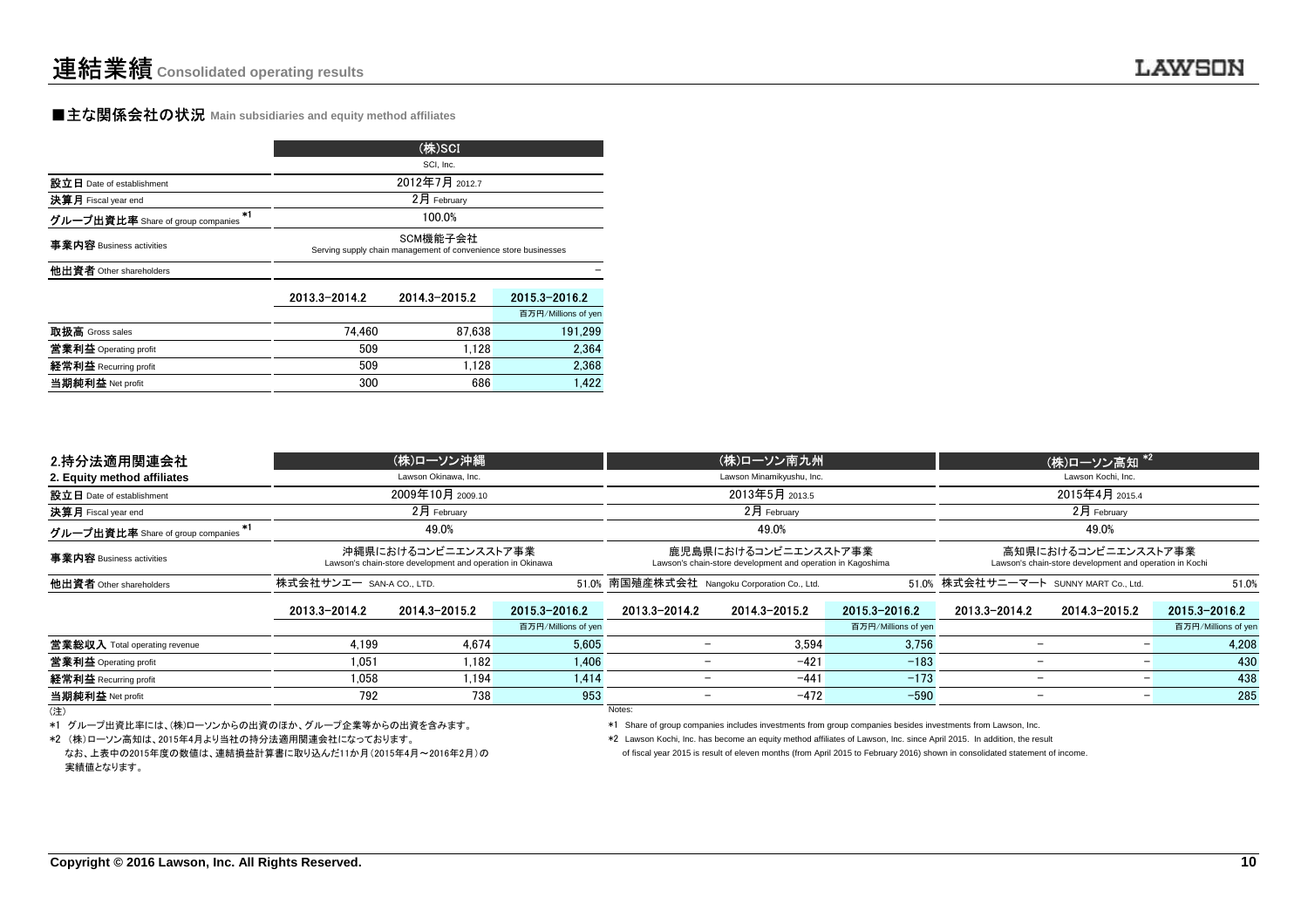### **■主な業績と予想** Results and forecasts for major financial indicators<br>
————————————————————

|                                                                                                                                                                                                                                                                                                                                                                           | 2014年度/FY2014 <sup>*2*3</sup>                                                                                                                                                                                                                                                                                                                                                                                                                                                                                                                                                                                                                                                                                                                                                                                                                                                                                                                                       |                   |                        | 2015年度/FY2015 <sup>*4</sup> |                          | 2016年度(計画)/FY2016 (Forecast) *5                      |                          |                          |  |
|---------------------------------------------------------------------------------------------------------------------------------------------------------------------------------------------------------------------------------------------------------------------------------------------------------------------------------------------------------------------------|---------------------------------------------------------------------------------------------------------------------------------------------------------------------------------------------------------------------------------------------------------------------------------------------------------------------------------------------------------------------------------------------------------------------------------------------------------------------------------------------------------------------------------------------------------------------------------------------------------------------------------------------------------------------------------------------------------------------------------------------------------------------------------------------------------------------------------------------------------------------------------------------------------------------------------------------------------------------|-------------------|------------------------|-----------------------------|--------------------------|------------------------------------------------------|--------------------------|--------------------------|--|
|                                                                                                                                                                                                                                                                                                                                                                           | 通期/Full year                                                                                                                                                                                                                                                                                                                                                                                                                                                                                                                                                                                                                                                                                                                                                                                                                                                                                                                                                        |                   | 通期/Full year           |                             | 第2四半期累計期間/1H             |                                                      | 通期計画/Full vear           |                          |  |
|                                                                                                                                                                                                                                                                                                                                                                           | 2014.3.1 - 2015.2.28                                                                                                                                                                                                                                                                                                                                                                                                                                                                                                                                                                                                                                                                                                                                                                                                                                                                                                                                                |                   | 2015.3.1 - 2016.2.29   |                             | 2016.3.1 - 2016.8.31     |                                                      | 2016.3.1 - 2017.2.28     |                          |  |
| チェーン全店売上高(百万円)<br>Net sales of all convenience stores (millions of yen)                                                                                                                                                                                                                                                                                                   | 金額/Amount<br>1.932.798                                                                                                                                                                                                                                                                                                                                                                                                                                                                                                                                                                                                                                                                                                                                                                                                                                                                                                                                              | 前年比/YoY<br>109.9% | 金額/Amount<br>1,960,266 | 前年比/YoY<br>101.4%           | 金額/Amount<br>1.029.000   | 前年比/YoY<br>103.6%                                    | 金額/Amount<br>2.050.000   | 前年比/YoY<br>104.6%        |  |
| 加盟店売上高(百万円)<br>Net sales of franchised stores (millions of yen)                                                                                                                                                                                                                                                                                                           | 1.902.092                                                                                                                                                                                                                                                                                                                                                                                                                                                                                                                                                                                                                                                                                                                                                                                                                                                                                                                                                           | 110.2%            | 1.926.544              | 101.3%                      | $\overline{a}$           |                                                      |                          |                          |  |
| 直営店売上高(百万円)<br>Net sales of company-operated stores (millions of yen)                                                                                                                                                                                                                                                                                                     | 30.706                                                                                                                                                                                                                                                                                                                                                                                                                                                                                                                                                                                                                                                                                                                                                                                                                                                                                                                                                              | 95.2%             | 33.722                 | 109.8%                      | $\overline{\phantom{0}}$ | $\overline{\phantom{0}}$                             | $\overline{\phantom{0}}$ |                          |  |
| <b>営業総収入</b> (百万円) Gross operating revenue (millions of yen) *1                                                                                                                                                                                                                                                                                                           | 316,340                                                                                                                                                                                                                                                                                                                                                                                                                                                                                                                                                                                                                                                                                                                                                                                                                                                                                                                                                             | 105.9%            | 333.855                | 105.5%                      | 183,000                  | 109.3%                                               | 372,000                  | 111.4%                   |  |
| <b>営業総利益</b> (百万円) Gross operating profit (millions of yen)                                                                                                                                                                                                                                                                                                               | 293.938                                                                                                                                                                                                                                                                                                                                                                                                                                                                                                                                                                                                                                                                                                                                                                                                                                                                                                                                                             | 106.7%            | 308.889                | 105.1%                      |                          |                                                      | $\overline{\phantom{a}}$ |                          |  |
| (対チェーン全店売上高比)<br>(Gross operating profit on Net sales of all convenience stores)                                                                                                                                                                                                                                                                                          | 15.2%                                                                                                                                                                                                                                                                                                                                                                                                                                                                                                                                                                                                                                                                                                                                                                                                                                                                                                                                                               |                   | 15.8%                  |                             | $\overline{\phantom{m}}$ |                                                      | $\overline{\phantom{0}}$ |                          |  |
| <b>販売費及び一般管理費</b> (百万円)<br>Selling, general and administrative expenses (millions of yen)                                                                                                                                                                                                                                                                                 | 232,972                                                                                                                                                                                                                                                                                                                                                                                                                                                                                                                                                                                                                                                                                                                                                                                                                                                                                                                                                             | 108.9%            | 251,641                | 108.0%                      | $\overline{\phantom{m}}$ | $\overline{\phantom{a}}$                             | $\overline{\phantom{0}}$ |                          |  |
| (対チェーン全店売上高比)<br>(Selling, general and administrative expenses on Net sales of all convenience stores)                                                                                                                                                                                                                                                                    | 12.1%                                                                                                                                                                                                                                                                                                                                                                                                                                                                                                                                                                                                                                                                                                                                                                                                                                                                                                                                                               |                   | 12.8%                  |                             | $\overline{\phantom{0}}$ |                                                      | $\overline{\phantom{0}}$ |                          |  |
| <b>営業利益</b> (百万円) Operating profit (millions of yen)                                                                                                                                                                                                                                                                                                                      | 60.966                                                                                                                                                                                                                                                                                                                                                                                                                                                                                                                                                                                                                                                                                                                                                                                                                                                                                                                                                              | 99.2%             | 57.247                 | 93.9%                       | 31.500                   | 91.5%                                                | 59.000                   | 103.1%                   |  |
| (対チェーン全店売上高比)<br>(Operating profit on Net sales of all convenience stores)                                                                                                                                                                                                                                                                                                | 3.2%                                                                                                                                                                                                                                                                                                                                                                                                                                                                                                                                                                                                                                                                                                                                                                                                                                                                                                                                                                |                   | 2.9%                   |                             |                          |                                                      | $\overline{\phantom{0}}$ |                          |  |
| 経常利益 (百万円) Recurring profit (millions of yen)                                                                                                                                                                                                                                                                                                                             | 61.649                                                                                                                                                                                                                                                                                                                                                                                                                                                                                                                                                                                                                                                                                                                                                                                                                                                                                                                                                              | 99.2%             | 54.982                 | 89.2%                       | 30.400                   | 90.6%                                                | 56.600                   | 102.9%                   |  |
| 当期純利益 (百万円) Net profit (millions of yen)                                                                                                                                                                                                                                                                                                                                  | 26,200                                                                                                                                                                                                                                                                                                                                                                                                                                                                                                                                                                                                                                                                                                                                                                                                                                                                                                                                                              | 77.9%             | 21,802                 | 83.2%                       | 17.100                   | 128.8%                                               | 28.000                   | 128.4%                   |  |
| 1株当たり当期純利益 (円) Net profit per share (yen)                                                                                                                                                                                                                                                                                                                                 | 262.18                                                                                                                                                                                                                                                                                                                                                                                                                                                                                                                                                                                                                                                                                                                                                                                                                                                                                                                                                              |                   | 218.02                 |                             | 171.00                   |                                                      | 280.00                   |                          |  |
| <b>純資産</b> (百万円) Net assets (millions of yen)                                                                                                                                                                                                                                                                                                                             | 243,420                                                                                                                                                                                                                                                                                                                                                                                                                                                                                                                                                                                                                                                                                                                                                                                                                                                                                                                                                             |                   | 243,576                |                             |                          | $\overline{\phantom{0}}$                             |                          | $\overline{\phantom{0}}$ |  |
| 総資産 (百万円) Total assets (millions of yen)                                                                                                                                                                                                                                                                                                                                  | 693,811                                                                                                                                                                                                                                                                                                                                                                                                                                                                                                                                                                                                                                                                                                                                                                                                                                                                                                                                                             |                   | 714.875                |                             |                          | $\overline{\phantom{0}}$                             |                          | $\equiv$                 |  |
| 1株当たり純資産 (円) Net assets per share (yen)                                                                                                                                                                                                                                                                                                                                   | 2,432.00                                                                                                                                                                                                                                                                                                                                                                                                                                                                                                                                                                                                                                                                                                                                                                                                                                                                                                                                                            |                   | 2,432.73               |                             |                          | $\overline{a}$                                       |                          | $\overline{\phantom{a}}$ |  |
| 総資産当期純利益率 ROA                                                                                                                                                                                                                                                                                                                                                             |                                                                                                                                                                                                                                                                                                                                                                                                                                                                                                                                                                                                                                                                                                                                                                                                                                                                                                                                                                     | 4.1%              |                        | 3.1%                        |                          | $\overline{\phantom{a}}$                             |                          | $\overline{\phantom{0}}$ |  |
| 自己資本当期純利益率 ROE                                                                                                                                                                                                                                                                                                                                                            | 10.8%                                                                                                                                                                                                                                                                                                                                                                                                                                                                                                                                                                                                                                                                                                                                                                                                                                                                                                                                                               |                   |                        | 8.9%                        |                          | $\overline{\phantom{a}}$                             |                          | $\overline{\phantom{0}}$ |  |
| 流動比率 Current ratio                                                                                                                                                                                                                                                                                                                                                        | 57.9%                                                                                                                                                                                                                                                                                                                                                                                                                                                                                                                                                                                                                                                                                                                                                                                                                                                                                                                                                               |                   | 52.8%                  |                             | $\overline{\phantom{a}}$ |                                                      |                          |                          |  |
| 固定比率 Fixed ratio                                                                                                                                                                                                                                                                                                                                                          | 221.5%                                                                                                                                                                                                                                                                                                                                                                                                                                                                                                                                                                                                                                                                                                                                                                                                                                                                                                                                                              |                   | 233.2%                 |                             |                          | $\overline{\phantom{a}}$<br>$\overline{\phantom{0}}$ |                          |                          |  |
| 自己資本比率 Shareholders' equity ratio                                                                                                                                                                                                                                                                                                                                         | 35.1%                                                                                                                                                                                                                                                                                                                                                                                                                                                                                                                                                                                                                                                                                                                                                                                                                                                                                                                                                               |                   | 34.0%                  |                             |                          | $\overline{\phantom{0}}$                             |                          |                          |  |
| (注)<br>*1 営業総収入は直営店売上高、加盟店からの収入等の合計です。<br>*2 当社は、鹿児島支店の事業を(株)ローソン南九州(現・持分法適用関連会社)に2014年3月に分割いたしました。<br>*3 当社の有形固定資産(リース資産を除く)の減価償却方法については、従来、定率法を採用しておりましたが、2014<br>年度より定額法に変更しております。この変更により、従来の方法に比べて、2014年度の営業利益及び経常利益は<br>それぞれ9,404百万円増加しております。<br>*4 当社は、高知支店の事業を(株)ローソン高知(現・持分法適用関連会社)に2015年4月に分割いたしました。<br>*5 計画の1株当たり当期純利益に関しては、2016年2月29日現在の期末発行済株式数を用いて算出しております。 | Notes:<br>*1 The gross operating revenue is a sum of total sales of company-operated stores and commissions from franchised stores.<br>*2 Lawson, Inc. has splitted the business in Kagoshima prefecture to Lawson Minamikyushu, Inc. (now accounted for equity method affiliate) in March 2014.<br>*3 For the depreciation method for property, store and equipment (except lease assets), Lawson, Inc. has adopted straight-line method instead of<br>declining-balance method since fiscal year 2014. Based on this change, operating profit, recurring profit of fiscal year 2014 increased by<br>9,404 million yen respectively compared to results using declining-balance method.<br>*4 Lawson, Inc. has splitted the business in Kochi prefecture into Lawson Kochi, Inc. (now accounted for equity method affiliate) in April 2015.<br>*5 Forecasted net profit per share is calculated based on the number of outstanding shares as of February 29, 2016. |                   |                        |                             |                          |                                                      |                          |                          |  |
| Copyright © 2016 Lawson, Inc. All Rights Reserved.                                                                                                                                                                                                                                                                                                                        |                                                                                                                                                                                                                                                                                                                                                                                                                                                                                                                                                                                                                                                                                                                                                                                                                                                                                                                                                                     |                   |                        |                             |                          |                                                      |                          | 11                       |  |

(注)

- 
- 
- 
-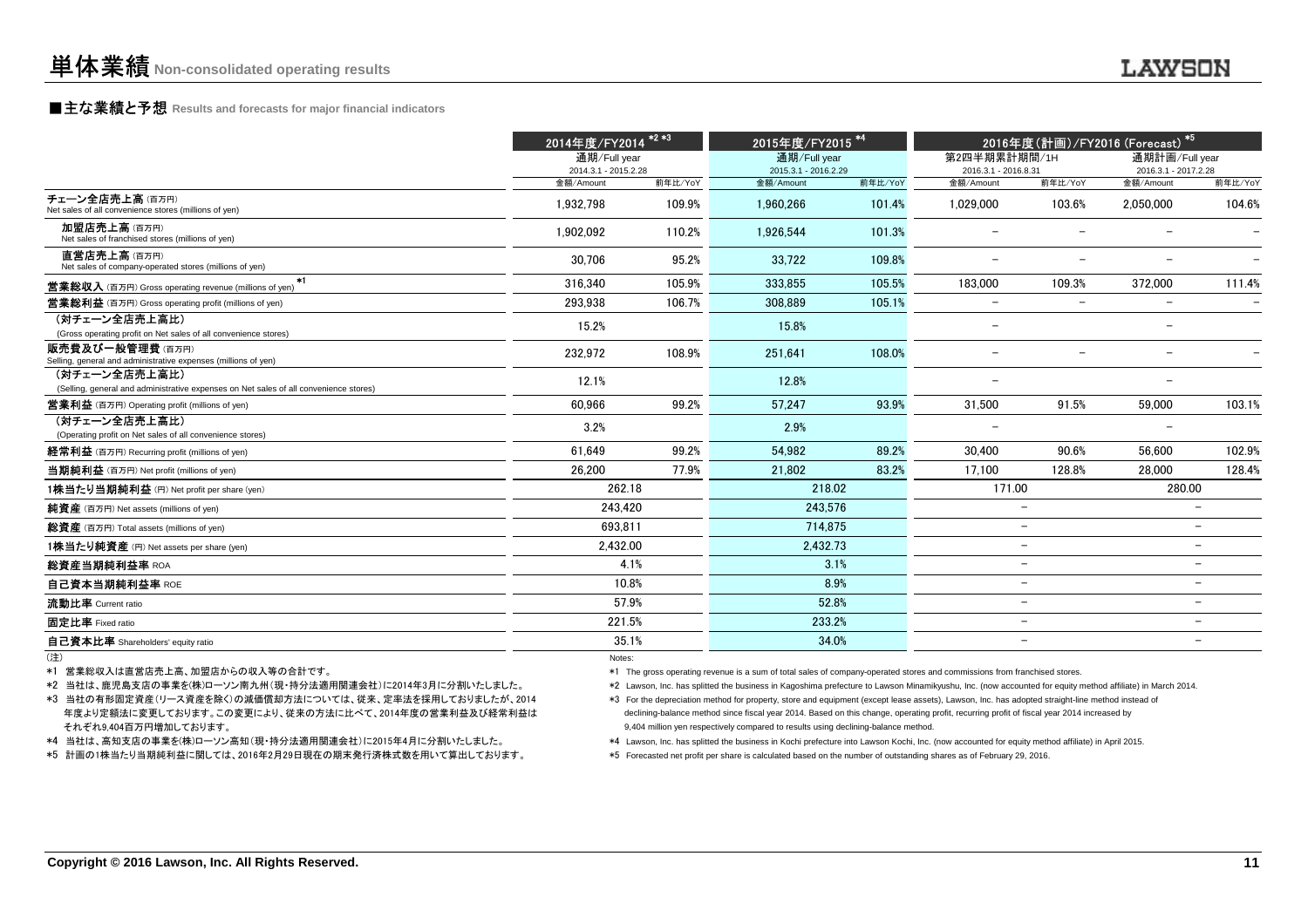### ■損益計算書 **Non-consolidated statement of income**

|                                                           |                 | 2014年度/FY2014        |         | 2015年度/FY2015        |         | 前年増減                |
|-----------------------------------------------------------|-----------------|----------------------|---------|----------------------|---------|---------------------|
|                                                           |                 | 2014.3.1 - 2015.2.28 |         | 2015.3.1 - 2016.2.29 |         | Increase (Decrease) |
|                                                           |                 | 百万円/Millions of yen  | 前年比/YoY | 百万円/Millions of yen  | 前年比/YoY | 百万円/Millions of yen |
| A.営業総収入 Gross operating revenue                           | $B + E$         | 316,340              | 105.9%  | 333,855              | 105.5%  | 17,515              |
| B.売上高 Net sales <sup>*1</sup>                             |                 | 31,498               | 96.2%   | 35,013               | 111.2%  | 3.515               |
| $*2$<br>C.売上原価 Cost of goods sold                         |                 | 22,401               | 96.0%   | 24,966               | 111.4%  | 2,564               |
| *3<br>D.売上総利益 Gross profit on sales                       | $B - C$         | 9,096                | 96.6%   | 10,047               | 110.4%  | 950                 |
| <b>E.営業収入</b> Operating revenue                           | $F + G$         | 284.841              | 107.1%  | 298,841              | 104.9%  | 14,000              |
| F.加盟店からの収入 Franchise commission from franchised stores    |                 | 253.241              | 108.0%  | 263.067              | 103.9%  | 9.826               |
| G.その他の営業収入 Other                                          |                 | 31,600               | 100.1%  | 35,774               | 113.2%  | 4,174               |
| <b>H.営業総利益</b> Gross operating profit                     | $A - C = D + E$ | 293,938              | 106.7%  | 308,889              | 105.1%  | 14,950              |
| I.販売費及び一般管理費 Selling, general and administrative expenses |                 | 232,972              | 108.9%  | 251,641              | 108.0%  | 18,669              |
| J.営業利益 Operating profit                                   | $H - I$         | 60,966               | 99.2%   | 57,247               | 93.9%   | $-3,718$            |
| 営業外収益 Non-operating income                                |                 | 4,132                | 152.2%  | 2,763                | 66.9%   | $-1,369$            |
| 営業外費用 Non-operating expenses                              |                 | 3,449                | 173.6%  | 5,028                | 145.8%  | 1,579               |
| 経常利益 Recurring profit                                     |                 | 61,649               | 99.2%   | 54,982               | 89.2%   | $-6.667$            |
| 特別利益 Extraordinary gain                                   |                 | 250                  | 21.8%   | -                    |         | $-250$              |
| 特別損失 Extraordinary loss                                   |                 | 13,924               | 121.0%  | 15,727               | 112.9%  | 1,802               |
| 税引前当期純利益 Income before income taxes                       |                 | 47,975               | 92.6%   | 39,255               | 81.8%   | $-8,720$            |
| 法人税、住民税及び事業税 Income taxes - current                       |                 | 21,840               | 92.7%   | 15,680               | 71.8%   | $-6,160$            |
| 法人税等調整額 Deferred income taxes                             |                 | $-65$                |         | 1,772                |         | 1,838               |
| 当期純利益 Net profit                                          |                 | 26,200               | 77.9%   | 21,802               | 83.2%   | $-4,398$            |
|                                                           |                 |                      |         |                      |         |                     |

### **■販売費及び一般管理費の主な明細** Selling, general and administrative expenses

|                                                          |                      | 2014年度/FY2014 |                                                                 | 2015年度/FY2015 |                             |  |
|----------------------------------------------------------|----------------------|---------------|-----------------------------------------------------------------|---------------|-----------------------------|--|
|                                                          | 2014.3.1 - 2015.2.28 |               | 2015.3.1 - 2016.2.29                                            |               | 前年増減<br>Increase (Decrease) |  |
|                                                          | 百万円/Millions of yen  | 前年比/YoY       | 百万円/Millions of yen                                             | 前年比/YoY       | 百万円/Millions of yen         |  |
| 地代家賃 Rents                                               | 91.598               | 113.7%        | 95,405                                                          | 104.2%        | 3.807                       |  |
| 人件費 Personal expenses                                    | 36.691               | 102.3%        | 39.247                                                          | 107.0%        | 2,556                       |  |
| 動産リース料 Equipment leasing charges                         | 3.163                | 102.8%        | 2.300                                                           | 72.7%         | $-863$                      |  |
| 有形固定資産減価償却費 Depreciation of property and store equipment | 30.114               | 92.0%         | 35.929                                                          | 119.3%        | 5,814                       |  |
| <b>広告宣伝費</b> Advertising and promotional expenses        | 8.227                | 91.2%         | 14.705                                                          | 178.7%        | 6.478                       |  |
| その他 Other                                                | 63,176               | 119.7%        | 64.053                                                          | 101.4%        | 876                         |  |
| 合計 Total                                                 | 232.972              | 108.9%        | 251.641                                                         | 108.0%        | 18,669                      |  |
| (注)                                                      |                      | Notes:        |                                                                 |               |                             |  |
| *1「売上高」は、直覚店売上高及びドコマース売上高の会計です。                          |                      |               | *1 Net sales of company-operated stores and e-commerce business |               |                             |  |

「売上高」は、直宮店売上高及ひEコマース売上高の合計です。<br>-

\*2 「売上原価」は、商品売上原価です。

\*3 「売上総利益」は、商品売上総利益です。

\*1 Net sales of company-operated stores and e-commerce business.

\*2 Cost of goods sold.

\*3 Gross profit on goods sales.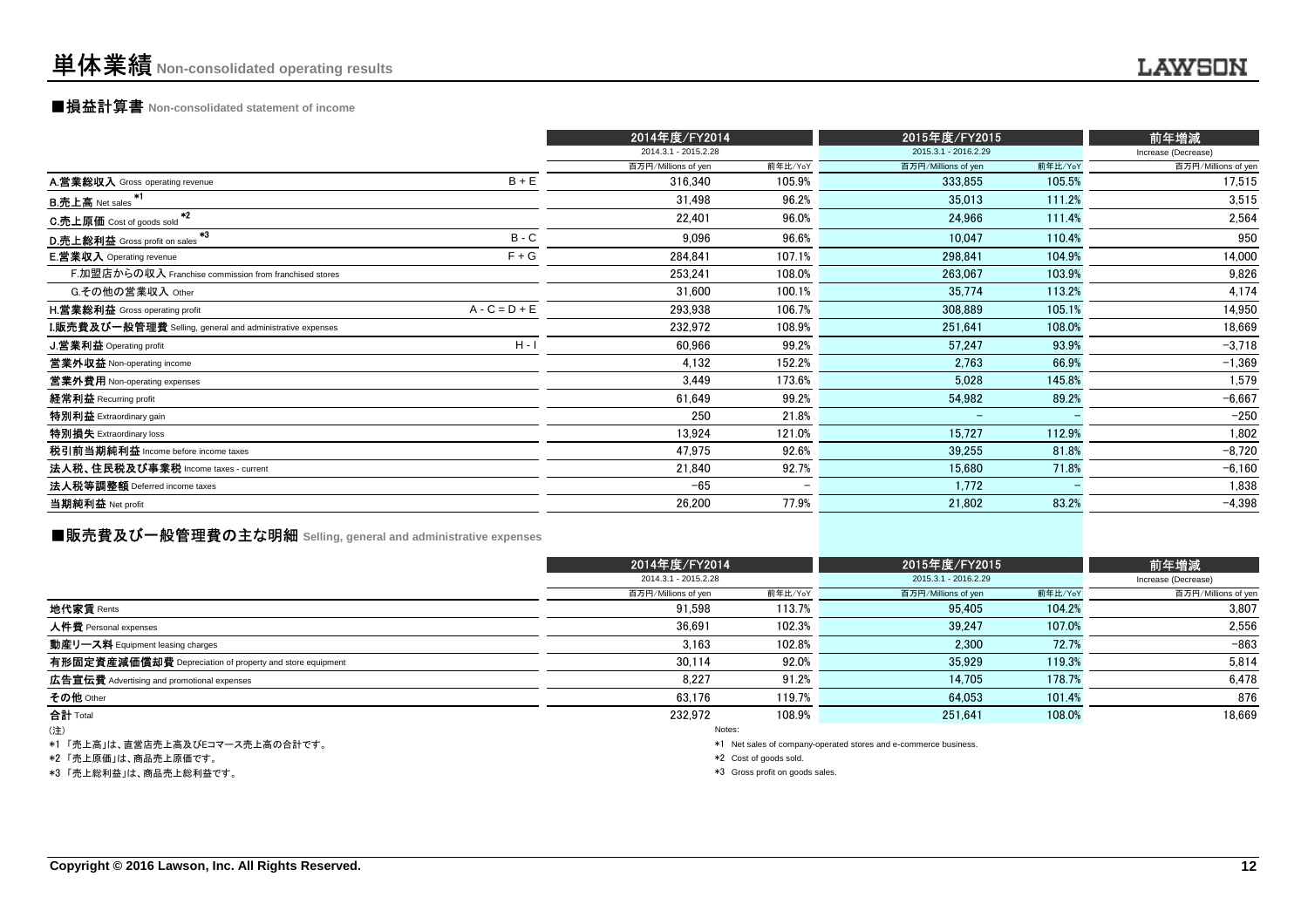| ■営業外収益・営業外費用内訳 Non-operating income & Non-operating expenses | 2014年度/FY2014        | 2015年度/FY2015        | 前年増減                |
|--------------------------------------------------------------|----------------------|----------------------|---------------------|
|                                                              | 2014.3.1 - 2015.2.28 | 2015.3.1 - 2016.2.29 | Increase (Decrease) |
|                                                              | 百万円/Millions of yen  | 百万円/Millions of yen  | 百万円/Millions of yen |
| 受取利息 Interest received                                       | 802                  | 879                  | 76                  |
| 受取配当金 Dividend income                                        | 300                  | 327                  | 26                  |
| 受取補償金 Compensation income                                    | 351                  | 645                  | 293                 |
| 為替差益 Foreign exchange gains                                  | 1,671                |                      | $-1,671$            |
| 店舗什器関連収入 Store equipment related income                      | 118                  | 318                  | 200                 |
| その他 Other                                                    | 888                  | 593                  | $-295$              |
| 営業外収益合計 Non-operating income                                 | 4.132                | 2.763                | $-1,369$            |
| 支払利息 Interest expense                                        | 1.312                | 1.540                | 227                 |
| リース解約損 Loss on cancellation of store lease contract          | 1.163                | 1.881                | 718                 |
| 為替差損 Foreign exchange losses                                 |                      | 980                  | 980                 |
| 関係会社債権放棄損 Loss on debt waiver of subsidiaries and affiliates | 576                  |                      | $-576$              |
| その他 Other                                                    | 396                  | 626                  | 230                 |
| 営業外費用合計 Non-operating expenses                               | 3,449                | 5.028                | 1.579               |

| ■特別利益•特別損失内訳 Extraordinary gain & Extraordinary loss              | 2014年度/FY2014        | 2015年度/FY2015        | 前年増減                |
|-------------------------------------------------------------------|----------------------|----------------------|---------------------|
|                                                                   | 2014.3.1 - 2015.2.28 | 2015.3.1 - 2016.2.29 | Increase (Decrease) |
|                                                                   | 百万円/Millions of yen  | 百万円/Millions of yen  | 百万円/Millions of yen |
| 抱合せ株式消滅差益 Gain on extinguishment of tie-in shares                 | 94                   |                      | $-94$               |
| <b>関係会社清算益</b> Gain on liquidation of subsidiaries and affiliates | 156                  |                      | $-156$              |
| 特別利益合計 Extraordinary gain                                         | 250                  |                      | $-250$              |
| 固定資産売却損 Loss on sales of non-current assets                       |                      | 170                  | 170                 |
| 固定資産除却損 Loss on retirement of non-current assets                  | 2.508                | 4.172                | .664                |
| 減損損失 Loss on impairment of long-lived assets                      | 5.831                | 9.155                | 3.323               |
| その他 Other                                                         | 5.584                | 2.229                | $-3,355$            |
| 特別損失合計 Extraordinary loss                                         | 13.924               | 15.727               | 1.802               |
|                                                                   |                      |                      |                     |

| ■投融資の状況 Capital expenditure                              | 2014年度/FY2014                                                                        | 2015年度/FY2015        | 前年増減                | 2016年度計画                       |  |  |
|----------------------------------------------------------|--------------------------------------------------------------------------------------|----------------------|---------------------|--------------------------------|--|--|
|                                                          | 2014.3.1 - 2015.2.28                                                                 | 2015.3.1 - 2016.2.29 | Increase (Decrease) | Forecasts/2016.3.1 - 2017.2.28 |  |  |
|                                                          | 百万円/Millions of yen                                                                  | 百万円/Millions of yen  | 百万円/Millions of yen | 百万円/Millions of yen            |  |  |
| 新店投資 New store investments                               | 48.025                                                                               | 38,433               | $-9,592$            | 47,500                         |  |  |
| 既存店投資 Existing store investments                         | 4.988                                                                                | 5.839                | 850                 | 8,000                          |  |  |
| システム関連投資 IT - related investments                        | 6,406                                                                                | 10,597               | 4,191               | 15,500                         |  |  |
| その他 Other                                                | 1,566                                                                                | 1,026                | $-540$              | 1,000                          |  |  |
| 投資小計 Subtotal                                            | 60.987                                                                               | 55,896               | $-5.090$            | 72,000                         |  |  |
| 出資·融資 Investments and advances                           | 59.520                                                                               | 308                  | $-59.212$           | 4.000                          |  |  |
| リース Leases                                               | 31,068                                                                               | 32,311               | 1,243               | 51,000                         |  |  |
| 合計 Total                                                 | 151.576                                                                              | 88,516               | $-63.059$           | 127,000                        |  |  |
| 有形固定資産減価償却費 Depreciation of property and store equipment | 30.114                                                                               | 35.929               | 5.814               | 42,000                         |  |  |
| 無形固定資産償却費 Amortization of intangible assets              | 7.144                                                                                | 5,307                | $-1,837$            | 6,900                          |  |  |
| 減価償却費合計 Total depreciation and amortization              | 37.259                                                                               | 41,237               | 3.977               | 48.900                         |  |  |
| (注)                                                      |                                                                                      | Note:                |                     |                                |  |  |
| * 2015年度のリース債務の返済による支出は21,710百万円です。                      | * The amount of repayments of lease obligations is 21,710 millions of yen in FY2015. |                      |                     |                                |  |  |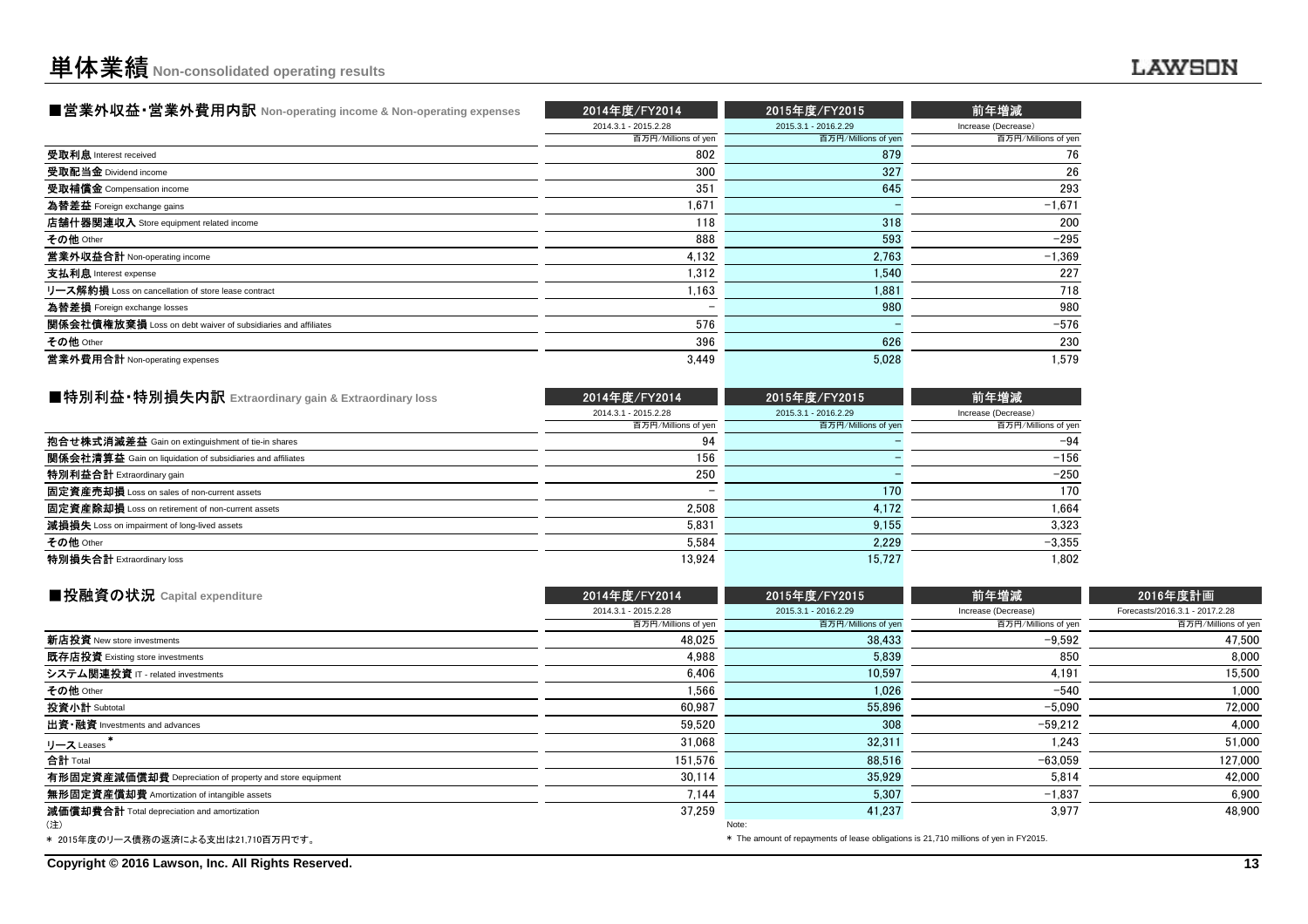### ■貸借対照表 **Non-consolidated balance sheet**

|                                                                         | 2014年度<br>(2015年2月28日現在) | 2015年度<br>(2016年2月29日現在) | 2014年度末からの増減                       |
|-------------------------------------------------------------------------|--------------------------|--------------------------|------------------------------------|
|                                                                         | FY2014 (As of 2015.2.28) | FY2015 (As of 2016.2.29) | Increase (Decrease) from 2015.2.28 |
| [資産の部 Assets]                                                           | 百万円/Millions of yen      | 百万円/Millions of yen      | 百万円/Millions of yen                |
| 流動資産 Current assets                                                     | 155,079                  | 147,670                  | $-7,409$                           |
| 現金及び預金 Cash and deposits                                                | 50.760                   | 48.453                   | $-2,306$                           |
| 加盟店貸勘定 Accounts receivable - due from franchised stores                 | 37.831                   | 29.636                   | $-8,194$                           |
| 商品 Merchandise inventories                                              | 864                      | 952                      | 88                                 |
| 前払費用 Prepaid expenses                                                   | 11,036                   | 12.179                   | 1,143                              |
| 未収入金 Accounts receivable - other                                        | 38,822                   | 40,895                   | 2,073                              |
| 繰延税金資産 Deferred tax assets                                              | 3.843                    | 3.141                    | $-702$                             |
| その他 Other                                                               | 11,957                   | 12,419                   | 461                                |
| 貸倒引当金 Allowance for doubtful accounts                                   | $-36$                    | $-8$                     | 28                                 |
| 固定資産 Non-current assets                                                 | 538,731                  | 567.204                  | 28,473                             |
| 有形固定資産 Property and store equipment                                     | 256,432                  | 281,753                  | 25,320                             |
| ・建物 Buildings                                                           | 125,784                  | 136,941                  | 11,156                             |
| ・構築物 Structures                                                         | 19,491                   | 22,346                   | 2,854                              |
| ・工具、器具及び備品 Tools, furniture and fixtures                                | 12,419                   | 13,770                   | 1,351                              |
| ·土地 Land                                                                | 9,587                    | 9.741                    | 154                                |
| ・リース資産 Lease assets                                                     | 84,361                   | 91,137                   | 6,775                              |
| ・建設仮勘定 Construction in progress                                         | 4.788                    | 7.816                    | 3,028                              |
| 無形固定資産 Intangible assets                                                | 23.339                   | 27.348                   | 4.008                              |
| ・ソフトウエア Software                                                        | 14.054                   | 18.269                   | 4.215                              |
| ・のれん Goodwill                                                           | 8,788                    | 8.589                    | $-199$                             |
| •その他 Other                                                              | 496                      | 489                      | $-7$                               |
| 投資その他の資産 Investments and other assets                                   | 258,959                  | 258,102                  | $-856$                             |
| ・投資有価証券 Investments securities                                          | 8,205                    | 9.892                    | 1,686                              |
| ・関係会社株式 Stocks of subsidiaries and affiliates                           | 61,903                   | 62,958                   | 1,054                              |
| •関係会社出資金 Investments in capital of subsidiaries and affiliates          | 9,377                    | 8,651                    | $-726$                             |
| ・長期貸付金 Long-term loans receivable                                       | 36,477                   | 39,951                   | 3,474                              |
| •関係会社長期貸付金 Long-term loans receivable from subsidiaries and affiliates  | 22,992                   | 20,482                   | $-2,509$                           |
| ・長期前払費用 Long-term prepaid expenses                                      | 9,542                    | 9,352                    | $-190$                             |
| •差入保証金 Lease deposits                                                   | 86,513                   | 85,111                   | $-1,401$                           |
| •繰延税金資産 Deferred tax assets                                             | 23.106                   | 20.883                   | $-2,223$                           |
| •その他 Other                                                              | 1,739                    | 1,677                    | $-61$                              |
| •貸倒引当金 Allowance for doubtful accounts                                  | $-899$                   | $-857$                   | 41                                 |
| 資産合計 Total Assets                                                       | 693,811                  | 714,875                  | 21,063                             |
|                                                                         |                          |                          |                                    |
| 有形固定資産の減価償却累計額 Accumulated depreciation of property and store equipment | 247,172                  | 259,981                  | 12,809                             |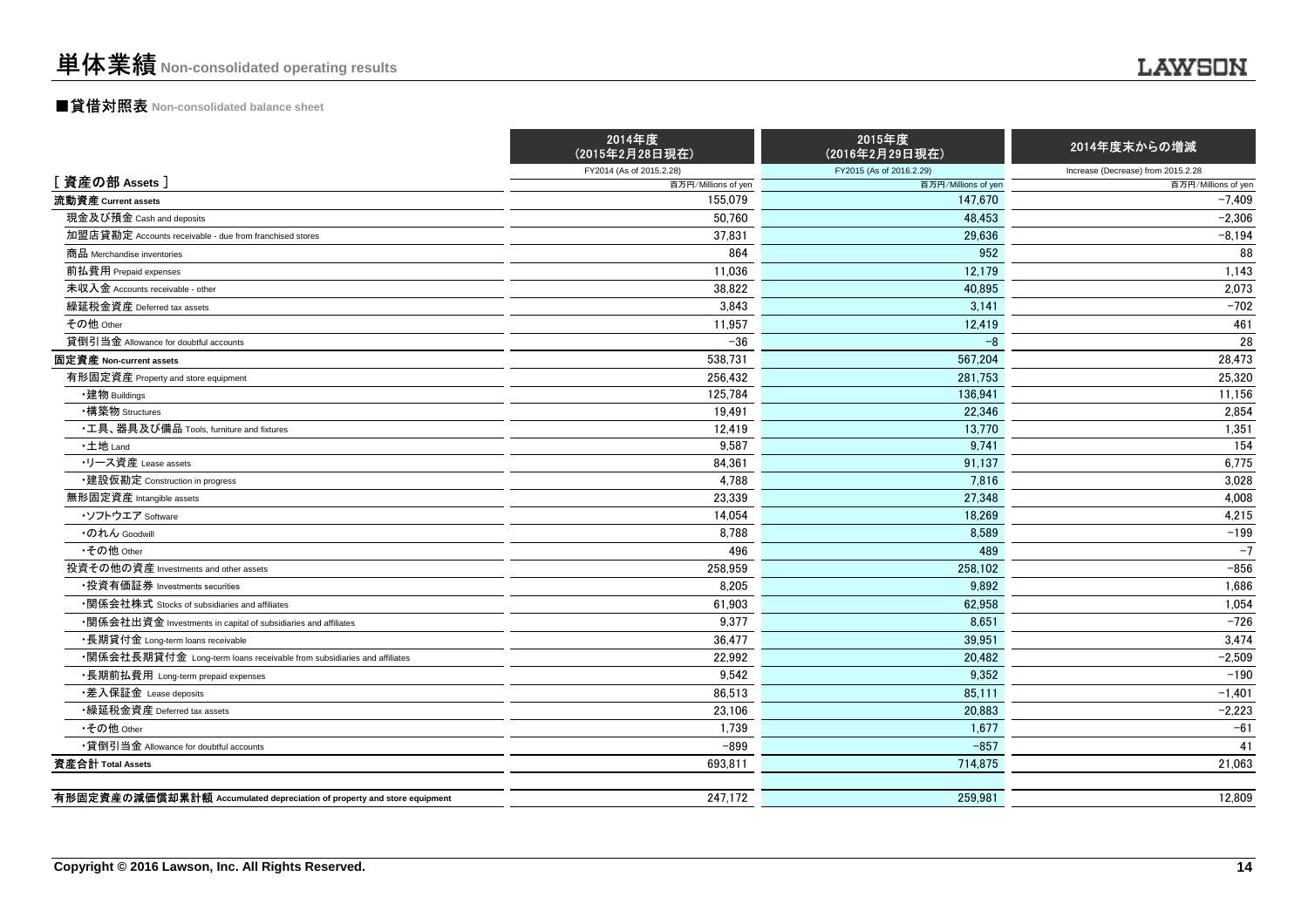### ■貸借対照表 **Non-consolidated balance sheet**

|                                                                          | 2014年度<br>(2015年2月28日現在) | 2015年度<br>(2016年2月29日現在) | 2014年度末からの増減                       |
|--------------------------------------------------------------------------|--------------------------|--------------------------|------------------------------------|
|                                                                          | FY2014 (As of 2015.2.28) | FY2015 (As of 2016.2.29) | Increase (Decrease) from 2015.2.28 |
| [負債の部 Liabilities]                                                       | 百万円/Millions of yen      | 百万円/Millions of yen      | 百万円/Millions of yen                |
| 流動負債 Current liabilities                                                 | 267.717                  | 279.880                  | 12,163                             |
| 買掛金 Accounts payable - trade                                             | 88,752                   | 97.005                   | 8,252                              |
| 関係会社短期借入金 Short-term loans payable to subsidiaries and affiliates        | 30,880                   | 37,880                   | 7,000                              |
| リース債務 Lease obligations                                                  | 17,912                   | 21,431                   | 3,518                              |
| 未払金 Accounts payable - other                                             | 23,641                   | 24.966                   | 1,325                              |
| 未払法人税等 Income taxes payable                                              | 11,377                   | 6.175                    | $-5,202$                           |
| 未払費用 Accrued expenses                                                    | 1,829                    | 2.028                    | 199                                |
| 預り金 Deposits payable                                                     | 85,304                   | 81,015                   | $-4,288$                           |
| 賞与引当金 Provision for bonuses                                              | 2,166                    | 3,047                    | 881                                |
| その他 Other                                                                | 5,853                    | 6.331                    | 477                                |
| 固定負債 Non-current liabilities                                             | 182,673                  | 191,418                  | 8,744                              |
| 長期借入金 Long-term loans payable                                            | 50,000                   | 50,000                   |                                    |
| リース債務 Lease obligations                                                  | 72,655                   | 82.425                   | 9,770                              |
| 退職給付引当金 Liability for employees' retirement benefits                     | 10,837                   | 9,417                    | $-1,420$                           |
| 役員退職慰労引当金 Provision for retirement benefits to executive officers        | 309                      | 341                      | 31                                 |
| 資産除去債務 Asset retirement obligations                                      | 18.649                   | 21.702                   | 3,052                              |
| その他 Other                                                                | 30,221                   | 27,532                   | $-2,689$                           |
| 負債合計 Total liabilities                                                   | 450,390                  | 471,298                  | 20,908                             |
| [純資産の部 Net assets]                                                       |                          |                          |                                    |
| 株主資本 Shareholders' equity                                                | 244,172                  | 243,016                  | $-1,155$                           |
| 資本金 Common stock                                                         | 58,506                   | 58,506                   |                                    |
| 資本剰余金 Additional paid-in capital                                         | 47,696                   | 47,697                   | $\mathbf 0$                        |
| ・資本準備金 Legal capital surplus                                             | 47,696                   | 47.696                   | $\overline{\phantom{a}}$           |
| •その他資本剰余金 Other capital surplus                                          | $\overline{\phantom{a}}$ | $\Omega$                 | $\mathbf 0$                        |
| 利益剰余金 Retained earnings                                                  | 139,241                  | 138,093                  | $-1,148$                           |
| •利益準備金 Legal retained earnings                                           | 727                      | 727                      |                                    |
| ・別途積立金 General reserve                                                   | 50,000                   | 50,000                   |                                    |
| ・繰越利益剰余金 Retained earnings brought forward                               | 88,514                   | 87,365                   | $-1,148$                           |
| 自己株式 Treasury stock                                                      | $-1,272$                 | $-1,280$                 | $-7$                               |
| 評価・換算差額等 Valuation and translation adjustments                           | $-975$                   | 252                      | 1,227                              |
| その他有価証券評価差額金 Net unrealized gain (loss) on available-for-sale securities | $-408$                   | 818                      | 1,227                              |
| 土地再評価差額金 Revaluation reserve for land                                    | $-566$                   | $-566$                   |                                    |
| 新株予約権 Subscription rights to shares                                      | 223                      | 307                      | 84                                 |
| 純資産合計 Net assets                                                         | 243,420                  | 243,576                  | 155                                |
| 負債純資産合計 Liabilities and net assets                                       | 693,811                  | 714,875                  | 21,063                             |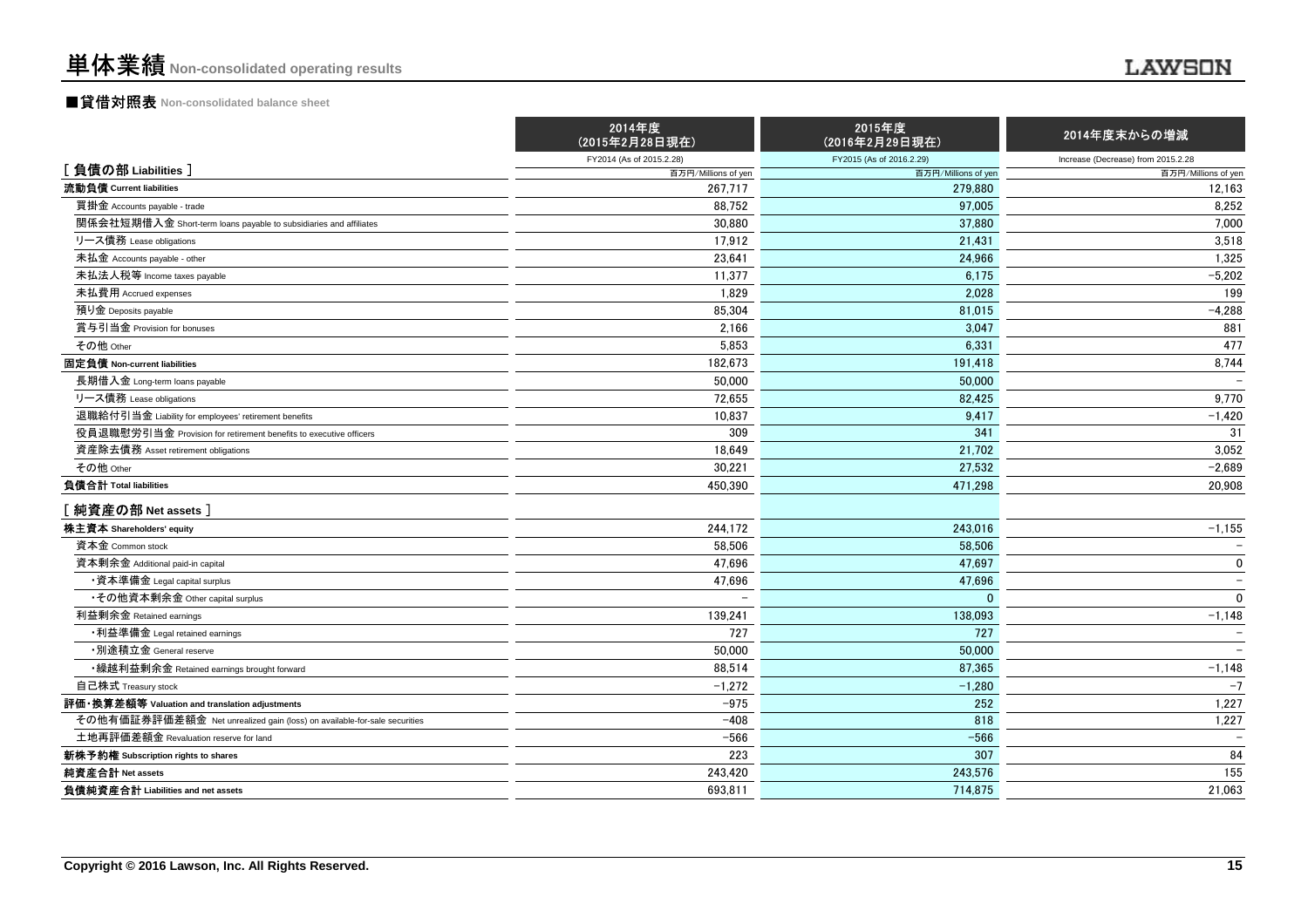### **■国内コンビニエンスストアの店舗数の推移 Number of convenience stores in Japan \*<sup>1</sup>**

|                             | 2014年度/FY2014<br>2014.3.1 - 2015.2.28 |                     | 2015年度/FY2015 <sup>*2*3</sup> |                     | 2016年度計画/FY2016 (Forecast) |                          |
|-----------------------------|---------------------------------------|---------------------|-------------------------------|---------------------|----------------------------|--------------------------|
|                             |                                       |                     | 2015.3.1 - 2016.2.29          |                     | 2016.3.1 - 2017.2.28       |                          |
| 単体 Non-consolidated         |                                       | 「ローソン」「ナチュラルローソン」のみ |                               | 「ローソン」「ナチュラルローソン」のみ |                            | 「ローソン」「ナチュラルローソン」のみ      |
| <b>開店</b> Opening (店/Store) | 979                                   | 968                 | 967                           | 964                 | 1,160                      | 1,130                    |
| <b>閉店</b> Closure (店/Store) | 400                                   | 343                 | 859                           | 514                 | 470                        | 460                      |
| うち置換(-) Re-location(-)      | 111                                   | 110                 | 145                           | 145                 | $\overline{\phantom{m}}$   | $\overline{\phantom{a}}$ |
| 純增 Net Increase (店/Store)   | 579                                   | 625                 | 108                           | 450                 | 690                        | 670                      |
| 総店舗数 Total number of stores | 11,900                                | 10,749              | 11,880                        | 11,071              | 12,570                     | 11,741                   |
| グループ会社 Group Company        |                                       |                     |                               |                     |                            |                          |
| 開店 Opening (店/Store)        | 31                                    |                     | 40                            |                     | 40                         |                          |
| <b>閉店</b> Closure (店/Store) | 22                                    |                     | 29                            |                     | 30                         |                          |
| 純增 Net Increase (店/Store)   |                                       |                     |                               |                     |                            |                          |
| 総店舗数 Total number of stores | 376                                   |                     | 515                           |                     | 525                        |                          |
| グループ計 Total                 |                                       |                     |                               |                     |                            |                          |
| 開店 Opening (店/Store)        | 1,010                                 |                     | 1,007                         |                     | 1,200                      |                          |
| <b>閉店</b> Closure (店/Store) | 422                                   |                     | 888                           |                     | 500                        |                          |
| 純增 Net Increase (店/Store)   | 588                                   |                     | 119                           |                     | 700                        |                          |
| 総店舗数 Total number of stores | 12,276                                |                     | 12,395                        |                     | 13,095                     |                          |

(注)

\*1当社グループの運営するコンビニエンスストアの店舗数であり、(株)ローソン高知、(株)ローソン南九州、(株)ローソン沖縄の運営する店舗数を含みます。entropy of the control of the control of the control of the control of the control of the control of the control of the control of the control of the control of the control of the control of the control of the control of t

\*2 2015年度通期実績から出閉店基準を変更しており、従来はカウントしていなかった「ローソン」「ナチュラルローソン」と「ローソンストア100」「ローソンマート」間での業態変更件数を、出店数および閉店数としてカウントしています。これにより、 2015年度は出店・閉店ともに、第1四半期2店、第2四半期17店、第3四半期6店、第4四半期5店が従来基準より増加しています。

\*32015年4月に単体から(株)ローソン高知に移管した128店舗は、2015年度からグループ会社に集計を変更しております。

\*1 The number of stores is a total number of stores operated by the Lawson group including the number of stores operated byLawson Kochi, Inc., Lawson Minamikyushu, Inc. and Lawson Okinawa, Inc.

\*2 The counting standard for store opening/closure has been changed in actual results from fiscal year 2015. Now, the number of stores, which are converted into a different format within LAWSON/NATURAL LAWSON and LAWSON STORE100/LAWSON MART, also are counted in "opening" and "closure". As a result, the number of "opening" and "closure" stores increased by 2 stores in the first quarter, 17 stores in thesecond quarter, 6 stores in the third quarter and 5 stores in the forth quarter of fiscal year 2015 compared to conventional standard.

\*3 Number of stores (128 stores), which were transferred into Lawson Kochi, Inc. from parent company in April 2015, were excludedfrom non-consolidated figures and counted in group company figures from fiscal year 2015.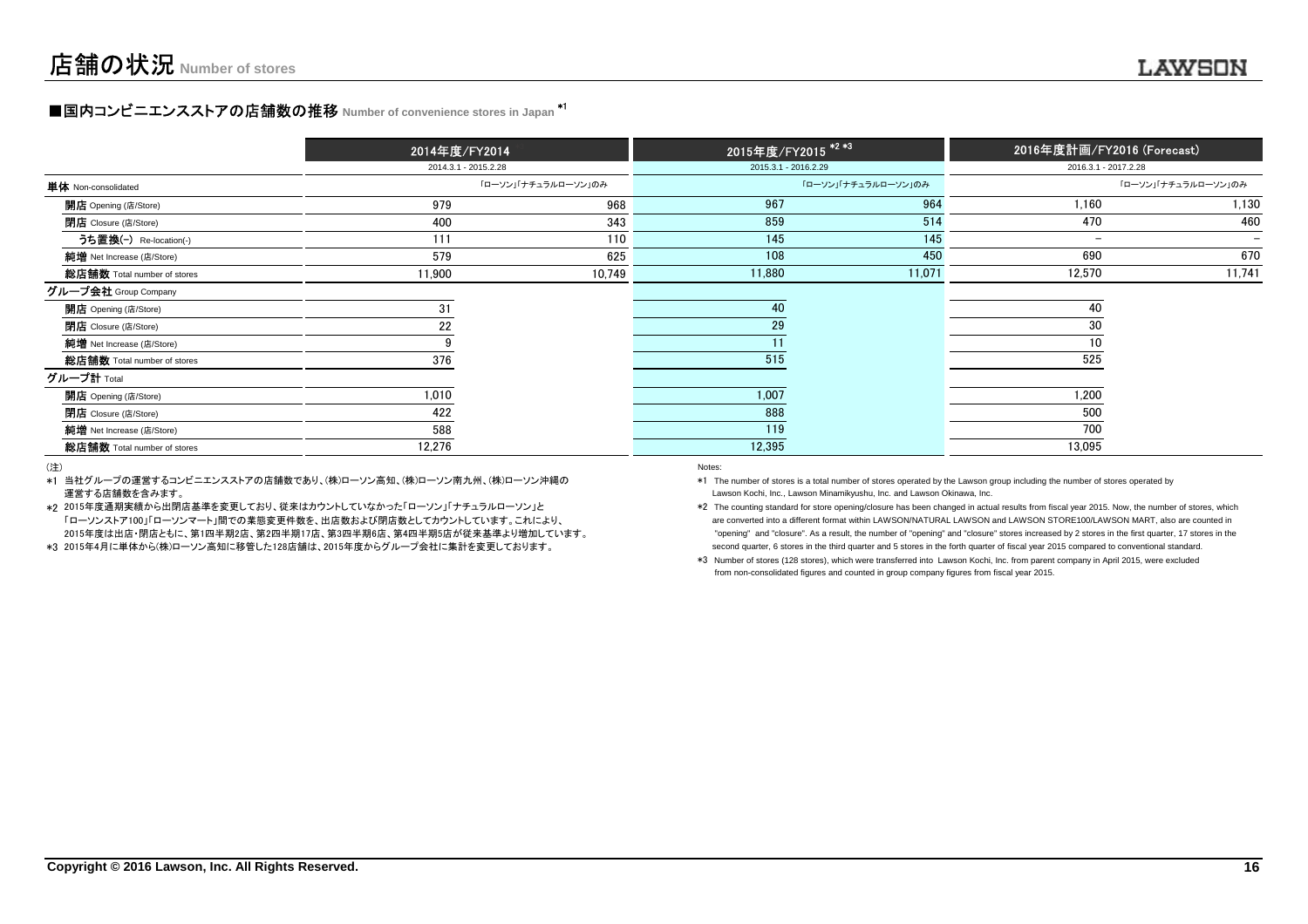### **■国内コンビニエンスストア店舗数 Number of convenience stores in Japan by store type**

|                                             | 2015年2月                  |                          | 2016年2月 <sup>*2</sup> |           | 期中増減店舗数                  |  |
|---------------------------------------------|--------------------------|--------------------------|-----------------------|-----------|--------------------------|--|
|                                             | February, 2015           |                          | February, 2016        |           | Net increase (Decrease)  |  |
|                                             | 店/Store                  | 構成比/Share                | 店/Store               | 構成比/Share | 店/Store                  |  |
| 株式会社ローソン Lawson, Inc.                       |                          |                          |                       |           |                          |  |
| 直営店 Company-operated stores                 |                          |                          |                       |           |                          |  |
| ローソン LAWSON                                 | 123                      | 1.0%                     | 166                   | 1.3%      | 43                       |  |
| ナチュラルローソン NATURAL LAWSON                    | 32                       | 0.3%                     | 30                    | 0.2%      | $-2$                     |  |
| 加盟店 Franchised stores                       |                          |                          |                       |           |                          |  |
| Bタイプ Type B                                 | 1.286                    | 10.5%                    | 1.191                 | 9.6%      | $-95$                    |  |
| Gタイプ Type G                                 | 1.988                    | 16.2%                    | 1,821                 | 14.7%     | $-167$                   |  |
| Cタイプ Type C                                 | 7,236                    | 58.9%                    | 7,759                 | 62.6%     | 523                      |  |
| ナチュラルローソン NATURAL LAWSON                    | 84                       | 0.7%                     | 104                   | 0.8%      | 20                       |  |
| ローソンストア100 LAWSON STORE100 <sup>*1</sup>    | 1,151                    | 9.4%                     | 809                   | 6.5%      | $-342$                   |  |
| 小計 Subtotal                                 | 11,900                   | 96.9%                    | 11,880                | 95.8%     | $-20$                    |  |
| 株式会社ローソン高知 Lawson Kochi, Inc.               |                          |                          |                       |           |                          |  |
| 直営店 Company-operated stores                 |                          |                          | 5                     | 0.0%      | 5                        |  |
| 加盟店 Franchised stores                       | $\overline{\phantom{0}}$ | $\overline{\phantom{0}}$ | 127                   | 1.0%      | 127                      |  |
| 小計 Subtotal                                 | $\equiv$                 |                          | 132                   | 1.1%      | 132                      |  |
| 株式会社ローソン南九州 Lawson Minamikyushu, Inc.       |                          |                          |                       |           |                          |  |
| 直営店 Company-operated stores                 |                          | 0.0%                     |                       | 0.0%      |                          |  |
| 加盟店 Franchised stores                       | 201                      | 1.6%                     | 191                   | 1.5%      | $-10$                    |  |
| 小計 Subtotal                                 | 202                      | 1.6%                     | 192                   | 1.5%      | $-10$                    |  |
| 株式会社ローソン沖縄 Lawson Okinawa, Inc.             |                          |                          |                       |           |                          |  |
| 直営店 Company-operated stores                 | $\overline{2}$           | 0.0%                     | $\overline{2}$        | 0.0%      | $\overline{\phantom{a}}$ |  |
| 加盟店 Franchised stores                       | 172                      | 1.4%                     | 189                   | 1.5%      | 17                       |  |
| 小計 Subtotal                                 | 174                      | 1.4%                     | 191                   | 1.5%      | 17                       |  |
| 国内コンビニエンスストアグループ店舗数計                        | 12,276                   | 100.0%                   | 12,395                | 100.0%    | 119                      |  |
| Total number of convenience stores in Japan |                          |                          |                       |           |                          |  |

(注)

\*1 ローソンストア100の店舗数には、「ローソンストア100」「ローソンマート」を含みます。\*2 2015年4月に(株)ローソンから128店舗を(株)ローソン高知に移管しております。

) and the contract of the contract of the contract of the contract of the contract of the contract of the contract of the contract of the contract of the contract of the contract of the contract of the contract of the cont

\*1 The number of stores of LAWSON STORE100 includes LAWSON STORE100 and LAWSON MART.

\*2 In April 2015, 128 stores were transferred into Lawson Kochi, Inc. from Lawson, Inc.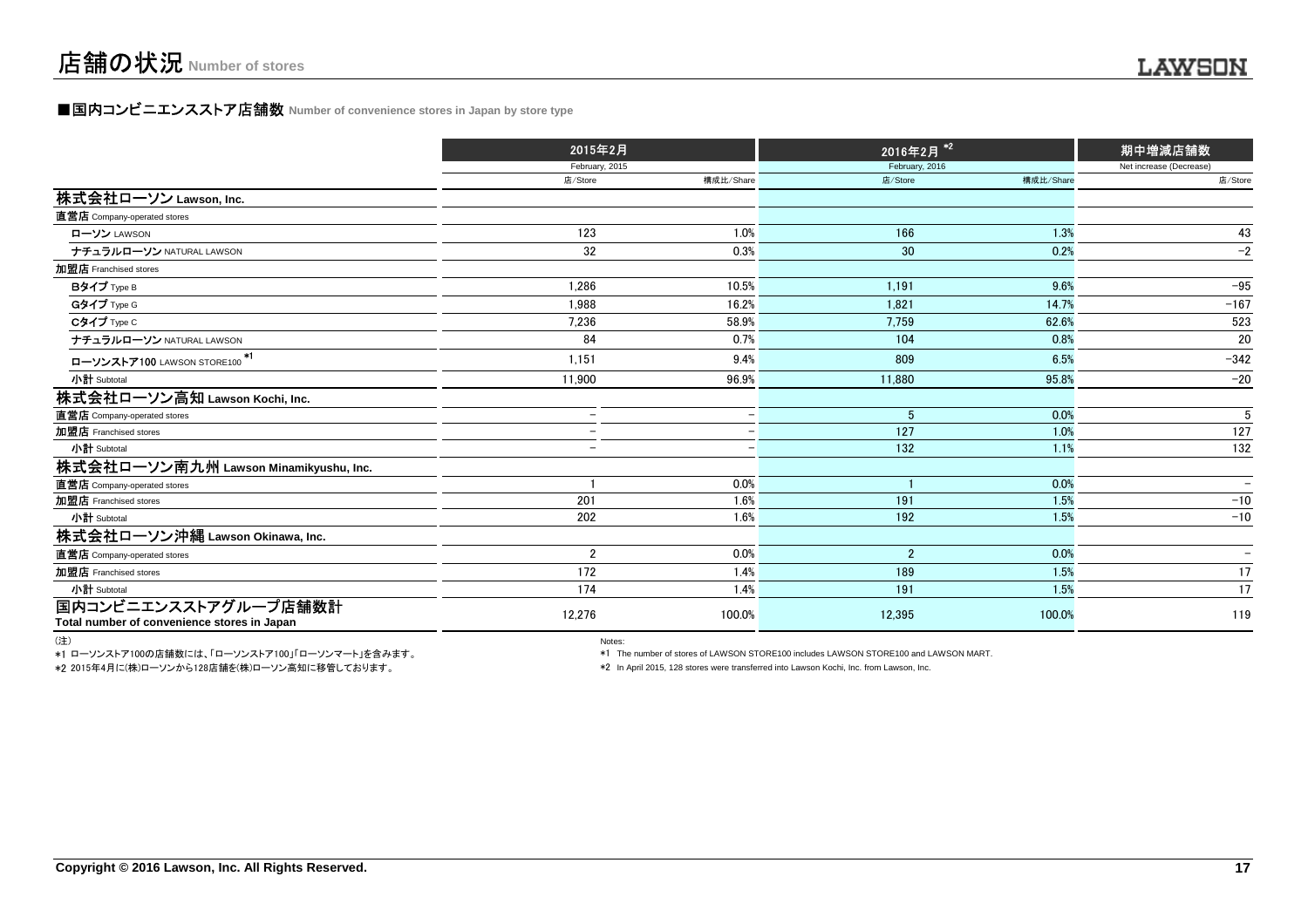#### **■都道府県別店舗分布状況** Number of convenience stores by region and prefecture

|                |              |         | 2015年2月                  |         |                   | 2016年2月                  |         |                          | 期中増減店舗数                  |                          |
|----------------|--------------|---------|--------------------------|---------|-------------------|--------------------------|---------|--------------------------|--------------------------|--------------------------|
|                |              |         | February, 2015           |         |                   | February, 2016           |         |                          | Net increase (Decrease)  |                          |
|                |              | ローソン*1  | ローソンストア100 <sup>*2</sup> | 計       | ローソン*1            | ローソンストア100               | 計       | ローソン*1                   | ローソンストア100               | 計                        |
|                |              | LAWSON  | LAWSON STORE100          | Total   | LAWSON            | LAWSON STORE100          | Total   | LAWSON                   | LAWSON STORE100          | Total                    |
|                |              | 店/Store | 店/Store                  | 店/Store | 店/Store           | 店/Store                  | 店/Store | 店/Store                  | 店/Store                  | 店/Store                  |
| 北海道 Hokkaido   | 北海道 Hokkaido | 619     | $\overline{\phantom{0}}$ | 619     | 628               | $\overline{\phantom{0}}$ | 628     | 9                        | $\overline{\phantom{a}}$ | 9                        |
| 東北 Tohoku      | 青森 Aomori    | 208     | $\overline{\phantom{0}}$ | 208     | 219               | $\overline{\phantom{m}}$ | 219     | 11                       | $\overline{\phantom{m}}$ | 11                       |
|                | 秋田 Akita     | 184     | $\overline{\phantom{m}}$ | 184     | 184               | $\qquad \qquad =$        | 184     | $-$                      | $\overline{\phantom{m}}$ | $\overline{\phantom{a}}$ |
|                | 岩手 Iwate     | 161     | $\overline{\phantom{0}}$ | 161     | 165               | $\overline{\phantom{m}}$ | 165     | 4                        | $\overline{\phantom{m}}$ | 4                        |
|                | 宮城 Miyagi    | 197     | 30                       | 227     | 208               | $-$                      | 208     | 11                       | $-30$                    | $-19$                    |
|                | 山形 Yamagata  | 78      | $\overline{\phantom{m}}$ | 78      | 81                | $\overline{\phantom{a}}$ | 81      | 3                        | $\overline{\phantom{m}}$ | 3                        |
|                | 福島 Fukushima | 103     | $\overline{\phantom{m}}$ | 103     | 107               | $\equiv$                 | 107     | $\overline{4}$           | $\overline{\phantom{m}}$ | 4                        |
|                | 小計 Subtotal  | 931     | 30                       | 961     | 964               | $\equiv$                 | 964     | 33                       | $-30$                    | 3                        |
| 関東 Kanto       | 栃木 Tochigi   | 141     | $\overline{\phantom{a}}$ | 141     | 147               | $-$                      | 147     | 6                        | $\overline{\phantom{0}}$ | 6                        |
|                | 群馬 Gunma     | 93      | $\overline{\phantom{m}}$ | 93      | 101               | $\overline{\phantom{a}}$ | 101     | 8                        | $\overline{\phantom{m}}$ | 8                        |
|                | 埼玉 Saitama   | 455     | 59                       | 514     | 488               | 44                       | 532     | 33                       | $-15$                    | 18                       |
|                | 千葉 Chiba     | 403     | 60                       | 463     | 416               | 48                       | 464     | 13                       | $-12$                    | $\mathbf{1}$             |
|                | 茨城 Ibaraki   | 143     |                          | 150     | 154               |                          | 158     | 11                       | $-3$                     | 8                        |
|                | 東京 Tokyo     | 1.197   | 400                      | 1,597   | 1,246             | 289                      | 1,535   | 49                       | $-111$                   | $-62$                    |
|                | 神奈川 Kanagawa | 679     | 183                      | 862     | 699               | 136                      | 835     | 20                       | $-47$                    | $-27$                    |
|                | 小計 Subtotal  | 3,111   | 709                      | 3,820   | 3,251             | 521                      | 3,772   | 140                      | $-188$                   | $-48$                    |
| 甲信越 Koshinetsu | 新潟 Niigata   | 130     | $\overline{\phantom{0}}$ | 130     | 139               | $\overline{\phantom{m}}$ | 139     | 9                        | $\overline{\phantom{m}}$ | 9                        |
|                | 山梨 Yamanashi | 111     | $\overline{\phantom{0}}$ | 111     | $\frac{119}{119}$ | $\overline{\phantom{m}}$ | 119     | 8                        | $\overline{\phantom{m}}$ | 8                        |
|                | 長野 Nagano    | 150     | $\overline{\phantom{m}}$ | 150     | 171               | $\overline{\phantom{a}}$ | 171     | 21                       | $\overline{\phantom{m}}$ | 21                       |
|                | 小計 Subtotal  | 391     | $\overline{\phantom{m}}$ | 391     | 429               | $\overline{\phantom{m}}$ | 429     | 38                       | $\overline{\phantom{m}}$ | 38                       |
| 北陸 Hokuriku    | 石川 Ishikawa  | 102     | $\overline{\phantom{a}}$ | 102     | 104               | $\overline{\phantom{m}}$ | 104     | $\overline{2}$           | $-$                      | $\overline{2}$           |
|                | 富山 Toyama    | 188     | $\overline{\phantom{m}}$ | 188     | 189               | $\overline{\phantom{m}}$ | 189     |                          | $\overline{\phantom{m}}$ | $\mathbf{1}$             |
|                | 福井 Fukui     | 106     | $-$                      | 106     | 106               | $\overline{\phantom{m}}$ | 106     | $\overline{\phantom{a}}$ | $\overline{\phantom{a}}$ | $\qquad \qquad -$        |
|                | 小計 Subtotal  | 396     | $\overline{\phantom{m}}$ | 396     | 399               | $\equiv$                 | 399     | 3                        | $\overline{\phantom{m}}$ | 3                        |
| 東海 Tokai       | 静岡 Shizuoka  | 215     | 10                       | 225     | 236               | $\overline{\phantom{m}}$ | 236     | 21                       | $-10$                    | $\overline{11}$          |
|                | 愛知 Aichi     | 454     | 129                      | 583     | 485               | 96                       | 581     | 31                       | $-33$                    | $-2$                     |
|                | 岐阜 Gifu      | 140     | 11                       | 151     | 149               | $7^{\circ}$              | 156     | 9                        | $-4$                     | 5                        |
|                | 三重 Mie       | 111     | $\qquad \qquad -$        | 111     | 121               | $\equiv$                 | 121     | 10                       | $\overline{\phantom{0}}$ | 10                       |
|                | 小計 Subtotal  | 920     | 150                      | 1.070   | 991               | 103                      | 1,094   | 71                       | $-47$                    | $24\,$                   |
| $(3+1)$        |              |         |                          |         |                   |                          |         |                          |                          |                          |

(注)

Notes: Notes: Notes: Notes: Notes: Notes: Notes: Notes: Notes: Notes: Notes: Notes: Notes: Notes: Notes: Notes: Notes: Notes: Notes: Notes: Notes: Notes: Notes: Notes: Notes: Notes: Notes: Notes: Notes: Notes: Notes: Notes \*1 ローソンの店舗数には、「ローソン」「ナチュラルローソン」を含みます。

\*2 ローソンストア100の店舗数には、「ローソンストア100」「ローソンマート」を含みます。

\*1 The number of stores of LAWSON includes LAWSON and NATURAL LAWSON.

\*2 The number of stores of LAWSON STORE100 includes LAWSON STORE100 and LAWSON MART.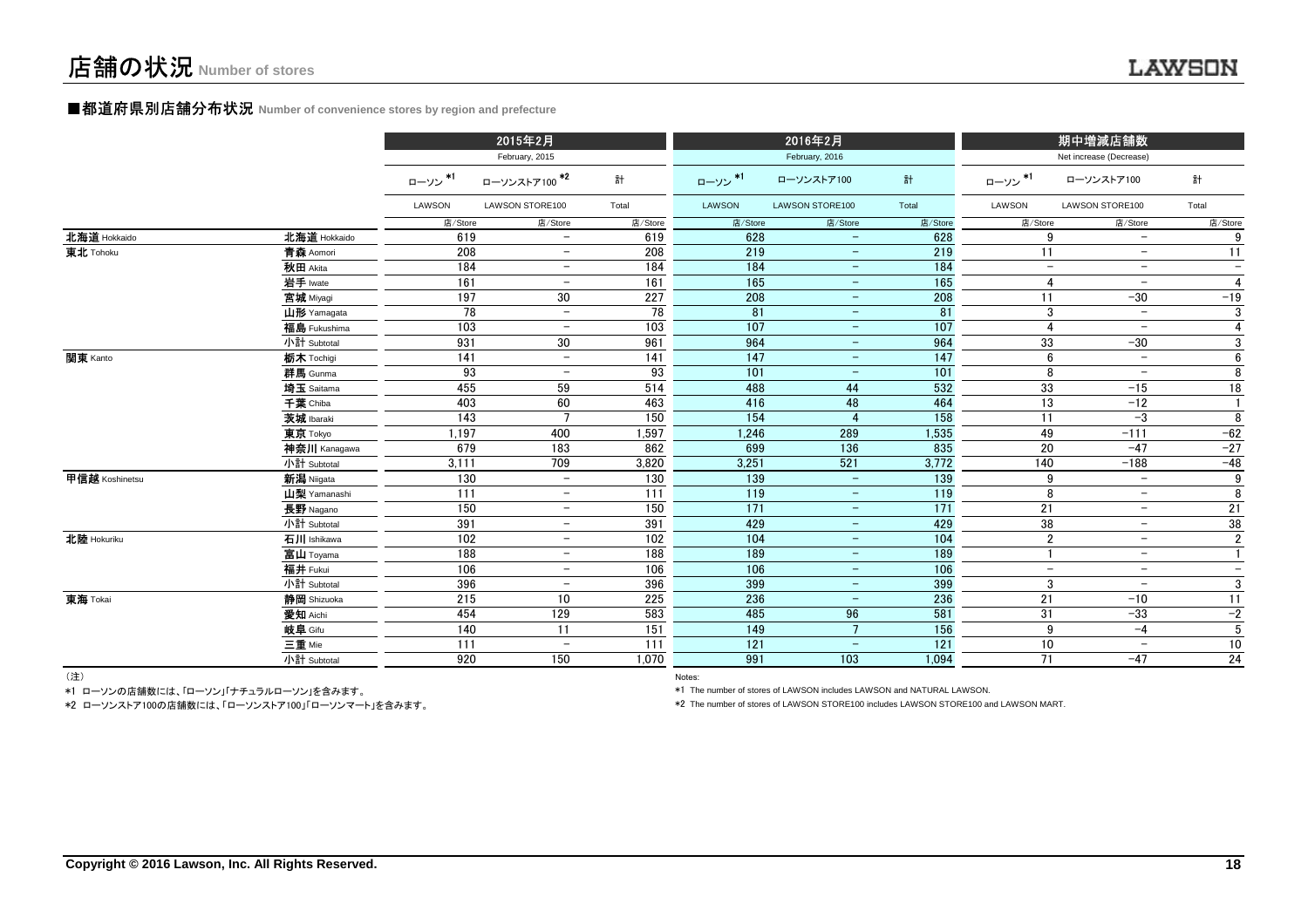#### ■都道府県別店舗分布状況 **Number of convenience stores by region and prefecture**

|                                                                     |                                       | 2015年2月<br>February, 2015 |                          |                 |         | 2016年2月<br>February, 2016 |                  |                          | 期中増減店舗数<br>Net increase (Decrease) |                          |  |
|---------------------------------------------------------------------|---------------------------------------|---------------------------|--------------------------|-----------------|---------|---------------------------|------------------|--------------------------|------------------------------------|--------------------------|--|
|                                                                     |                                       | ローソン*1                    | ローソンストア100 <sup>*2</sup> | 計               | ローソン*1  | ローソンストア100                | 計                | ローソン*1                   | ローソンストア100                         | 計                        |  |
|                                                                     |                                       | LAWSON                    | LAWSON STORE100          | Total           | LAWSON  | LAWSON STORE100           | Total            | LAWSON                   | <b>LAWSON STORE100</b>             | Total                    |  |
|                                                                     |                                       | 店/Store                   | 店/Store                  | 店/Store         | 店/Store | 店/Store                   | 店/Store          | 店/Store                  | 店/Store                            | 店/Store                  |  |
| 近畿 Kinki                                                            | 京都 Kyoto                              | 282                       | 42                       | 324             | 292     | 30                        | 322              | 10                       | $-12$                              | $-2$                     |  |
|                                                                     | 滋賀 Shiga                              | 153                       | $\overline{2}$           | 155             | 154     | $\overline{\phantom{m}}$  | 154              |                          | $-2$                               | $-1$                     |  |
|                                                                     | 奈良 Nara                               | 129                       | $\overline{2}$           | 131             | 128     | $\overline{\phantom{a}}$  | 128              | $-1$                     | $-2$                               | $-3$                     |  |
|                                                                     | 和歌山 Wakayama                          | 124                       | $\equiv$                 | 124             | 134     | $\qquad \qquad -$         | 134              | 10                       | $\overline{\phantom{a}}$           | 10                       |  |
|                                                                     | 大阪 Osaka                              | 890                       | 146                      | 1,036           | 890     | 120                       | 1,010            | $\qquad \qquad -$        | $-26$                              | $-26$                    |  |
|                                                                     | 兵庫 Hyogo                              | 594                       | 40                       | 634             | 605     | 35                        | 640              | 11                       | $-5$                               | 6                        |  |
|                                                                     | 小計 Subtotal                           | 2,172                     | 232                      | 2,404           | 2,203   | 185                       | 2,388            | 31                       | $-47$                              | $-16$                    |  |
| 中国 Chugoku                                                          | 岡山 Okayama                            | 145                       | $\equiv$                 | $\frac{145}{2}$ | 155     | $\equiv$                  | 155              | 10                       | $\overline{a}$                     | $10\,$                   |  |
|                                                                     | 広島 Hiroshima                          | 177                       | $ \,$                    | 177             | 186     | $\overline{\phantom{a}}$  | 186              | 9                        | $\overline{\phantom{m}}$           | 9                        |  |
|                                                                     | $\mathbf{H}$ $\mathbf{\Pi}$ Yamaquchi | 123                       | $\equiv$                 | 123             | 123     | $\overline{\phantom{a}}$  | 123              | $\qquad \qquad -$        | $-$                                | $\overline{\phantom{0}}$ |  |
|                                                                     | 鳥取 Tottori                            | 111                       | $\overline{\phantom{a}}$ | 111             | 115     | $\overline{\phantom{a}}$  | 115              | 4                        | $\overline{\phantom{m}}$           | 4                        |  |
|                                                                     | 島根 Shimane                            | 117                       | $-$                      | 117             | 120     | $\overline{\phantom{m}}$  | 120              | 3                        | $\overline{\phantom{m}}$           | 3                        |  |
|                                                                     | 小計 Subtotal                           | 673                       | $\equiv$                 | 673             | 699     | $\overline{\phantom{m}}$  | 699              | 26                       | $\overline{\phantom{a}}$           | $\overline{26}$          |  |
| 四国 Shikoku                                                          | 香川 Kagawa                             | 122                       | $\overline{\phantom{a}}$ | 122             | 131     | $\overline{\phantom{m}}$  | $\overline{131}$ | 9                        | $\overline{\phantom{m}}$           | $\overline{9}$           |  |
|                                                                     | 愛媛 Ehime                              | 189                       | $-$                      | 189             | 212     | $\equiv$                  | 212              | 23                       | $\equiv$                           | 23                       |  |
|                                                                     | <b>徳島</b> Tokushima                   | 130                       | $\equiv$                 | 130             | 134     | $\equiv$                  | 134              | $\overline{4}$           | $\equiv$                           | $\overline{4}$           |  |
|                                                                     | 高知 Kochi                              | 107                       | $-$                      | 107             | 132     | $\overline{\phantom{m}}$  | 132              | 25                       | $\overline{\phantom{m}}$           | 25                       |  |
|                                                                     | 小計 Subtotal                           | 548                       | $\equiv$                 | 548             | 609     | $\overline{\phantom{m}}$  | 609              | 61                       | $\overline{\phantom{m}}$           | 61                       |  |
| 九州 Kyushu                                                           | 福岡 Fukuoka                            | 412                       | 30                       | 442             | 447     | $\equiv$                  | 447              | 35                       | $-30$                              | 5                        |  |
|                                                                     | 佐賀 Saga                               | 67                        | $\equiv$                 | 67              | 66      | $\equiv$                  | 66               | $-1$                     | $\equiv$                           | $-1$                     |  |
|                                                                     | 長崎 Nagasaki                           | 105                       | $\equiv$                 | 105             | 105     | $\qquad \qquad -$         | 105              | $\overline{\phantom{0}}$ | $\overline{\phantom{m}}$           | $\equiv$                 |  |
|                                                                     | 大分 Oita                               | 166                       | $-$                      | 166             | 169     | $\overline{\phantom{a}}$  | 169              | 3                        | $\overline{\phantom{a}}$           | 3                        |  |
|                                                                     | 熊本 Kumamoto                           | 135                       | $-$                      | 135             | 140     | $\overline{\phantom{a}}$  | 140              | 5                        | $-$                                | 5                        |  |
|                                                                     | 宮崎 Miyazaki                           | 103                       | $ \,$                    | 103             | 103     | $\qquad \qquad -$         | 103              | $\overline{\phantom{0}}$ | $\overline{\phantom{a}}$           | $\overline{\phantom{0}}$ |  |
|                                                                     | 鹿児島 Kagoshima                         | 202                       | $\overline{\phantom{a}}$ | 202             | 192     | $\overline{\phantom{a}}$  | 192              | $-10$                    | $\overline{\phantom{a}}$           | $-10$                    |  |
|                                                                     | 小計 Subtotal                           | 1,190                     | $30\,$                   | 1,220           | 1,222   | $\overline{\phantom{a}}$  | 1,222            | 32                       | $-30$                              | $\overline{2}$           |  |
| 沖縄 Okinawa                                                          | 沖縄 Okinawa                            | 174                       | $\equiv$                 | 174             | 191     | $\equiv$                  | 191              | $\overline{17}$          | $\overline{\phantom{0}}$           | $\overline{17}$          |  |
| 国内コンビニエンスストアグループ店舗数計<br>Total number of convenience stores in Japan |                                       | 11,125                    | 1,151                    | 12,276          | 11,586  | 809                       | 12,395           | 461                      | $-342$                             | 119                      |  |

(注)

Notes: and the contract of the contract of the contract of the contract of the contract of the contract of the contract of the contract of the contract of the contract of the contract of the contract of the contract of the \*1 ローソンの店舗数には、「ローソン」「ナチュラルローソン」を含みます。

\*2 ローソンストア100の店舗数には、「ローソンストア100」「ローソンマート」を含みます。

\*1 The number of stores of LAWSON includes LAWSON and NATURAL LAWSON.

\*2 The number of stores of LAWSON STORE100 includes LAWSON STORE100 and LAWSON MART.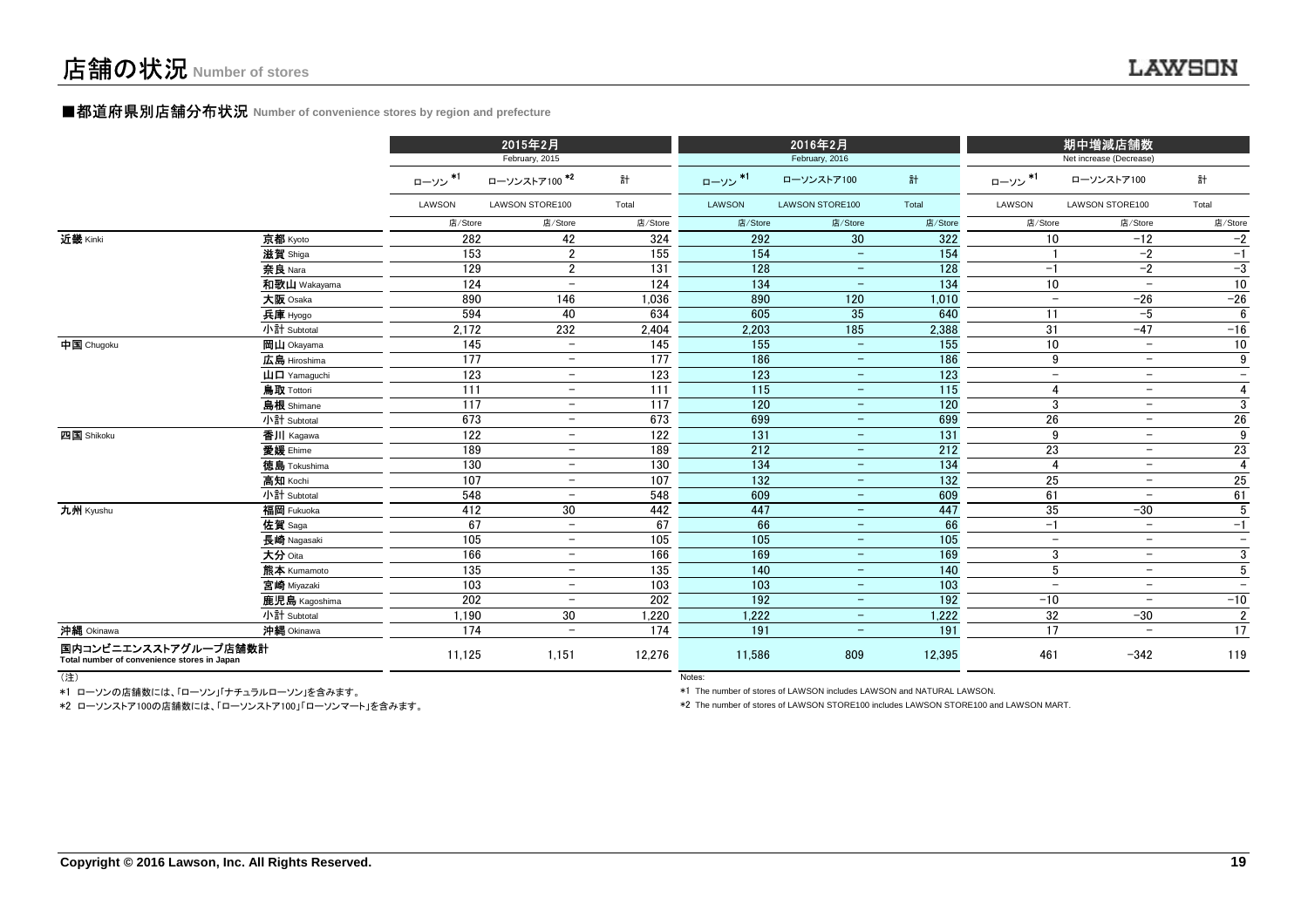### **■海外コンビニエンスストア店舗数 Number of convenience stores abroad**

|                                                       | 2014年2月        | 2015年2月        | 2016年2月        | 期中増減店舗数                 |  |
|-------------------------------------------------------|----------------|----------------|----------------|-------------------------|--|
|                                                       | February, 2014 | February, 2015 | February, 2016 | Net increase (Decrease) |  |
|                                                       | 店/Store        | 店/Store        | 店/Store        | 店/Store                 |  |
| 中国 上海市及びその周辺地域<br>China Shanghai and surrounding area | 289            | 354            | 458            | 104                     |  |
| 中国 重慶市<br>China Chongqing                             | 77             | 104            | 110            | 6                       |  |
| 中国 大連市<br>China Dalian                                | $18\,$         | 30             | 53             | 23                      |  |
| 中国 北京市<br>China Beijing                               | 5              | 19             | 34             | 15                      |  |
| タイ<br>Thailand                                        | 29             | 32             | 47             | 15                      |  |
| インドネシア<br>Indonesia                                   | 61             | 48             | 38             | $-10$                   |  |
| フィリピン<br>Philippines                                  |                |                | 16             | 16                      |  |
| 米国 ハワイ州<br>United States of America Hawaii            | 4              | 3              |                | $-1$                    |  |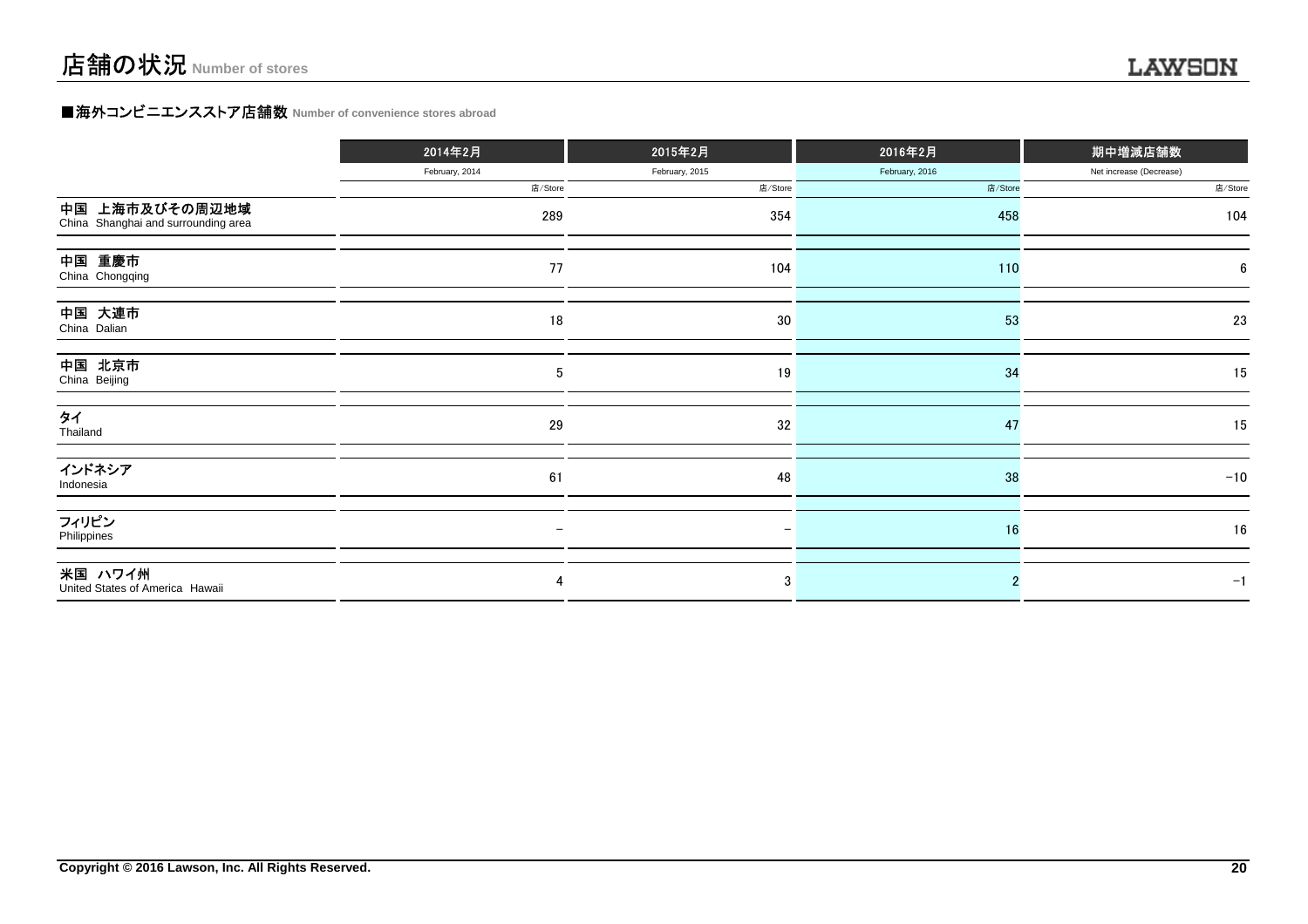### **■その他セグメントの運営する店舗数 Number of stores of other segments**

|                                                       | 2014年2月                  | 2015年2月        | 2016年2月        | 期中増減店舗数                  |
|-------------------------------------------------------|--------------------------|----------------|----------------|--------------------------|
|                                                       | February, 2014           | February, 2015 | February, 2016 | Net increase (Decrease)  |
|                                                       | 店/Store                  | 店/Store        | 店/Store        | 店/Store                  |
| 株式会社成城石井 *'<br>SEIJO ISHII CO., LTD.                  | $\overline{\phantom{0}}$ | 107            | 120            | 13                       |
| 株式会社ローソンHMVエンタテイメント<br>Lawson HMV Entertainment, Inc. | 50                       | 53             | 53             | $\overline{\phantom{0}}$ |
| ユナイテッド・シネマ株式会社*2<br>United Cinemas Co., Ltd.          | $\overline{\phantom{0}}$ | 36             | 38             | $\mathcal{D}$            |

(注)

\*1 (株)成城石井については、直営の成城石井店舗のみを記載しております。

\*2 ユナイテッド・シネマ(株)については、劇場数を記載しております。

Notes:

\*1 For SEIJO ISHII CO., LTD., it states number of its company-operated stores only.

\*2 For United Cinemas Co., Ltd., it states number of theaters.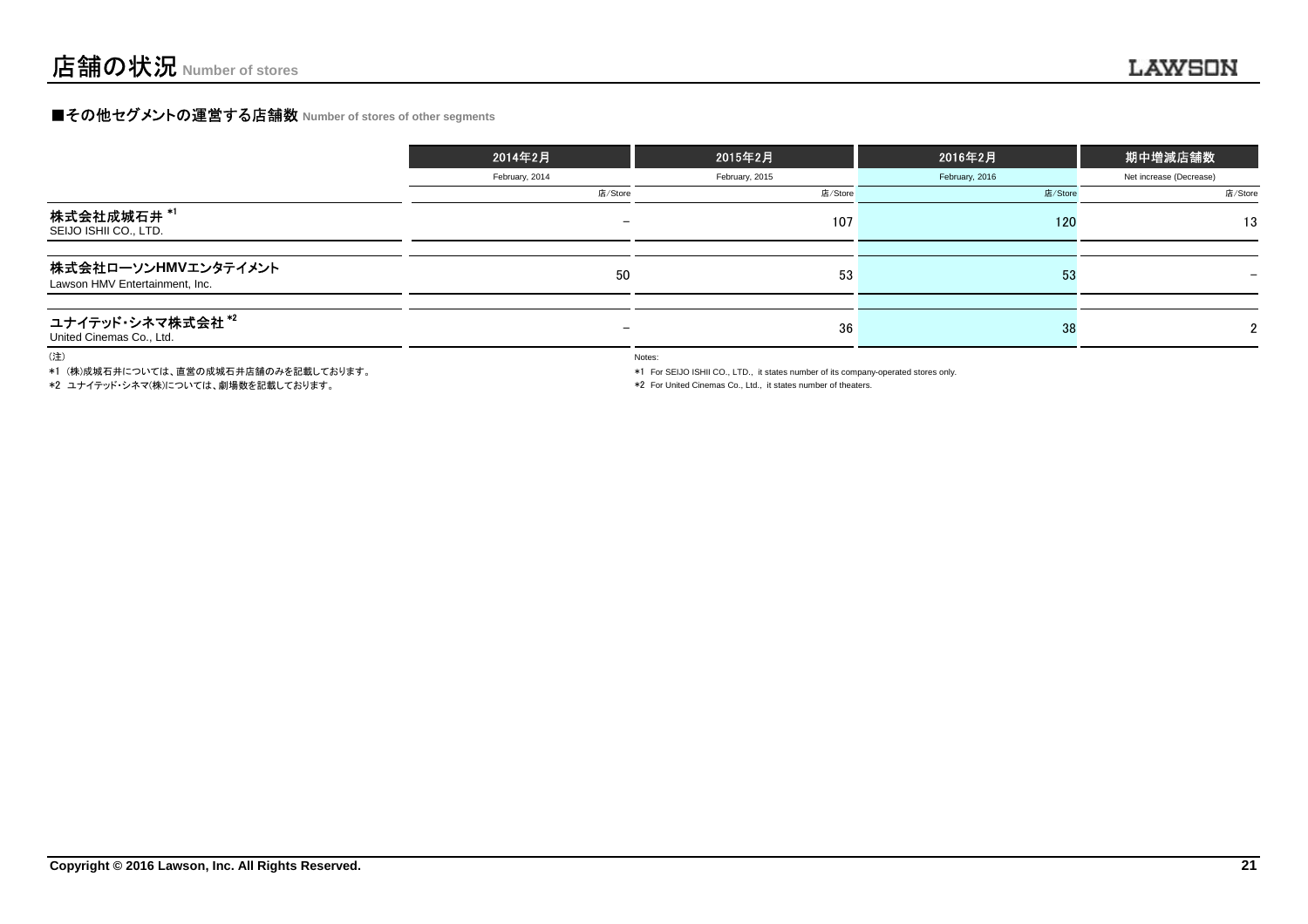### ■既存店売上高前年比及び既存店総荒利益高前年比 **Net sales and gross profit of existing stores**

|                                               | 2014年度/FY2014 | 2015年度/FY2015 | 2016年度(計画)/FY2016 (Forecast) |                           |
|-----------------------------------------------|---------------|---------------|------------------------------|---------------------------|
|                                               | 通期/Full year  | 通期/Full year  | 第2四半期累計期間/1н                 | 通期計画/Full year (Forecast) |
|                                               | 前年比/YoY       | 前年比/YoY       | 前年比/YoY                      | 前年比/YoY                   |
| 売上高 Net sales                                 | 99.0%         | 101.4%        | 101.0%                       | 101.0%                    |
| <b>総荒利益高</b> Gross profit                     | 100.0%        | 101.3%        | 102.0%                       | 102.0%                    |
| <b>売上高(LS100含む)</b> Net sales (include LS100) | 98.6%         | 101.4%        |                              |                           |

### ■平均日販 **Average daily sales per store**

|               | 2014年度/FY2014       | 2015年度/FY2015       |
|---------------|---------------------|---------------------|
|               | 通期/Full year        | 通期/Full year        |
|               | 千円/Thousands of yen | 千円/Thousands of yen |
| 全店 All stores | 533                 | 540                 |
| 新店 New stores | 484                 | 494                 |
|               |                     |                     |

■既存店客数及び客単価 Average number of customers and average spending per customer at exsisting stores<br>│

|                           | 2014年度/FY2014   |         | 2015年度/FY2015   |         |
|---------------------------|-----------------|---------|-----------------|---------|
|                           | 通期/Full year    |         | 通期/Full year    |         |
|                           | 人、円/Person, Yen | 前年比/YoY | 人、円/Person, Yen | 前年比/YoY |
| 客数 Number of customers    | 823             | 98.0%   | 826             | 100.9%  |
| 客単価 Spending per customer | 602             | 101.0%  | 604             | 100.4%  |
|                           |                 |         |                 |         |

### **■全店商品別販売構成の推移及び総荒利益率の状況** Sales and gross profit margin by merchandise category at store level (All stores)<br>→

|                            |                        | 2014年度/FY2014<br>通期/Full year |                              |                        | 2015年度/FY2015 |                                     |                              | 2016年度(計画)/FY2016 (Forecast) |  |  |
|----------------------------|------------------------|-------------------------------|------------------------------|------------------------|---------------|-------------------------------------|------------------------------|------------------------------|--|--|
|                            |                        |                               |                              |                        | 通期/Full year  |                                     | 第2四半期累計期間/1H                 | 通期計画/Full year (Forecast)    |  |  |
|                            | 十億円<br>Billions of yen | 構成比<br>Share                  | 総荒利益率<br>Gross Profit Margin | 十億円<br>Billions of yen | 構成比<br>Share  | 総荒利益率<br><b>Gross Profit Margin</b> | 総荒利益率<br>Gross Profit Margin | 総荒利益率<br>Gross Profit Margin |  |  |
| ファストフード Fast foods         | 412.2                  | 23.5%                         | 38.9%                        | 450.5                  | 24.7%         | 38.4%                               |                              |                              |  |  |
| 日配食品 Daily delivered foods | 227.4                  | 12.9%                         | 34.1%                        | 235.6                  | 12.9%         | 34.0%                               |                              |                              |  |  |
| 加工食品 Processed foods       | 941.5                  | 53.6%                         | 24.1%                        | 960.8                  | 52.8%         | 24.0%                               |                              |                              |  |  |
| うち、タバコ Cigarettes          | 462.8                  | 26.3%                         | 10.8%                        | 460.0                  | 25.3%         | 10.8%                               | $\overline{\phantom{m}}$     |                              |  |  |
| 非食品 Non-food products      | 175.9                  | 10.0%                         | 48.9%                        | 174.0                  | 9.6%          | 49.7%                               |                              |                              |  |  |
| 合計 Total                   | .757.2                 | 100.0%                        | 31.3%                        | 1,821.1                | 100.0%        | 31.3%                               | 31.6%                        | 31.6%                        |  |  |

分類 Category

| ファストフード Fast foods           | 米飯・麺・調理パン(サンドイッチ等)・デリカ・ファストフード等 Rice, noodles, bread, delicatessen items, over-the-counter fast foods, etc.    |
|------------------------------|----------------------------------------------------------------------------------------------------------------|
| 日配食品 Daily delivered foods   | ベーカリー・デザート・アイスクリーム・生鮮食品等 Bakery items, desserts, ice cream, perishable food (vegetable, fruits and meat), etc. |
| 加工食品 Processed foods         | 飲料・酒類・タバコ・加工食品・菓子等 Soft drinks, alcoholic drinks, cigarettes, processed foods, confectioneries, etc.           |
| <b>非食品</b> Non-food products | 日用品・本・雑誌・ギフトカード等 Daily necessities, books, magazines, gift cards, etc.                                         |
| (注)                          |                                                                                                                |

<sup>(</sup>注)

\*1 売上高(LS100含む)を除く上記の数値は、(株)ローソンが運営する「ローソン」「ナチュラルローソン」の合計です。

\*2 売上高(LS100含む)には、「ローソンストア100」「ローソンマート」を含みます。

\*3 非食品の総荒利益率は、手数料収入を含め算出しております。

\*1 These figures except for Net sales (include LS100) are sums of total LAWSON and NATURAL LAWSON operated by Lawson, Inc.

\*2 Net sales (include LS100) includes LAWSON STORE100 and LAWSON MART.

\*3 Gross profit of non-food products includes service commissions.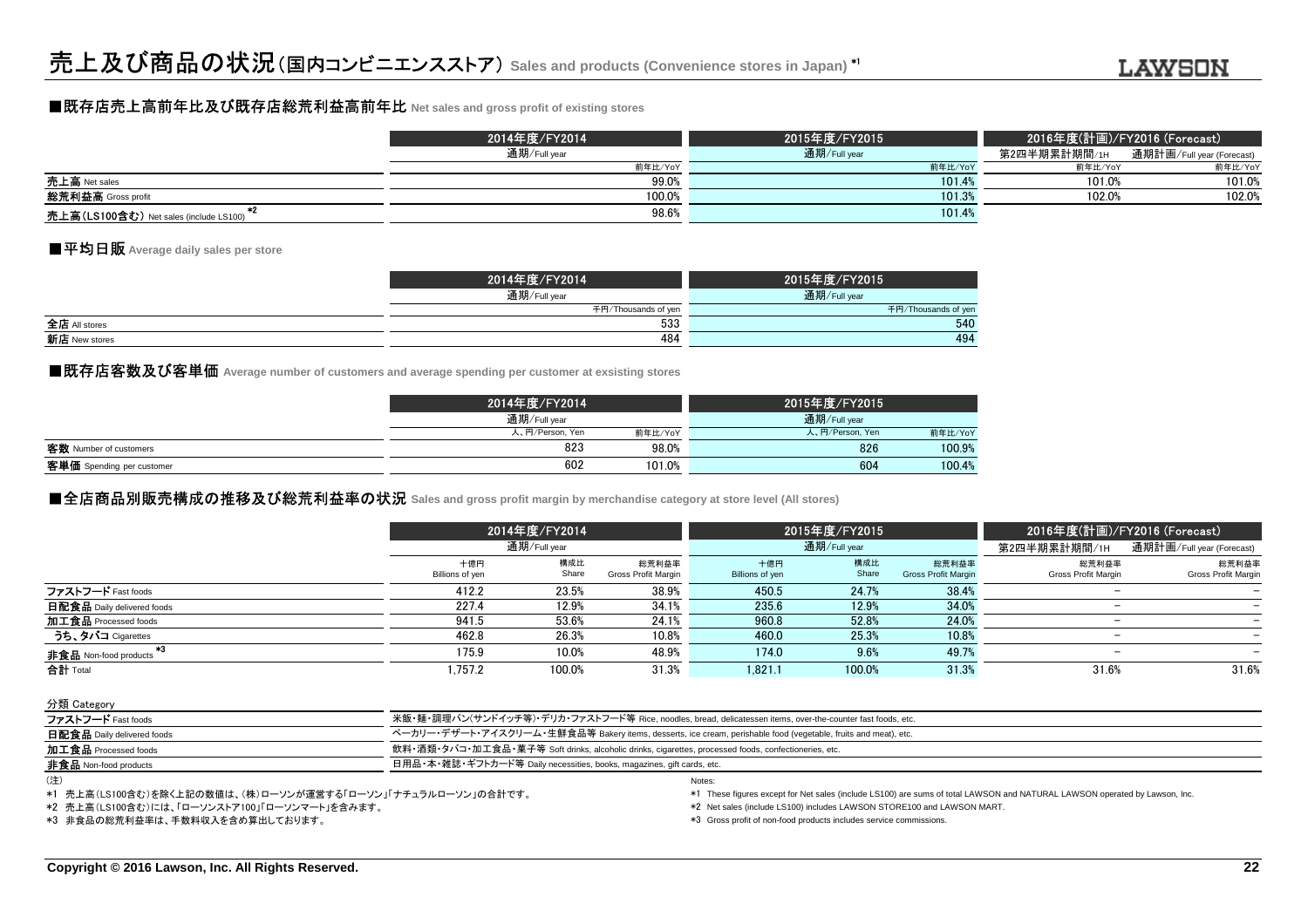#### ■酒・タバコ取扱店及び24時間営業店舗数、駐車場設置店舗数 **Liquor-licensed, cigarette-licensed, 24-hour operating and parking-lot equipped stores**

|                                                 | 2014年度/FY2014<br>通期/Full year |                     | 2015年度/FY2015<br>通期/Full year |                     |
|-------------------------------------------------|-------------------------------|---------------------|-------------------------------|---------------------|
|                                                 |                               |                     |                               |                     |
|                                                 | 店/Store                       | 総店舗数に占める割合<br>Share | 店/Store                       | 総店舗数に占める割合<br>Share |
| 酒取扱店 Liquor-licensed stores                     | 11.596                        | 97.4%               | 11.530                        | 97.1%               |
| タバコ取扱店 Cigarette-licensed stores                | 10.869                        | 91.3%               | 10.993                        | 92.5%               |
| 24時間営業店 24-hour operating stores                | 11.477                        | 96.4%               | 11.387                        | 95.9%               |
| <b>駐車場設置店</b> Stores equipped with parking lots | 8.105                         | 68.1%               | 8,327                         | 70.1%               |

#### ■平均在庫(全店 期末1店舗当たり平均在庫売価) Inventory turnover in days (Based on all stores, inventory per store)

|                                 | 2014年度/FY2014                  |         | 2015年度/FY2015                  |              |  |
|---------------------------------|--------------------------------|---------|--------------------------------|--------------|--|
|                                 | 通期/Full year                   |         |                                | 通期/Full year |  |
|                                 | 千円、日<br>Thousands of yen, days | 前年比/YoY | 千円、日<br>Thousands of yen, days | 前年比/YoY      |  |
| 在庫 Inventory                    | 6,819                          | 97.4%   | 6,189                          | 90.8%        |  |
| 在庫日数 Inventory turnover in days | 15.1                           | 107.3%  | 14.4                           | 94.9%        |  |

#### ■売場面積(全店) **Area of floor (All stores)**

|                      | 2014年度/FY2014                           | 2015年度/FY2015                           |  |
|----------------------|-----------------------------------------|-----------------------------------------|--|
|                      | 通期/Full year                            | 通期/Full year                            |  |
|                      | 前年比/YoY<br>m <sup>2</sup> /Square meter | 前年比/YoY<br>m <sup>2</sup> /Square meter |  |
| 全店売場面積 Area of floor | 112.3%<br>1.405.801                     | 102.2%<br>1,436,680                     |  |
|                      |                                         |                                         |  |

#### ■収納代行業務の状況**(**全店**) Third party bill settlement (All stores)**

|                                | 2014年度/FY2014                       | 通期/Full year |                                     | 2015年度/FY2015<br>通期/Full year |  |
|--------------------------------|-------------------------------------|--------------|-------------------------------------|-------------------------------|--|
|                                |                                     |              |                                     |                               |  |
|                                | 百万円、百万件<br>Millions of yen, million | 前年比/YoY      | 百万円、百万件<br>Millions of yen, million | 前年比/YoY                       |  |
| <b>収納金額</b> Transaction amount | 2.073.049                           | 104.7%       | 2.088.692                           | 100.8%                        |  |
| 取扱件数 Number of settlement      | 198.9                               | 101.4%       | 198.3                               | 99.7%                         |  |
| 手数料収入 Commission revenues      | 10.778                              | 101.8%       | 10,671                              | 99.0%                         |  |
| (注)                            | Note:                               |              |                                     |                               |  |

Note: \* 上記の数値は、(株)ローソンが運営する「ローソン」「ナチュラルローソン」「ローソンストア100」「ローソンマート」の合計です。

\* These figures are sums of total LAWSON, NATURAL LAWSON, LAWSON STORE100 and LAWSON MART operated by Lawson, Inc.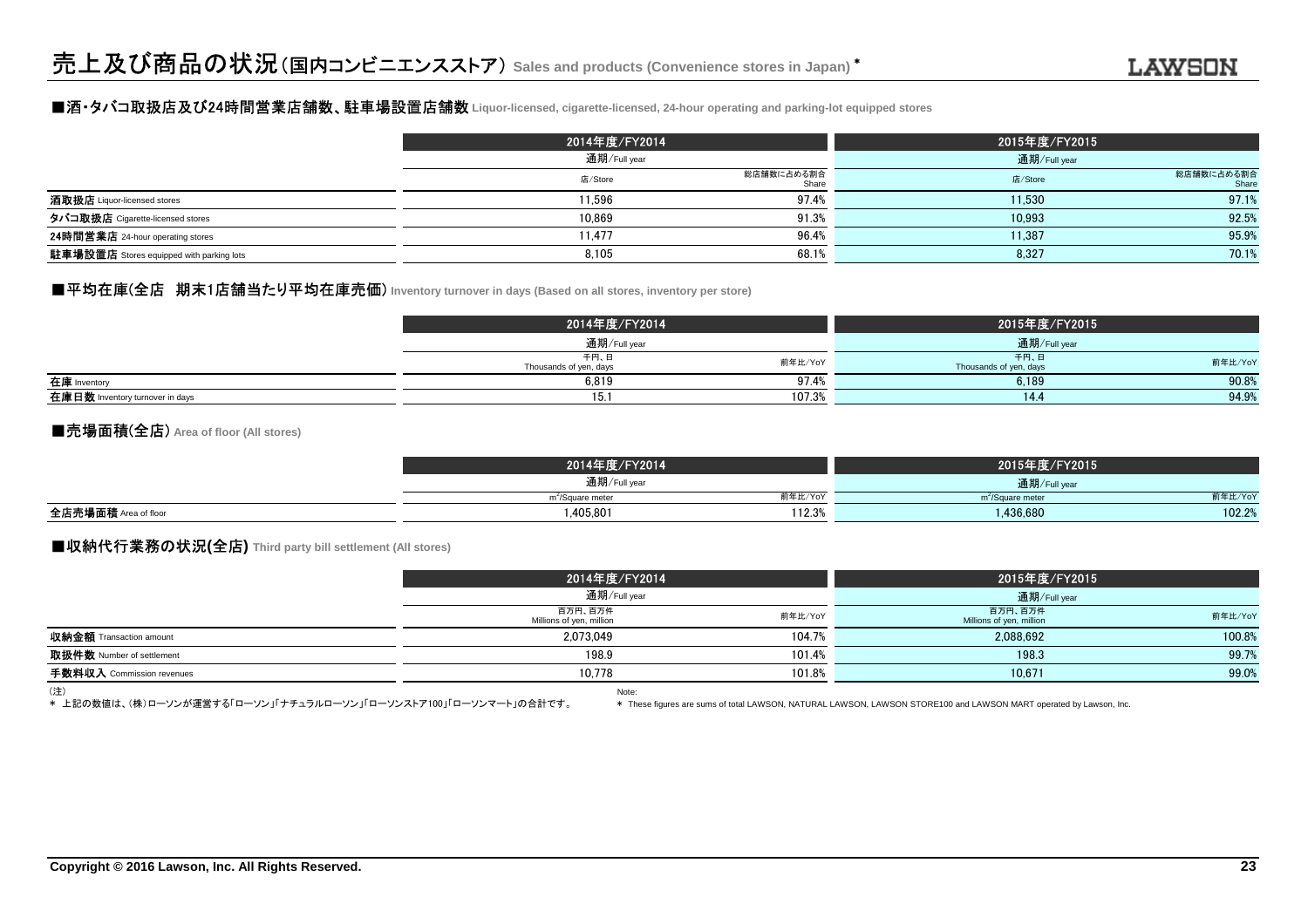### **■国内コンビニエンスストア事業 グループ全店売上高** Total sales of convenience store business in Japan<br>■

|                                     | 2014年度/FY2014       |                          | 2015年度/FY2015       |         |
|-------------------------------------|---------------------|--------------------------|---------------------|---------|
|                                     | 通期/Full year        |                          | 通期/Full year        |         |
|                                     | 百万円/Millions of yen | 前年比/YoY                  | 百万円/Millions of yen | 前年比/YoY |
| <b>単体</b> Non-consolidated          | 1.932.798           | 109.9%                   | 1.960.266           | 101.4%  |
| グループ会社 Group Company                | 56.390              | 160.9%                   | 82.769              | 146.8%  |
| $^{*2}$<br>チケット等取扱高 Ticket etc.     | 267.958             | $\overline{\phantom{0}}$ | 317.502             | 118.5%  |
| 合計 Total                            | 2.257.148           | $\overline{\phantom{0}}$ | 2,360,538           | 104.6%  |
| the contract of the contract of the |                     |                          |                     |         |

(注)

\*1 グループ会社は、(株)ローソン高知、(株)ローソン南九州、(株)ローソン沖縄の運営する店舗の売上高を合計しております。

Notes:

 \*1 For group company, it is a total sales of stores oprerated by Lawson Kochi, Inc., Lawson Minamikyushu, Inc. and Lawson Okinawa, Inc.\*2 For ticket and others gross sale, it is a total gross sales of convenience store business in Japan (non-consolidated and group company)

\*2 チケット等取扱高は、 当社グループの運営する国内のコンビニエンスストア事業全て(単体及びグループ会社を含む)の取扱高を合計しております。

operated by Lawson group.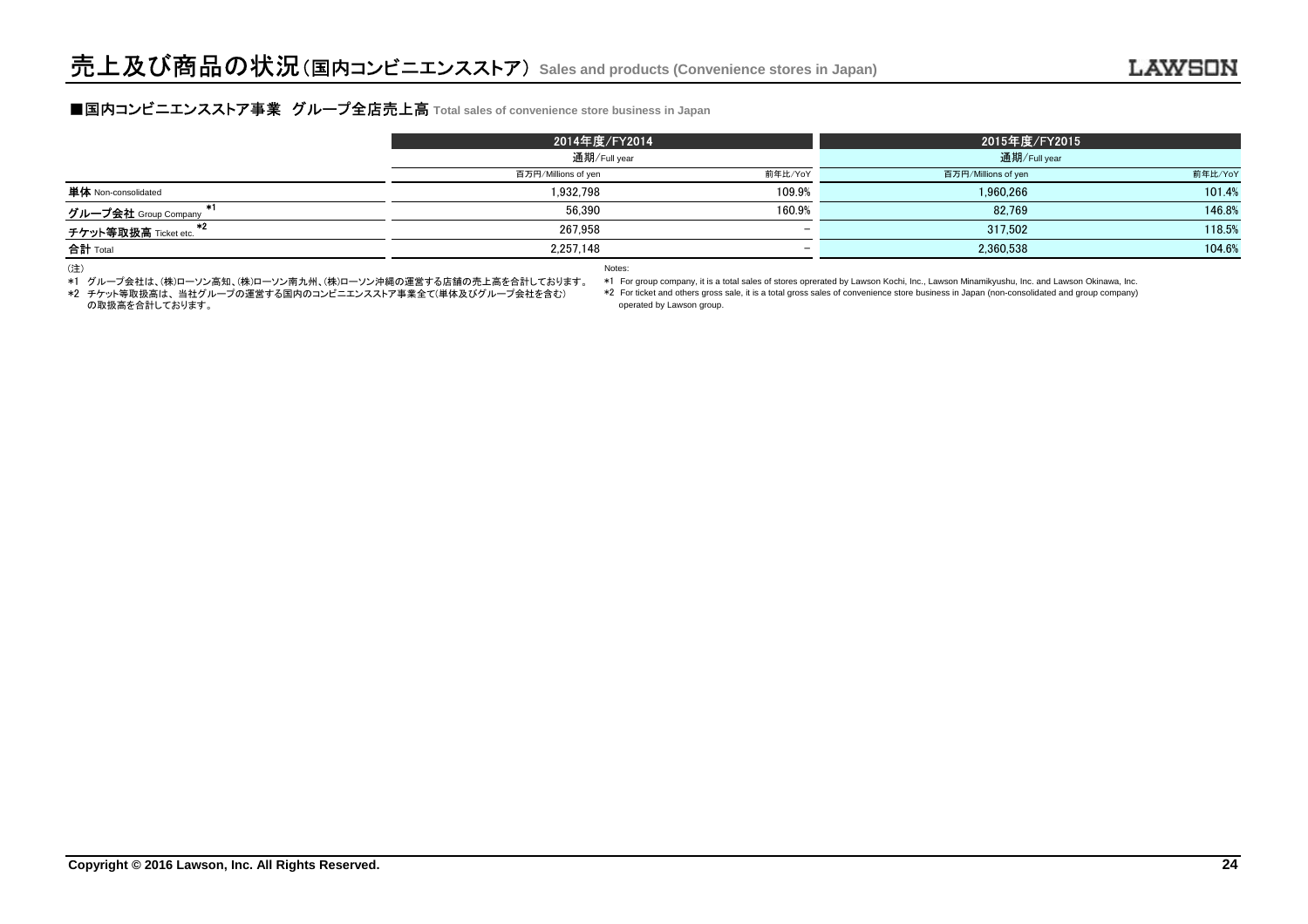|                                         | 2014年度/FY2014<br>通期/Full year |                              | 2015年度/FY2015 |                              |
|-----------------------------------------|-------------------------------|------------------------------|---------------|------------------------------|
|                                         |                               |                              |               | 通期/Full year                 |
|                                         | 人/Person                      | 期中増減/Net increase (Decrease) | 人/Person      | 期中増減/Net increase (Decrease) |
| 単体 Non-consolidated                     |                               |                              |               |                              |
| 従業員数 Employees                          | 3,679                         | 135                          | 3,846         | 167                          |
| パートタイマー Part-time and temporary workers | 1,848                         | $-18$                        | 1,848         |                              |
| 連結子会社 Consolidated subsidiaries         |                               |                              |               |                              |
| 従業員数 Employees                          | 3.927                         | 1,135                        | 4,531         | 604                          |
| パートタイマー Part-time and temporary workers | 8,177                         | 1,763                        | 6,916         | $-1,261$                     |
| 連結計 Consolidated                        |                               |                              |               |                              |
| 従業員数 Employees                          | 7.606                         | 1,270                        | 8,377         | 771                          |
| パートタイマー Part-time and temporary workers | 10.025                        | 1,745                        | 8,764         | $-1,261$                     |
|                                         |                               |                              |               |                              |